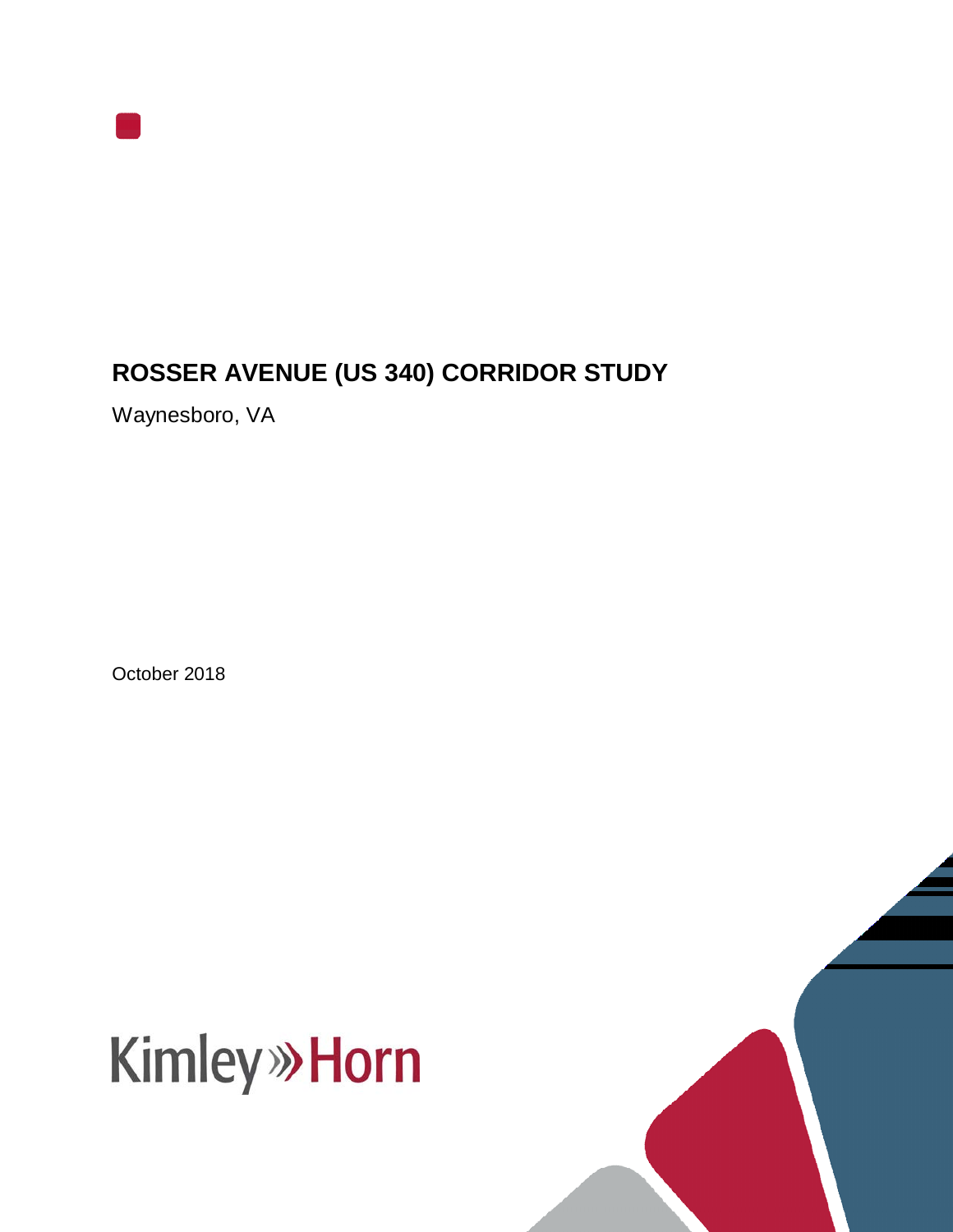## Table of Contents

| Improvement 4 – Rosser Avenue/I-64 Westbound Ramps FYA and Queue Detection<br>30 |
|----------------------------------------------------------------------------------|
| Improvement 5 - Rosser Avenue/Lew Dewitt Boulevard Median Improvements 32        |
|                                                                                  |
| Improvement 7 – Rosser Avenue/Tiffany Drive FYA and Pedestrian Improvements . 38 |
|                                                                                  |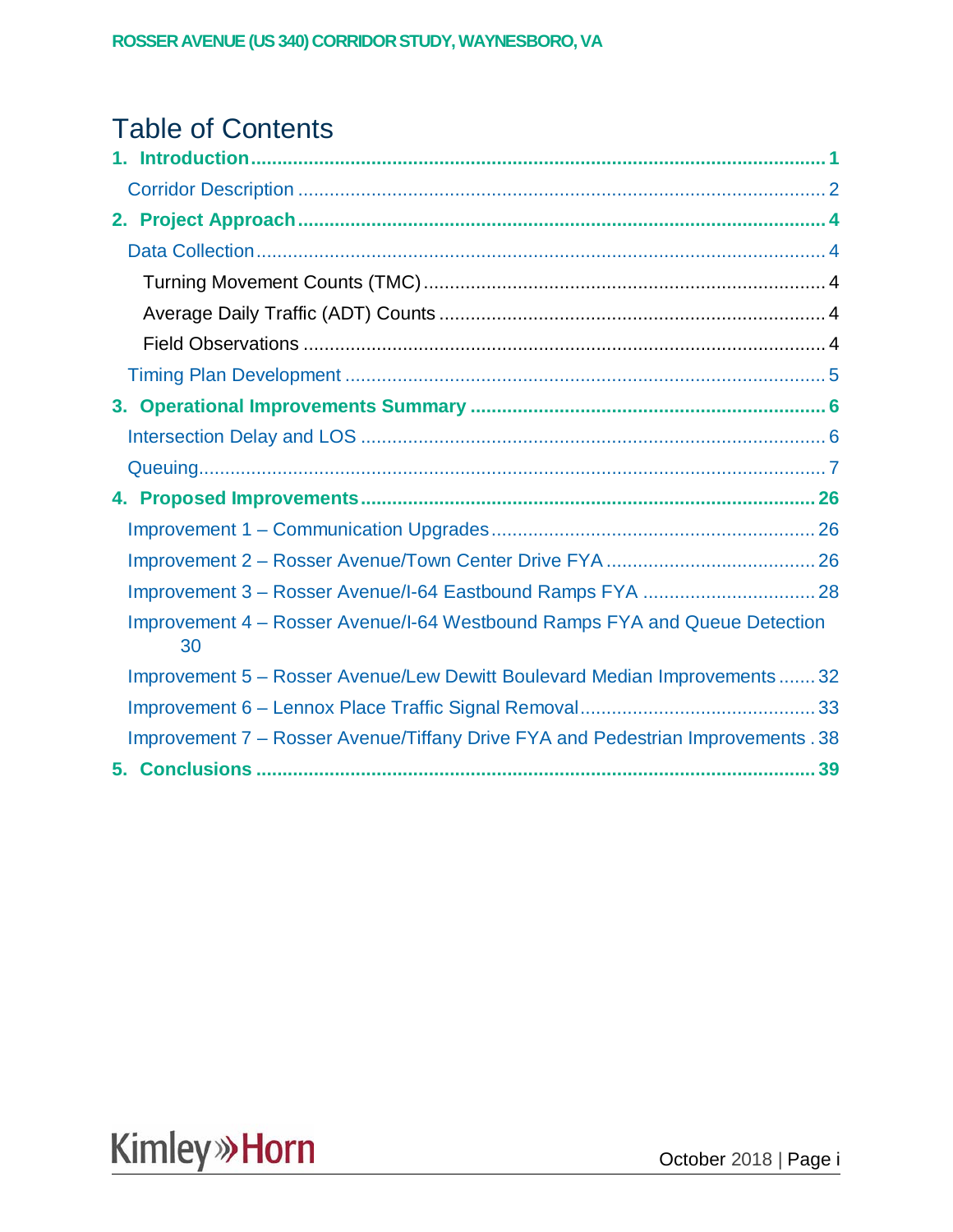## List of Figures

| Figure 3: Rosser Avenue and Lew Dewitt Boulevard Median Improvement33 |  |
|-----------------------------------------------------------------------|--|
| Figure 4: Rosser Avenue and Lennox Place Traffic Signal Removal  34   |  |

## List of Tables

| Table 3: US 340 (Rosser Avenue) and Ladd Road LOS and Delay 8                 |  |
|-------------------------------------------------------------------------------|--|
|                                                                               |  |
| Table 5: US 340 (Rosser Avenue) and Town Center Drive LOS and Delay 10        |  |
| Table 6: US 340 (Rosser Avenue) and Town Center Drive Queuing 11              |  |
| Table 7: US 340 (Rosser Avenue) and Shenandoah Village Drive LOS and Delay 12 |  |
| Table 8: US 340 (Rosser Avenue) and Shenandoah Village Drive Queuing 13       |  |
| Table 9: US 340 (Rosser Avenue) and I-64 EB Ramp LOS and Delay 14             |  |
| Table 10: US 340 (Rosser Avenue) and I-64 EB Ramp Queuing 15                  |  |
| Table 11: US 340 (Rosser Avenue) and I-64 WB Ramp LOS and Delay 16            |  |
|                                                                               |  |
| Table 13: US 340 (Rosser Avenue) and Lew Dewitt Boulevard LOS and Delay 18    |  |
| Table 14: US 340 (Rosser Avenue) and Lew Dewitt Boulevard Queuing 19          |  |
|                                                                               |  |
|                                                                               |  |
| Table 17: US 340 (Rosser Avenue) and Lennox Place LOS and Delay 22            |  |
|                                                                               |  |
| Table 19: US 340 (Rosser Avenue) and Tiffany Drive LOS and Delay  24          |  |
|                                                                               |  |
| Table 21: Rosser Avenue and Town Center Drive Improvement  27                 |  |
| Table 22: Rosser Avenue and Town Center Drive Improvement Queueing 28         |  |
|                                                                               |  |
|                                                                               |  |
|                                                                               |  |
| Table 26: Rosser Avenue and I-64 WB Ramp Improvement Queues32                 |  |
|                                                                               |  |
| Table 28: Rosser Avenue and Lennox Place Improvement Queues36                 |  |
|                                                                               |  |
| Table 30: Rosser Avenue and Tiffany Drive Improvement Queues 38               |  |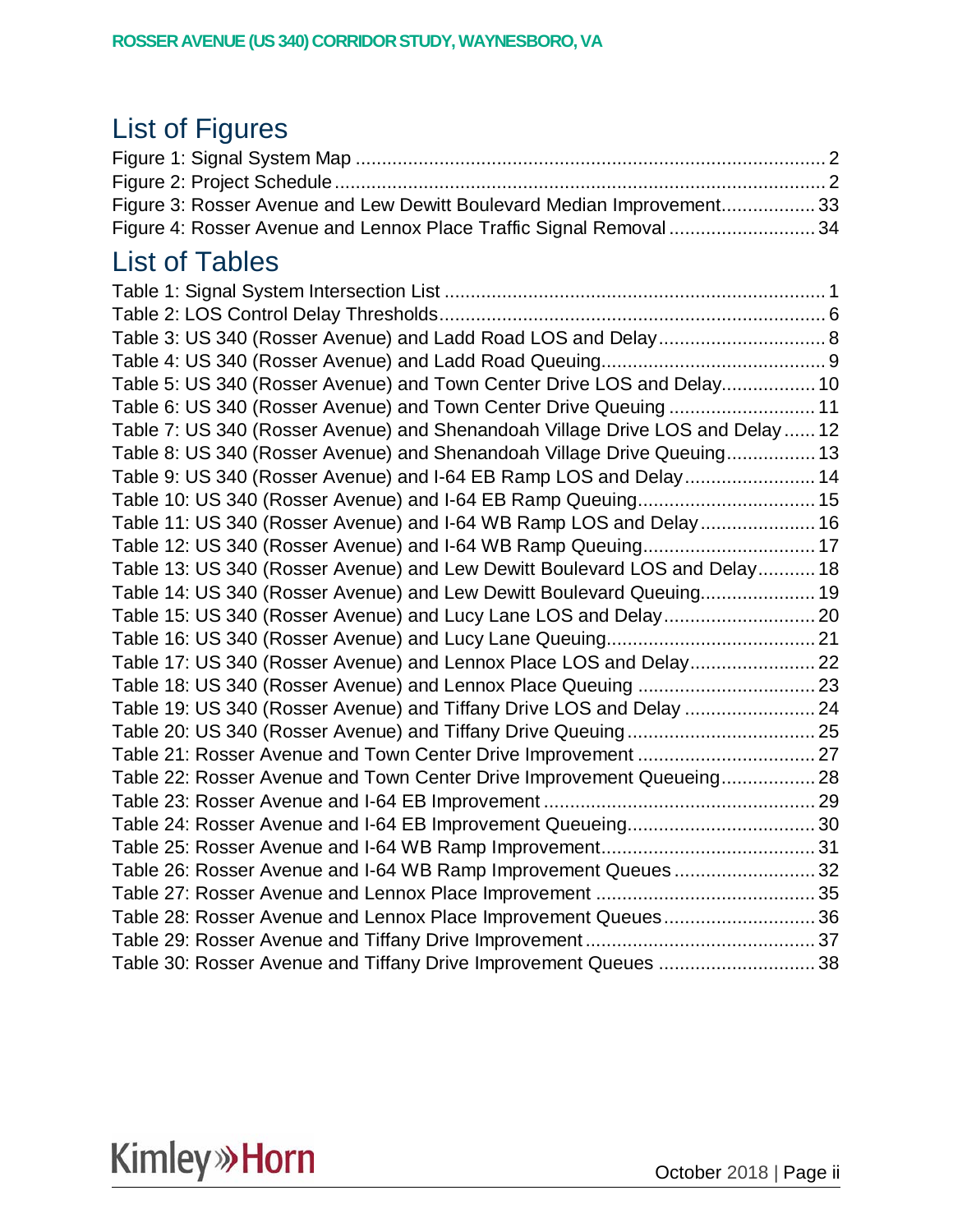## 1. Introduction

The Staunton-Augusta-Waynesboro MPO ("SAWMPO"), in cooperation with the Virginia Department of Transportation (VDOT) and the City of Waynesboro, retained Kimley-Horn and Associates, Inc. (Kimley-Horn) through the Central Shenandoah Planning District Commission (CSPDC) to examine existing signalized intersection performance, develop updated coordinated signal timing plans, and identify operational and safety improvements along the US 340 Corridor (Rosser Avenue) between Tiffany Drive and Ladd Road in Waynesboro, Virginia (or the study corridor). The intersections included in the study corridor are shown in **Table 1**.

#### **Table 1: Signal System Intersection List**

| Intersection                                                    |
|-----------------------------------------------------------------|
| US 340 (Rosser Avenue) at Tiffany Drive                         |
| US 340 (Rosser Avenue) at Lennox Place                          |
| US 340 (Rosser Avenue) at Lucy Lane                             |
| US 340 (Rosser Avenue) at Lew Dewitt Boulevard/Windigrove Drive |
| US 340 (Rosser Avenue) at the I-64 Exit 94 West Ramps*          |
| US 340 (Rosser Avenue) at the I-64 Exit 94 East Ramps*          |
| US 340 (Rosser Avenue) at Shenandoah Village Drive              |
| US 340 (Rosser Avenue) at Town Center Drive                     |
| US 340 (Rosser Avenue) at Ladd Road*                            |

\*VDOT managed & maintained traffic signal

Traffic signals along this corridor are managed and operated by two separate entities. VDOT manages the eastbound and westbound I-64 Ramp (Exit 94) signals and the signal located at Ladd Road. The City of Waynesboro operates and maintains the six other traffic signals within the study corridor. The intersections from Tiffany Drive to Lew Dewitt Boulevard operate as a closed-loop system via wireless communication; however, the existing traffic signal equipment at the remaining intersection do not communicate as a full system resulting in inefficient operations.

**Figure 1** and **Figure 2** illustrate the signal system boundaries on a map and the overall project schedule, respectively.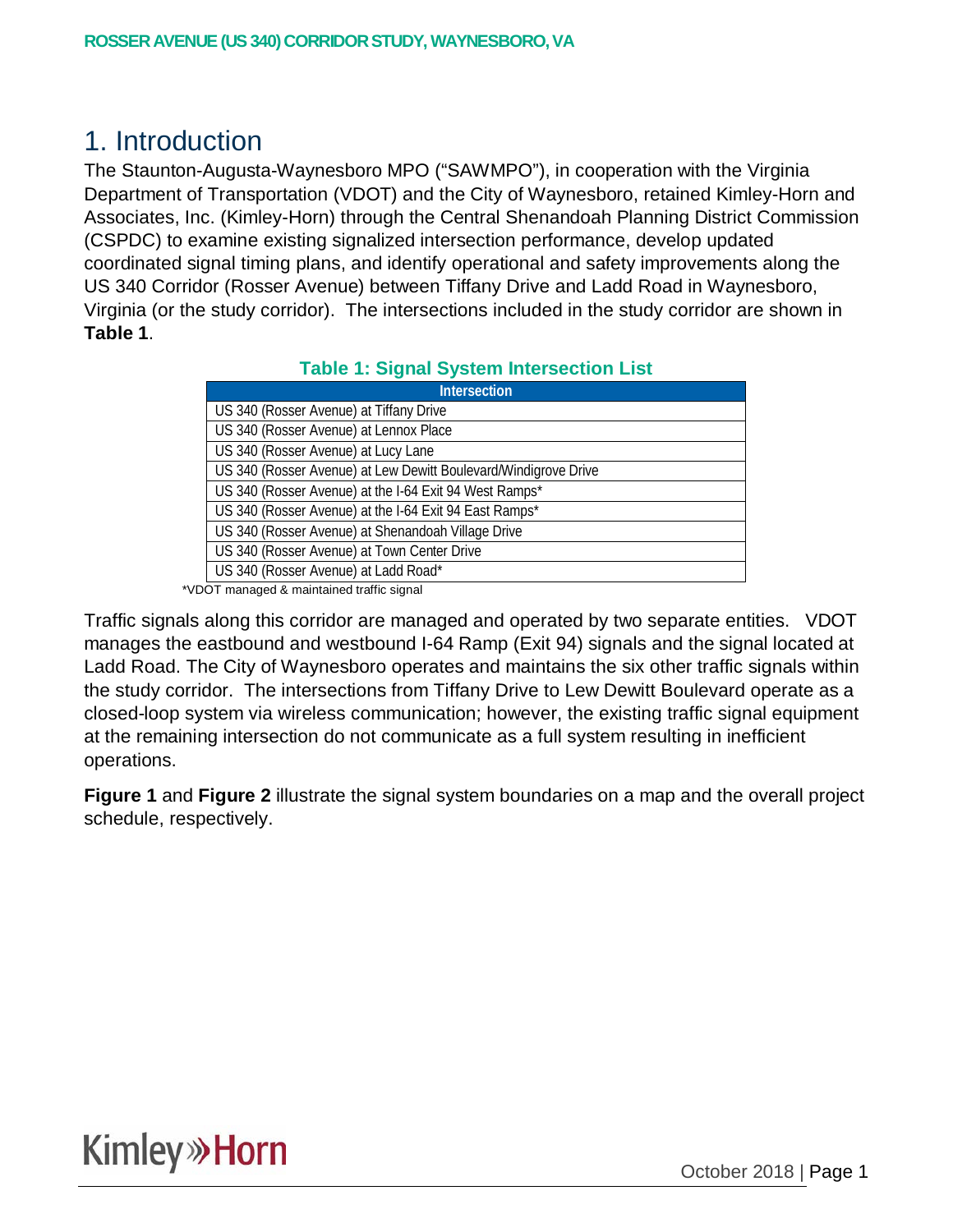

**Figure 1: Signal System Map**

| May 2018                                      | August 2018                    | <b>Fall 2018</b>            | Winter 2018           |  |
|-----------------------------------------------|--------------------------------|-----------------------------|-----------------------|--|
| <b>Cycle Length Selection</b>                 | <b>Timing Plan Development</b> | <b>Field Implementation</b> | Documentation         |  |
| <b>Before Travel Time Run</b><br><b>OUTBD</b> |                                | TBD<br>W                    | After Travel Time Run |  |

#### **Figure 2: Project Schedule**

### Corridor Description

Rosser Avenue is a four-lane, divided corridor oriented generally in a north/south direction within the signal system boundaries. The posted speed limit along Rosser Avenue is 45 MPH. Interstate 64 has an interchange (Exit 94) with Rosser Avenue in the approximate midpoint of the study area corridor. Rosser Avenue has a major intersection with Lew Dewitt Boulevard just north of Exit 94.

The traffic signals along Rosser Avenue currently operate a 100-second cycle length coordination plan from Town Center Drive to Tiffany Drive. Splits and offsets vary by time of day but the cycle length remains constant. Rosser Avenue/Ladd Road currently operates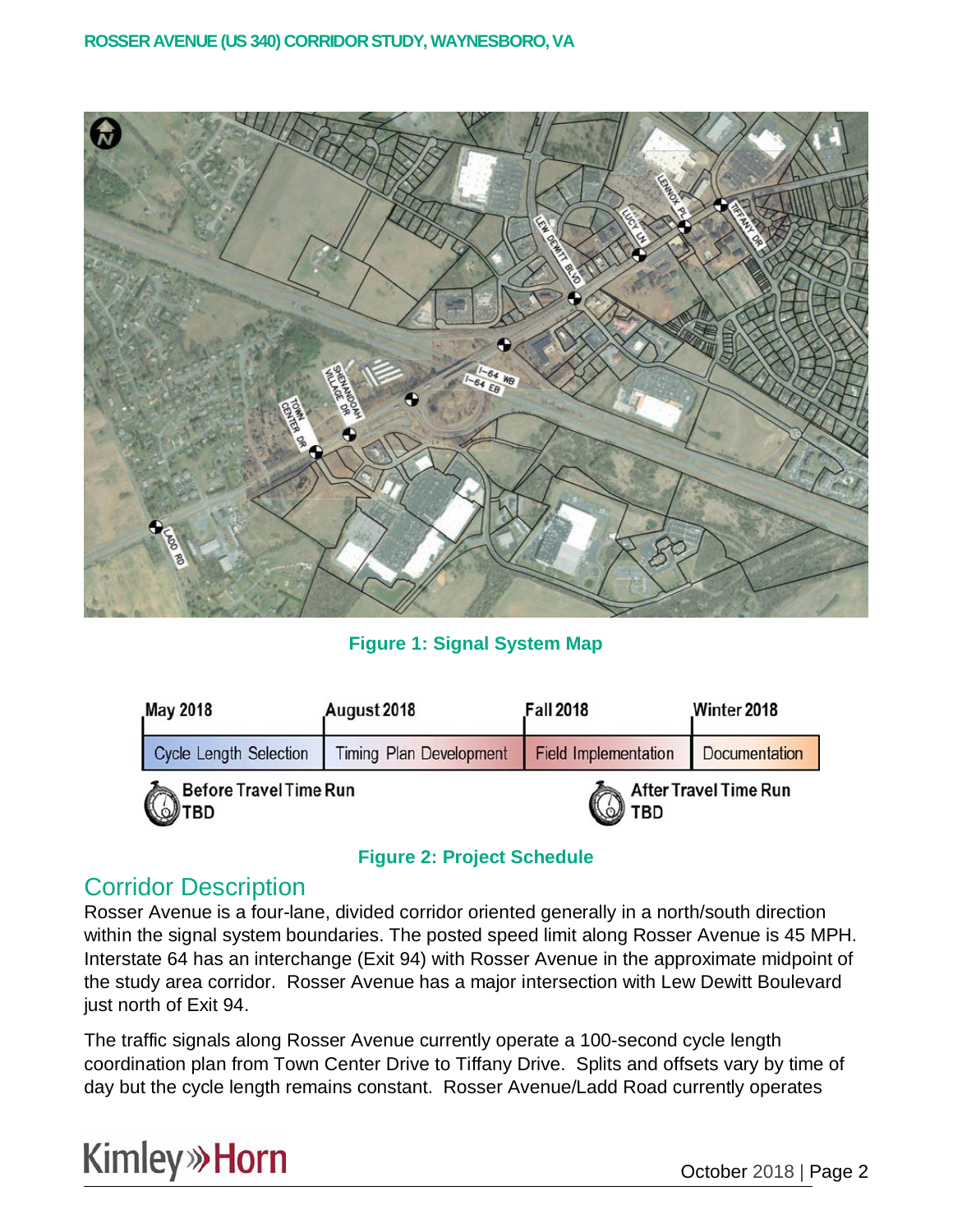uncoordinated in Free. As described above, communication is limited and does not exist for the full system. Therefore, local controller clocks drift resulting in stop-and-go conditions although the cycle lengths are the same.

The land use within the study area is primarily commercial and retail with limited residential development to the north. Many of the study area intersections serve large commercial shopping centers with major retail anchors. Significant commercial and retail growth has occurred along this corridor and traffic often experiences vehicle delays, reduced vehicle throughput, and crashes that occur from the stop-and-go traffic patterns created by inefficient traffic signal timing plans.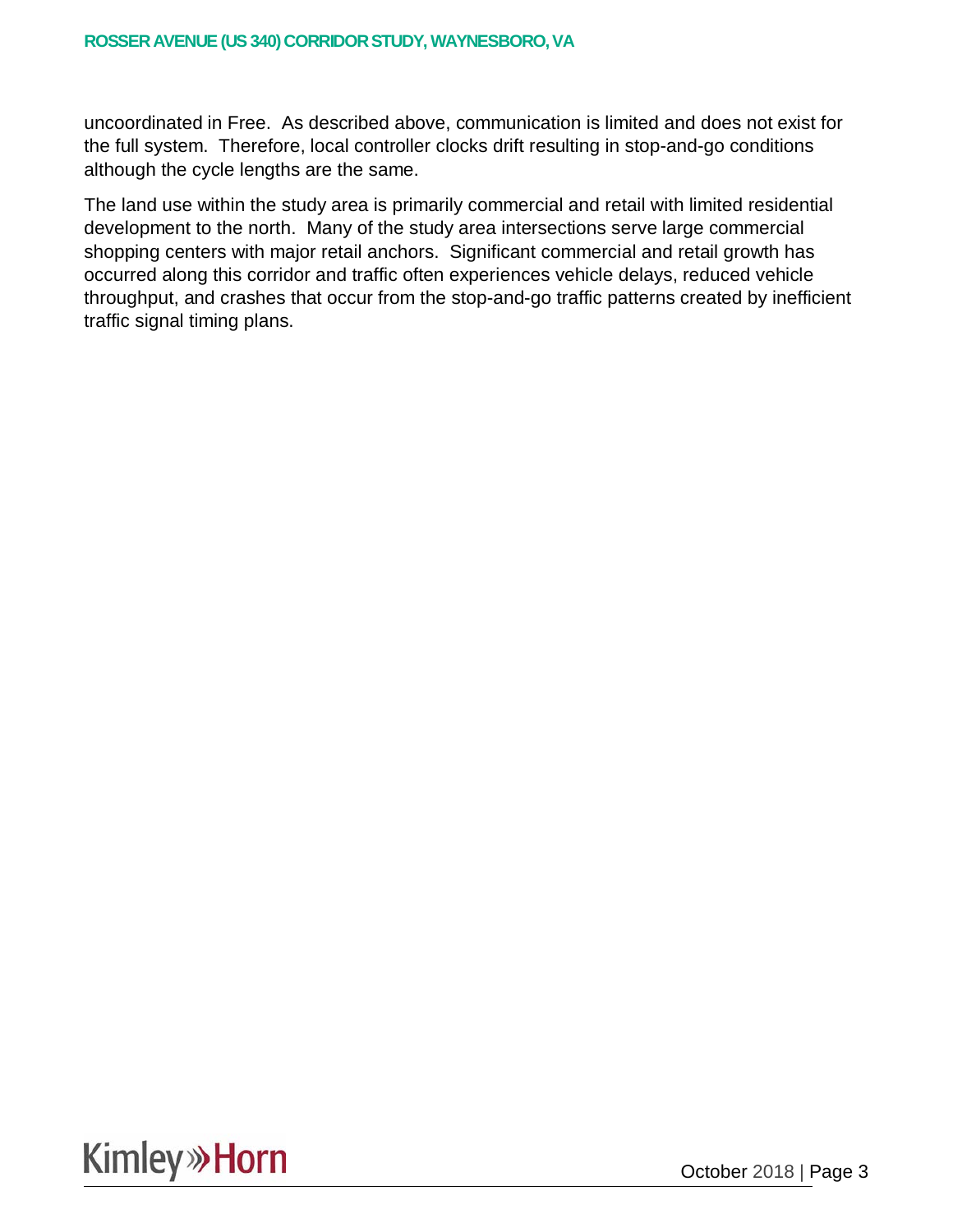## 2. Project Approach

### Data Collection

### Turning Movement Counts (TMC)

Turning movement counts (TMC) were conducted at seven of the nine study intersections by Peggy Malone and Associates, Inc. (PMA). Turning movement counts were collected during the AM, MIDDAY, and PM peak hours (6:30 AM to 9:30 AM, 11:00 AM to 1:00 PM, and 3:00 PM to 6:00 PM, respectively). The TMC at the intersections of Rosser Avenue / Shenandoah Village Drive and Rosser Avenue / Town Center Drive were collected on March 22, 2017 and supplied to Kimley-Horn by VDOT.

The peak period counts were used to determine the appropriate volumes for use in developing AM, MIDDAY, and PM timing plans. These counts were summarized and peak hour totals were used in the development of timing plans using Synchro 9.0.

#### Average Daily Traffic (ADT) Counts

Peggy Malone and Associates, Inc. collected directional ADT counts for seven consecutive days at two locations along the Rosser Avenue corridor within the signal system. The counters were in the northbound and southbound directions between Grandview Drive and Town Center Drive and between Lew Dewitt Boulevard and Lucy Lane. This information was used to validate peak hour turning movement counts as well as identify peaking characteristics of the corridor to develop time of day clocks for the new timing plans.

Per 2018 traffic count data obtained during this study, Rosser Avenue carries approximately 18,700 vehicles per day during the weekday between Lucy Lane and Lew Dewitt Boulevard and approximately 18,200 vehicles per day between Grandview Drive and Town Center Drive. Per 2017 VDOT traffic count data obtained from VDOT's website, Lew Dewitt Boulevard carries an estimated 12,000 vehicles per day.

#### Field Observations

Kimley-Horn observed traffic patterns not apparent with count data such as vehicle progression, driver tendencies, sub peaks, excessive queuing, and lane utilization during the primary weekday peak periods to coincide with the new timing plans to be developed. These observations were performed on April 12, 2018.

During the AM peak hour, commercial activity was relatively low and the primary travel patterns appeared to be motorists destined to Interstate 64. As a result, vehicle progression traveling along the corridor was relatively good considering most intersections were not experiencing left-turn or side street phase actuations. It was noted that the southbound leftturn lane onto eastbound I-64 experienced queueing that extended beyond the available storage lane.

During the MIDDAY peak hour, progression declined as left-turn and side street actuations increased with vehicle activity. Vehicle trips appeared more local (i.e., Lew Dewitt Boulevard to Shenandoah Village Drive) based on how the vehicle platoons dispersed opposed to vehicles driving the full limits of the corridor. Turning movements at Shenandoah Village Drive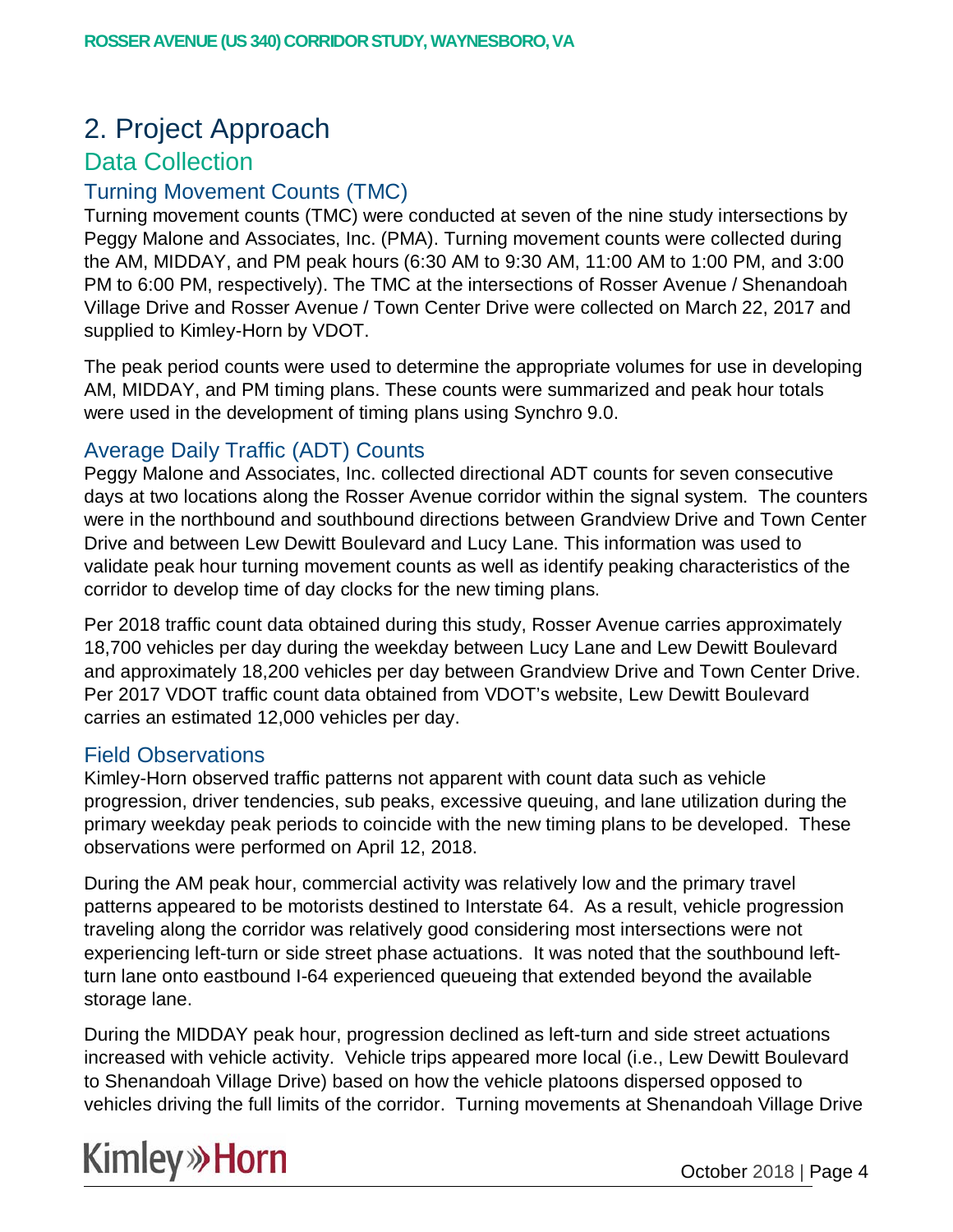which access the Town Center development were noticeably higher than in the AM peak hour. There were several times where vehicles required two signal cycles to be served indicating inadequate split time.

During the PM peak hour, progression was poor between Town Center Drive and Lew Dewitt Boulevard. Furthermore, heavy queuing and lengthy delays were observed along the westbound off-ramp and the left-turn movements from Rosser Avenue onto I-64 eastbound and westbound. Most cycles, vehicle queues exceeded the available storage capacity at the ramps which impacted vehicle progression along Rosser Avenue. As expected from the TMC, the northbound left-turn onto Lew Dewitt Boulevard experienced high traffic volumes and filled and/or exceeded available storage capacity most cycles throughout the peak hour. There was also increased pedestrian activity to the north of the corridor near the residential community at Tiffany Drive.

## Timing Plan Development

Timing plans for coordinated signal systems were developed with several objectives:

- § To minimize overall system and turning movement vehicular delay and the frequency of stop-and-go conditions
- To develop timing plans that accommodate increased traffic volumes and changes in travel patterns associated with growth along the corridor
- To progress through movements on Rosser Avenue
- To facilitate progression of vehicles between Tiffany Drive, Lew Dewitt Boulevard, and Ladd Road
- To reduce system recovery times associated with unsynchronized and inefficient traffic signal timing plans
- To reduce the occurrence of queue spillback along Rosser Avenue
- Subsequent to these objectives is to ultimately reduce rear-end and angle crashes

The Synchro 9.0 signal optimization program was used as a tool to develop optimized timing plans. The plan development included determining cycle lengths, developing phase splits, phase sequencing, and offsets. Phase splits were determined at each intersection using Synchro 9.0 and manually verified using a technique based on the Poisson distribution. Phase sequence changes were recommended to optimize two-way progression and varied by timeof-day at each intersection.

Using turning movement count data and other field observations, three base timing plans were developed for the system as follows:

- AM Peak Plan  $-1/1/1 90$  second cycle length
- Midday Peak Plan  $-2/1/1 100$  second cycle length
- PM Peak Plan  $-3/1/1 116$  second cycle length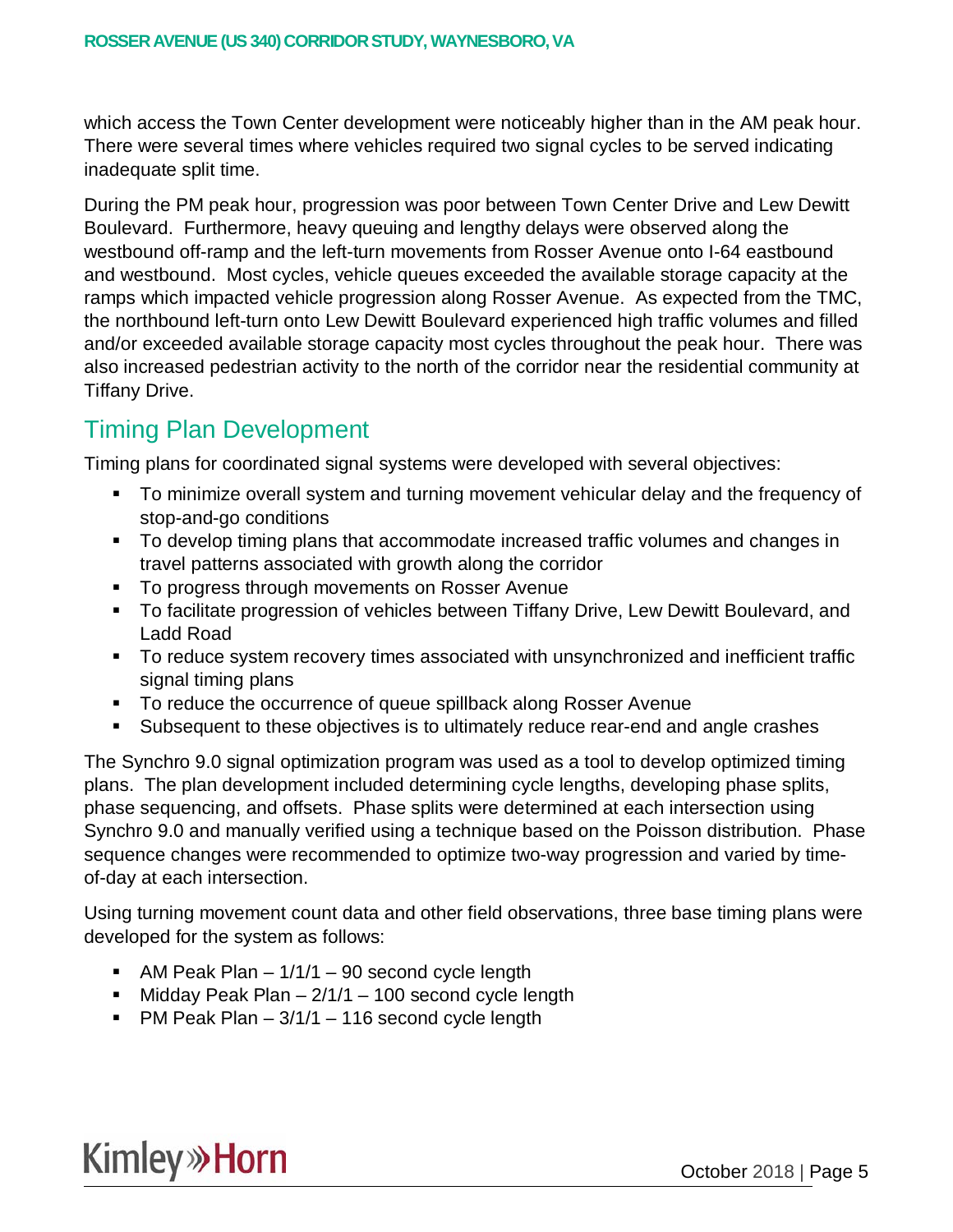## 3.Operational Improvements Summary

The measure of effectiveness for the signal timing improvements are typically documented and summarized using three methods: Intersection vehicular delay and level of service (LOS) per Highway Capacity Manual calculations, 95<sup>th</sup> percentile queueing, and travel time comparisons. These methods compare results using the "before" signal timings and "after" signal timings; however, their purposes are somewhat different. The intersection delay, LOS, and 95<sup>th</sup> percentile queueing illustrates peak hour results for individual turning movements at each intersection. Whereas, the travel time comparisons illustrate actual mainline system performance averaged for several peak periods as a driver travels the limits of the signal system. Before/after travel times will be collected once the new timing plans are implemented so results are not provided below but will be supplemented once collected and analyzed.

### Intersection Delay and LOS

Level of service describes the amount of traffic congestion at an intersection or on a roadway and ranges from A to F (e.g., 'A' indicating a condition of little to no congestion and 'F' a condition with severe congestion, unstable traffic flow, and stop-and-go conditions).

Intersection and arterial LOS were assessed using Highway Capacity Manual (HCM) 2000 methodologies in Synchro 9.0 software. Due to limitations within the HCM 2010 and HCM 6<sup>th</sup> Edition and their requirement for strict NEMA phasing and shorter clearance interval time than actual, the HCM 2000 was used for all intersections. The following table illustrates ranges of delay as defined in the HCM 2000.

| <b>LOS</b> | <b>Signalized</b><br><b>Intersections</b><br><b>Control Delay Per Vehicle</b><br>[sec/veh]                                                                            | <b>Unsignalized</b><br><b>Intersections</b><br><b>Average Control Delay [sec/veh]</b>                                                                                                                                                                                                                                                                                                                                                                                                                            | <b>Relative</b><br><b>Delay</b> |
|------------|-----------------------------------------------------------------------------------------------------------------------------------------------------------------------|------------------------------------------------------------------------------------------------------------------------------------------------------------------------------------------------------------------------------------------------------------------------------------------------------------------------------------------------------------------------------------------------------------------------------------------------------------------------------------------------------------------|---------------------------------|
|            | $\leq 10$                                                                                                                                                             | $\leq 10$                                                                                                                                                                                                                                                                                                                                                                                                                                                                                                        |                                 |
| A          |                                                                                                                                                                       | Free-flow traffic operations at average travel speeds. Vehicles completely<br>unimpeded in ability to maneuver. Minimal delay at signalized intersections.                                                                                                                                                                                                                                                                                                                                                       |                                 |
|            | $> 10 - 20$                                                                                                                                                           |                                                                                                                                                                                                                                                                                                                                                                                                                                                                                                                  |                                 |
| B          | maneuverability slightly restricted. Low traffic delays.                                                                                                              | Reasonably unimpeded traffic operations at average travel speeds. Vehicle                                                                                                                                                                                                                                                                                                                                                                                                                                        | <b>Short Delays</b>             |
|            | $> 20 - 35$                                                                                                                                                           |                                                                                                                                                                                                                                                                                                                                                                                                                                                                                                                  |                                 |
| C          | Stable traffic operations. Lane changes becoming more restricted. Travel<br>speeds reduced to half of average free flow travel speeds. Longer<br>intersection delays. |                                                                                                                                                                                                                                                                                                                                                                                                                                                                                                                  |                                 |
|            | $>35-55$                                                                                                                                                              | $> 25 - 35$                                                                                                                                                                                                                                                                                                                                                                                                                                                                                                      |                                 |
| D          |                                                                                                                                                                       | Small increases in traffic flow can cause increased delays. Delays likely<br>attributable to increase traffic, reduced signal progression and adverse timing.                                                                                                                                                                                                                                                                                                                                                    | Moderate                        |
|            | $>55 - 80$                                                                                                                                                            | $>$ 35 $-$ 50                                                                                                                                                                                                                                                                                                                                                                                                                                                                                                    | Delays                          |
| E          | Significant delays. Travel speeds reduced to one third of average free flow<br>travel speed.                                                                          |                                                                                                                                                                                                                                                                                                                                                                                                                                                                                                                  |                                 |
|            | > 80                                                                                                                                                                  | > 50                                                                                                                                                                                                                                                                                                                                                                                                                                                                                                             |                                 |
| F<br>.     | traffic queues at intersections.                                                                                                                                      | Extremely low speeds. Intersection congestion. Long delays. Extensive<br>$\overline{1}$ $\overline{2}$ $\overline{1}$ $\overline{1}$ $\overline{1}$ $\overline{1}$ $\overline{1}$ $\overline{1}$ $\overline{1}$ $\overline{1}$ $\overline{1}$ $\overline{1}$ $\overline{1}$ $\overline{1}$ $\overline{1}$ $\overline{1}$ $\overline{1}$ $\overline{1}$ $\overline{1}$ $\overline{1}$ $\overline{1}$ $\overline{1}$ $\overline{1}$ $\overline{1}$ $\overline{$<br>$\mathbf{r}$ , and the contract of $\mathbf{r}$ | Long Delays                     |

### **Table 2: LOS Control Delay Thresholds**

*Source: Highway Capacity Manual, Transportation Research Board, Washington, D.C., 2010*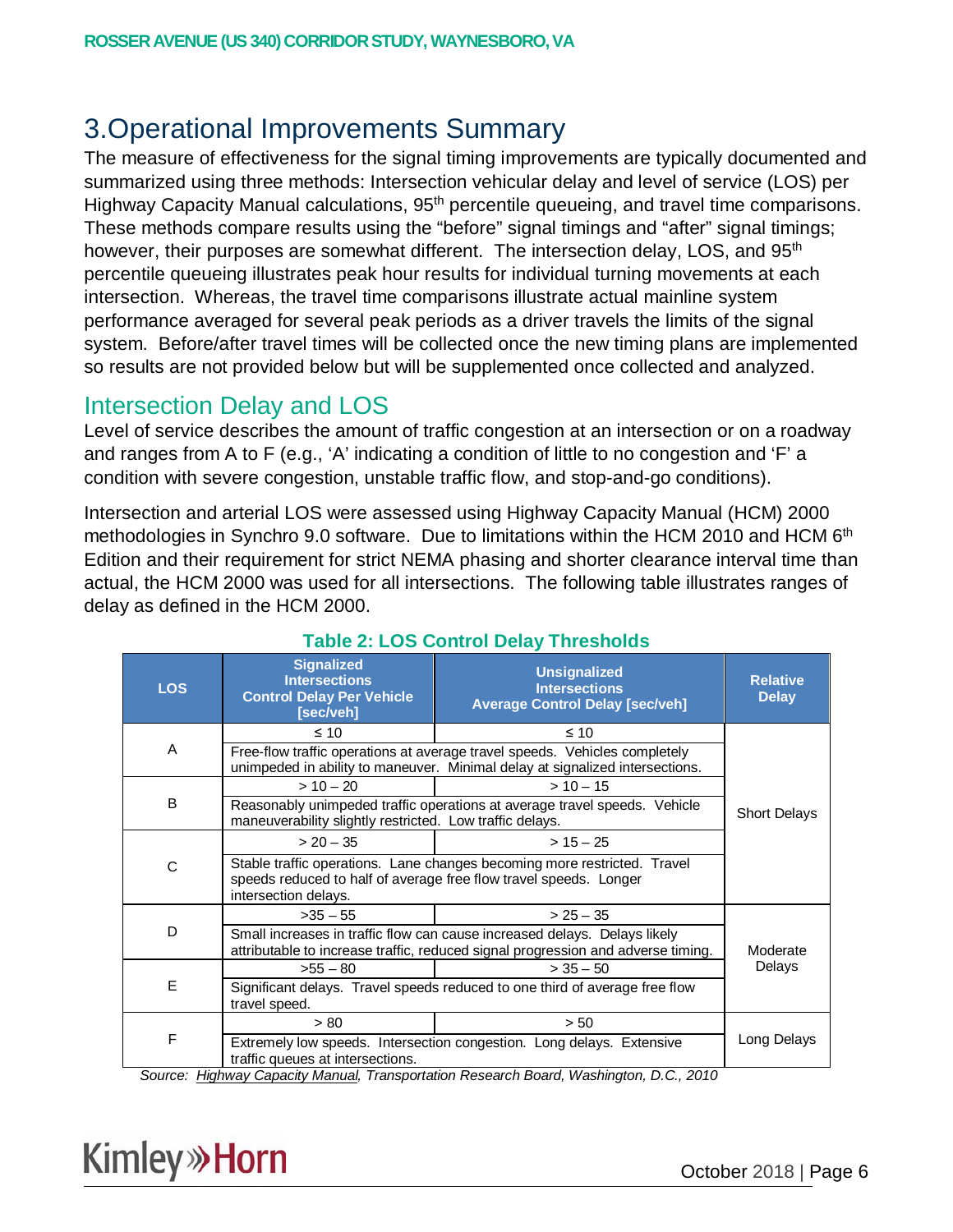To evaluate existing (before) conditions, existing traffic volumes, existing lane configurations, and existing signal timings and phasing were used to analyze the intersections within the signal system. Model inputs were consistent with assumptions and methodology defined in VDOT's Traffic Operations and Safety Analysis Manual (TOSAM).

To evaluate proposed (after) conditions, existing traffic volumes, existing lane configurations, and proposed signal timings with optimized cycle lengths, splits, offsets, and phase sequencing were used to analyze the intersections within the signal system. It is important to note that the results shown below reflect operations with synchronized clocks and communication. Due to the lack of communications between the intersections, observed vehicle progression and movement delays were impacted by the clock drift. Clocks will be reset and synchronized prior to the new timings being deployed.

The goal of coordinated signal timing plans is to provide for the optimal progression of mainline traffic while minimizing average delay. Therefore, LOS for some minor movements may degrade from existing conditions. Furthermore, field adjustments will be made to improve field-observed conditions changing the results depicted below.

### **Queuing**

The queuing tables summarize the  $95<sup>th</sup>$  percentile simulated queues for each movement during the AM, MIDDAY and PM peak hours as they compare to the effective storage lengths. Effective storage lengths represent the amount of distance available for vehicles to queue without generally impacting the adjacent lanes and consist of the full width storage, plus half of the taper distance. Movements without storage (i.e., through lanes) are shown as "cont." for continuous in the tables. As depicted, values highlighted as "**bold"** represent queue lengths that exceed the available storage lengths/spill back to an upstream intersection. As part of the queuing analysis, "percent blocking" was noted in instances where significant queues impact adjacent turn- and/or through-lanes. This percentage represents the approximate amount of time during the peak hour when a lane was observed to be blocked (i.e., 10% blocking on a left-turn lane with 100 turning vehicles means that 10 vehicles were blocked from entering that turn lane during the peak hour).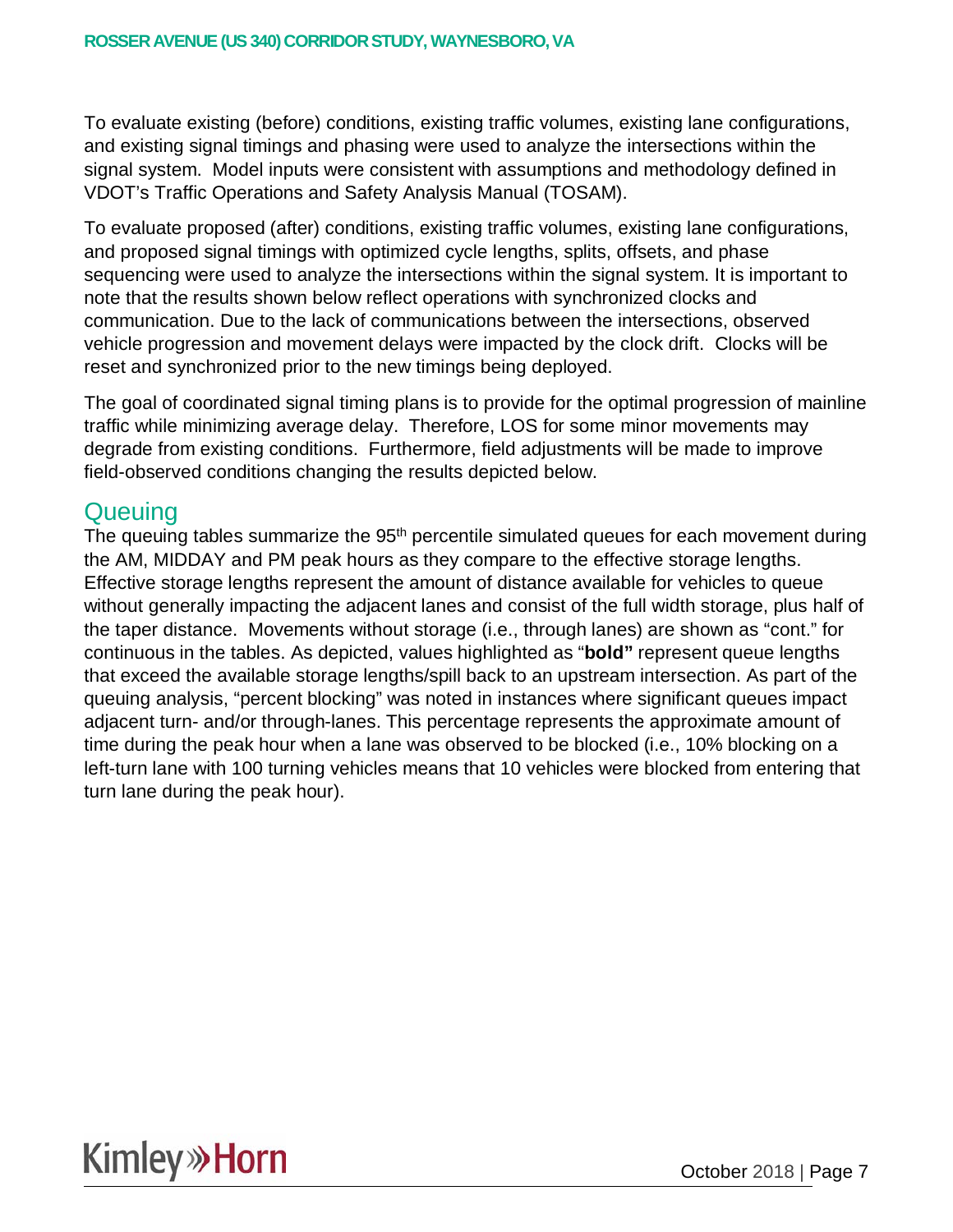|                         |                 | <b>Level of Service by Approach</b><br>(Delay in sec/veh) |                  |             |                |                        |                        |                        |                        |                          |                          |                        |  |
|-------------------------|-----------------|-----------------------------------------------------------|------------------|-------------|----------------|------------------------|------------------------|------------------------|------------------------|--------------------------|--------------------------|------------------------|--|
|                         | <b>Scenario</b> | <b>Overall</b><br><b>LOS</b>                              | <b>Ladd Rd</b>   |             | <b>Ladd Rd</b> |                        |                        | <b>Rosser Ave</b>      |                        | <b>Rosser Ave</b>        |                          |                        |  |
|                         |                 |                                                           | <b>Eastbound</b> |             | Westbound      |                        | <b>Northbound</b>      |                        |                        |                          | <b>Southbound</b>        |                        |  |
|                         |                 |                                                           | LT/TH            | <b>RT</b>   | LT/TH          | <b>RT</b>              | LT                     | <b>TH</b>              | <b>RT</b>              | LT                       | <b>TH</b>                | <b>RT</b>              |  |
|                         | Existing        | $\mathbf c$                                               | D<br>(43.1)      | D<br>(37.9) | D<br>(44.0)    | D<br>(36.8)            | D<br>(47.2)            | $\mathbf C$<br>(32.5)  | $\mathbf C$<br>(23.7)  | D<br>(48.0)              | $\mathbf C$<br>(26.0)    | $\mathbf C$<br>(22.8)  |  |
| AM Peak Hour            |                 | (33.9)                                                    | D<br>(41.3)      |             | D<br>(40.5)    |                        | $\mathbf C$<br>(32.5)  |                        |                        |                          | $\mathsf{C}$<br>(29.0)   |                        |  |
|                         | Proposed        | $\mathbf c$                                               | D<br>(47.2)      | D<br>(36.1) | D<br>(47.0)    | $\mathsf{C}$<br>(34.5) | D<br>(43.7)            | $\mathsf C$<br>(29.5)  | $\mathsf{C}$<br>(21.0) | $\mathsf C$<br>(34.8)    | $\mathsf C$<br>(28.7)    | B<br>(19.6)            |  |
|                         |                 | (32.8)                                                    | D<br>(43.3)      |             | D<br>(41.0)    |                        | $\mathbf C$<br>(29.5)  |                        |                        | $\overline{c}$<br>(29.1) |                          |                        |  |
|                         | Existing        | $\mathbf c$<br>(29.2)                                     | D<br>(39.5)      | C<br>(34.7) | D<br>(39.5)    | D<br>(37.0)            | D<br>(49.3)            | $\mathbf C$<br>(27.9)  | $\mathsf{C}$<br>(23.7) | D<br>(39.4)              | $\mathsf{C}$<br>(20.6)   | B<br>(18.1)            |  |
|                         |                 |                                                           | D<br>(38.9)      |             | D<br>(38.0)    |                        | $\mathsf{C}$<br>(28.5) |                        |                        |                          | $\overline{c}$<br>(24.2) |                        |  |
| <b>MIDDAY Peak Hour</b> | Proposed        | $\mathbf{C}$                                              | D<br>(45.0)      | D<br>(38.5) | D<br>(43.8)    | D<br>(40.8)            | D<br>(50.5)            | $\mathbf C$<br>(29.8)  | $\mathsf{C}$<br>(24.9) | $\mathsf{C}$<br>(32.7)   | B<br>(13.9)              | B<br>(17.1)            |  |
|                         |                 | (28.4)                                                    | D<br>(44.2)      |             | D<br>(42.1)    |                        |                        | $\mathbf C$<br>(30.3)  |                        |                          | B<br>(17.9)              |                        |  |
|                         | Existing        | C                                                         | D<br>(46.7)      | D<br>(39.4) | D<br>(46.8)    | D<br>(39.8)            | D<br>(53.2)            | $\mathbf C$<br>(33.1)  | C<br>(27.7)            | D<br>(47.3)              | $\mathsf{C}$<br>(26.3)   | $\mathsf{C}$<br>(21.3) |  |
|                         |                 | (34.1)                                                    | D<br>(45.3)      |             | D<br>(43.8)    |                        |                        | $\mathsf{C}$<br>(33.8) |                        | $\mathsf{C}$<br>(29.5)   |                          |                        |  |
| PM Peak Hour            |                 | D                                                         | D<br>(54.1)      | D<br>(44.3) | E<br>(56.5)    | D<br>(45.3)            | D<br>(54.5)            | $\mathbf C$<br>(29.8)  | $\mathbf C$<br>(25.1)  | E<br>(70.4)              | $\mathsf{C}$<br>(21.2)   | $\mathsf C$<br>(20.7)  |  |
|                         | Proposed        | (35.0)                                                    | D<br>(52.3)      |             | D<br>(51.8)    |                        |                        | $\mathbf C$<br>(30.8)  |                        |                          | $\mathbf C$<br>(29.9)    |                        |  |

#### **Table 3: US 340 (Rosser Avenue) and Ladd Road LOS and Delay**

As shown in **Table 3**, the overall delay in seconds/vehicle improves in the AM and MIDDAY Peak Hour Periods. The AM and PM Peak periods show reductions in delays along the northbound approach, and the MIDDAY Peak period shows reduction in delay along the southbound approach. However, the minor approaches and the PM peak period overall delay increase due to the introduction of a coordinated cycle length. During the PM peak hour, the southbound left-turn movement degrades to LOS E due to the platoon arrival within the cycle. It is not anticipated that additional storage length will be required, and adequate operations can be achieved through field fine-tuning. For example, operating this phase as a lagging left-turn would service the phase closer to the platoon arrival and improve this to a LOS D (47.3 seconds/vehicle delay). This phase modification will be field-observed to determine optimal operations.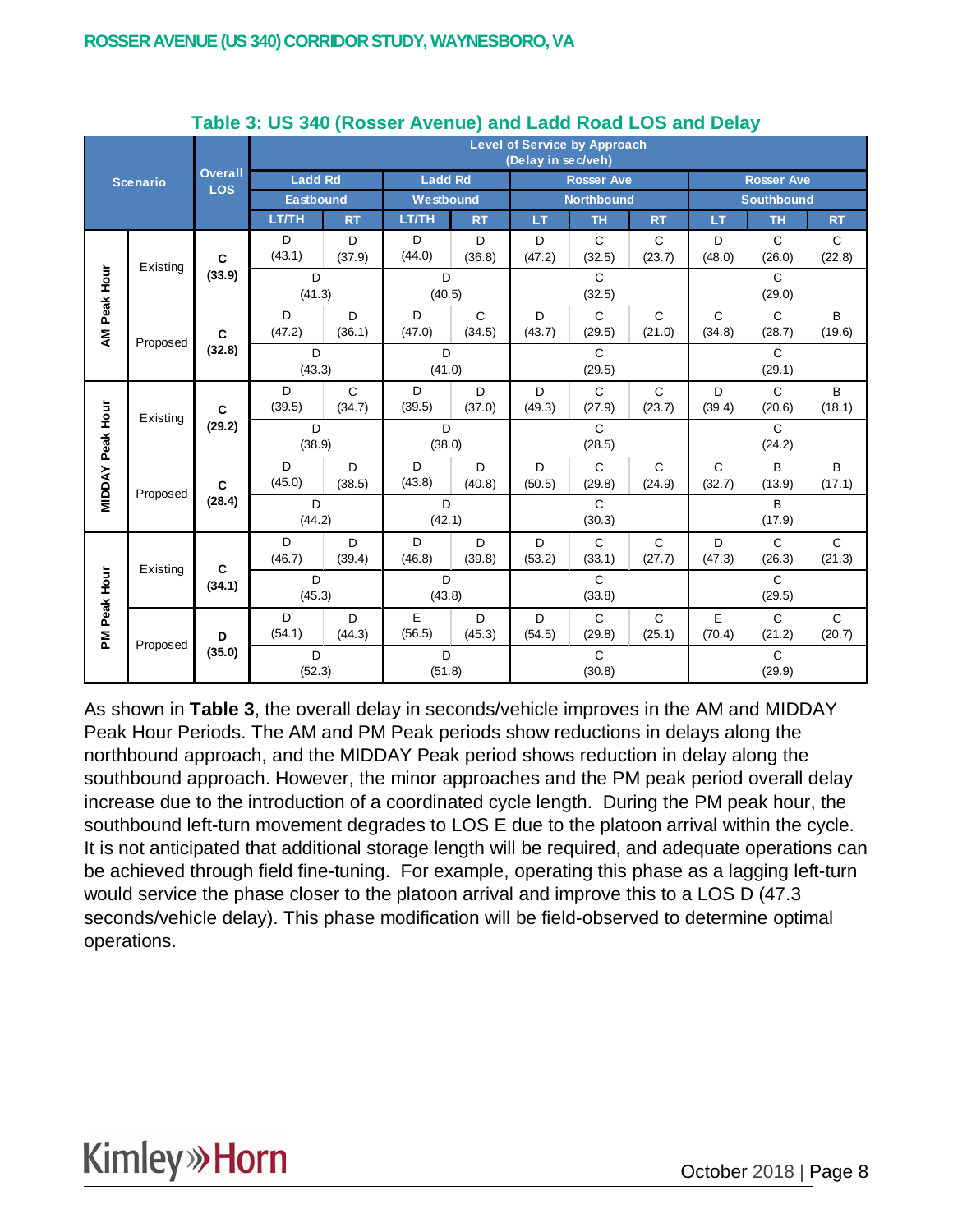|                                                 |                | 95th Queue Length by Movement (feet) |           |                 |                         |                   |                   |           |                   |                   |           |  |
|-------------------------------------------------|----------------|--------------------------------------|-----------|-----------------|-------------------------|-------------------|-------------------|-----------|-------------------|-------------------|-----------|--|
| <b>Scenario</b>                                 | <b>Traffic</b> | <b>Ladd Rd</b><br><b>Eastbound</b>   |           |                 | <b>Ladd Rd</b>          |                   | <b>Rosser Ave</b> |           |                   | <b>Rosser Ave</b> |           |  |
|                                                 | <b>Control</b> |                                      |           | Westbound       |                         | <b>Northbound</b> |                   |           | <b>Southbound</b> |                   |           |  |
|                                                 |                | LT/TH                                | <b>RT</b> | <b>LT/TH</b>    | <b>RT</b>               | <b>LT</b>         | <b>TH</b>         | <b>RT</b> | LT                | <b>TH</b>         | <b>RT</b> |  |
| Effective Storage Length<br>(Existing/No Build) |                | Cont.                                | 200       | Cont.           | 120                     | 240               | Cont.             | 150       | 265               | Cont.             | 110       |  |
| <b>AM Peak Hour</b>                             |                |                                      |           |                 |                         |                   |                   |           |                   |                   |           |  |
| 2018<br>Existing                                | Signal         | 141                                  | 43        | 191<br>$**(4%)$ | 127                     | 90                | 265<br>$**(10%)$  | 130       | 98                | 132<br>$**(3%)$   | 59        |  |
| Proposed                                        | Signal         | 134                                  | 47        | 204<br>**(6%)   | 134                     | 80                | 219<br>$**$ (5%)  | 127       | 90                | 129<br>$**(3%)$   | 52        |  |
|                                                 |                |                                      |           |                 | <b>Midday Peak Hour</b> |                   |                   |           |                   |                   |           |  |
| 2018<br>Existing                                | Signal         | 117                                  | 25        | 96              | 68                      | 51                | 162<br>**(1%)     | 46        | 119               | 126<br>$*$ (2%)   | 46        |  |
| Proposed                                        | Signal         | 148                                  | 29        | 104<br>$*(1\%)$ | 83                      | 47                | 147<br>$**$ (1%)  | 31        | 124               | 118<br>$**$ (2%)  | 52        |  |
|                                                 |                |                                      |           |                 | <b>PM Peak Hour</b>     |                   |                   |           |                   |                   |           |  |
| 2018<br>Existing                                | Signal         | 167                                  | 52        | 170<br>$**(4%)$ | 116                     | 83                | 208<br>**(5%)     | 117       | 182               | 233<br>$*$ (15%)  | 128       |  |
| Proposed                                        | Signal         | 183<br>$**$ (1%)                     | 52        | 194<br>**(6%)   | 124                     | 88                | 199<br>**(4%)     | 114       | 191               | 224<br>$*$ (15%)  | 125       |  |

#### **Table 4: US 340 (Rosser Avenue) and Ladd Road Queuing**

*Notes:*

*\*(X%) - Maximum queue extends full length of storage bay for X% of the analysis period*

*\*\*(Y%) - Queue in lane adjacent to storage bay extends beyond end of storage bay for Y% of the analysis period*

*^(Z%) - Maximum queue extends back to upstream intersection for Z% of the analysis period*

As shown in **Table 4**, changes in the mainline, turning movements, and side street movement queues between existing and proposed signal timings are minimal and are generally within approximately one vehicle length increase or decrease.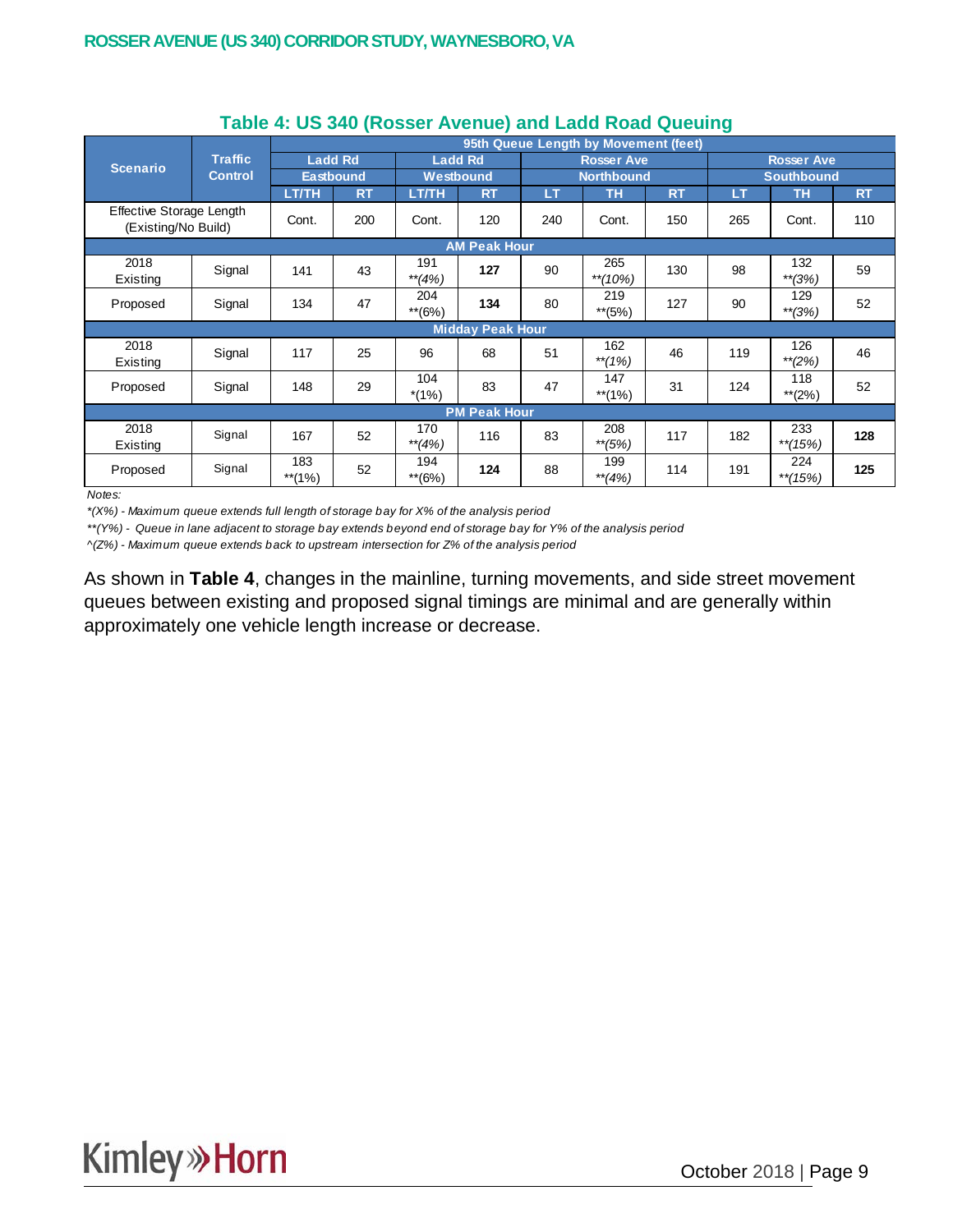|                  |                 |                              | <b>Level of Service by Approach</b><br>(Delay in sec/veh) |             |                   |                         |                         |            |  |  |  |
|------------------|-----------------|------------------------------|-----------------------------------------------------------|-------------|-------------------|-------------------------|-------------------------|------------|--|--|--|
|                  | <b>Scenario</b> | <b>Overall</b><br><b>LOS</b> | <b>Town Center Dr</b>                                     |             | <b>Rosser Ave</b> |                         | <b>Rosser Ave</b>       |            |  |  |  |
|                  |                 |                              | Westbound                                                 |             |                   | <b>Northbound</b>       | <b>Southbound</b>       |            |  |  |  |
|                  |                 |                              | LT                                                        | <b>RT</b>   | TH                | <b>RT</b>               | LT                      | <b>TH</b>  |  |  |  |
|                  | Existing        | A                            | D<br>(48.2)                                               | D<br>(44.8) | A<br>(5.5)        | A<br>(4.2)              | D<br>(36.4)             | A<br>(1.9) |  |  |  |
|                  |                 | (5.7)                        | D<br>(47.3)                                               |             |                   | A<br>(5.4)              | A<br>(2.4)              |            |  |  |  |
| AM Peak Hour     | Proposed        | A                            | D<br>(42.2)                                               | D<br>(39.6) | A<br>(2.2)        | A<br>(0.5)              | E<br>(56.9)             | A<br>(0.9) |  |  |  |
|                  |                 | (3.2)                        | D<br>(41.5)                                               |             | (2.0)             | A                       | A<br>(1.8)              |            |  |  |  |
| MIDDAY Peak Hour | Existing        | B<br>(11.8)                  | D<br>(45.1)                                               | D<br>(39.7) | A<br>(8.5)        | A<br>(7.4)              | D<br>(35.6)             | A<br>(2.0) |  |  |  |
|                  |                 |                              | D<br>(42.2)                                               |             |                   | A<br>(8.3)              | $\overline{A}$<br>(3.8) |            |  |  |  |
|                  | Proposed        | А                            | D<br>(45.0)                                               | D<br>(39.6) | A<br>(1.7)        | A<br>(0.1)              | D<br>(49.4)             | A<br>(2.4) |  |  |  |
|                  |                 | (9.3)                        | D<br>(42.0)                                               |             |                   | A<br>(1.5)              | A<br>(4.9)              |            |  |  |  |
|                  | Existing        | B                            | D<br>(45.0)                                               | D<br>(40.0) | A<br>(8.8)        | A<br>(7.4)              | C<br>(26.9)             | Α<br>(2.1) |  |  |  |
|                  |                 | (10.7)                       | D                                                         | (42.1)      |                   | A<br>(8.5)              | $\overline{A}$<br>(3.5) |            |  |  |  |
| PM Peak Hour     |                 | A                            | D<br>(52.2)                                               | D<br>(46.6) | A<br>(2.2)        | $\overline{A}$<br>(0.3) | D<br>(35.0)             | A<br>(1.4) |  |  |  |
|                  | Proposed        | (8.8)                        | D                                                         | (48.9)      |                   | Α<br>(1.9)              | Α<br>(3.3)              |            |  |  |  |

#### **Table 5: US 340 (Rosser Avenue) and Town Center Drive LOS and Delay**

As shown in **Table 5,** the overall intersection delay decreases for each of the peak hour scenarios with minor changes to the turning and side street movements. The northbound approach shows the largest reduction in delay in the MIDDAY peak period, which reduced from 8.3 seconds/vehicle to 1.5 seconds/vehicle. Only two approaches showed increases in delay – the southbound approach during the MIDDAY peak period and the westbound approach during the PM peak period which are attributable to the platoon arrival within the cycle and serves a limited traffic volume. **Table 6** below indicates queueing results of two vehicles or less during all peak hours for this movement.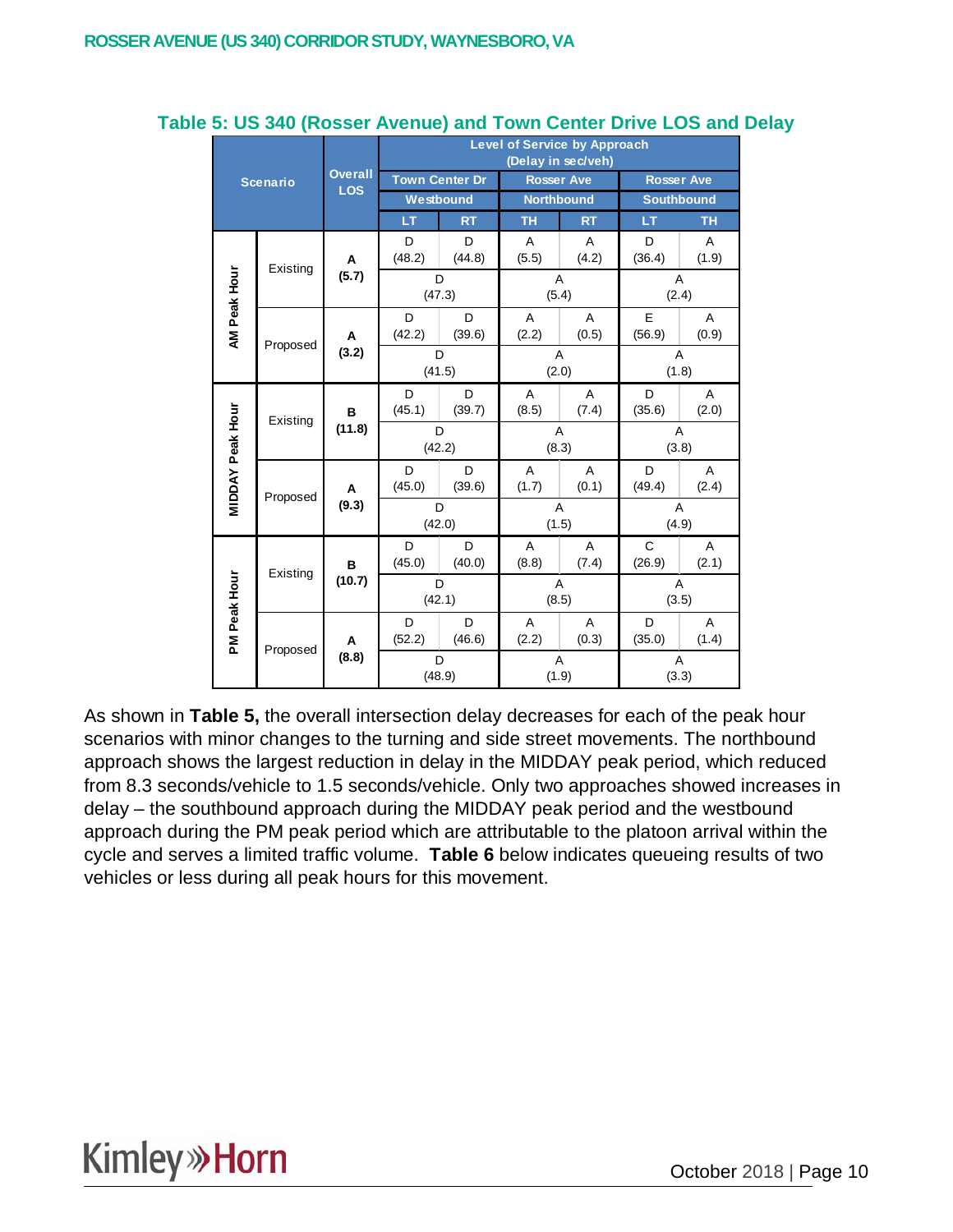|                                                 |                        | 95th Queue Length by Movement (feet) |                         |       |                   |                                        |           |  |  |  |  |
|-------------------------------------------------|------------------------|--------------------------------------|-------------------------|-------|-------------------|----------------------------------------|-----------|--|--|--|--|
| <b>Scenario</b>                                 | <b>Traffic Control</b> | <b>Town Center Dr</b>                |                         |       | <b>Rosser Ave</b> | <b>Rosser Ave</b><br><b>Southbound</b> |           |  |  |  |  |
|                                                 |                        | Westbound                            |                         |       | <b>Northbound</b> |                                        |           |  |  |  |  |
|                                                 |                        | LT                                   | <b>RT</b>               | TН    | <b>RT</b>         | LT                                     | <b>TH</b> |  |  |  |  |
| Effective Storage Length<br>(Existing/No Build) |                        | Cont.                                | 195                     | Cont. | 230               | 305                                    | Cont.     |  |  |  |  |
|                                                 |                        |                                      | <b>AM Peak Hour</b>     |       |                   |                                        |           |  |  |  |  |
| 2018<br>Existing                                | Signal                 | 54                                   | 5                       | 136   | 23                | 26                                     | 60        |  |  |  |  |
| Proposed                                        | Signal                 | 69<br>67                             |                         |       | 28                | 42                                     |           |  |  |  |  |
|                                                 |                        |                                      | <b>Midday Peak Hour</b> |       |                   |                                        |           |  |  |  |  |
| 2018<br>Existing                                | Signal                 | 133                                  | 46                      | 127   | ۰                 | 50                                     | 74        |  |  |  |  |
| Proposed                                        | Signal                 | 129                                  | 29                      | 54    | -                 | 54                                     | 74        |  |  |  |  |
|                                                 |                        |                                      | <b>PM Peak Hour</b>     |       |                   |                                        |           |  |  |  |  |
| 2018<br>Existing                                | Signal                 | 126                                  | 34                      | 160   | 33                | 63                                     | 109       |  |  |  |  |
| Proposed                                        | Signal                 | 137                                  | 42                      | 72    |                   | 64                                     | 95        |  |  |  |  |

#### **Table 6: US 340 (Rosser Avenue) and Town Center Drive Queuing**

*Notes:*

*\*(X%) - Maximum queue extends full length of storage bay for X% of the analysis period*

*\*\*(Y%) - Queue in lane adjacent to storage bay extends beyond end of storage bay for Y% of the analysis period*

*^(Z%) - Maximum queue extends back to upstream intersection for Z% of the analysis period*

As shown in **Table 6**, changes in queues between the existing and proposed signal timings are minimal and generally within approximately one vehicle length increase or decrease.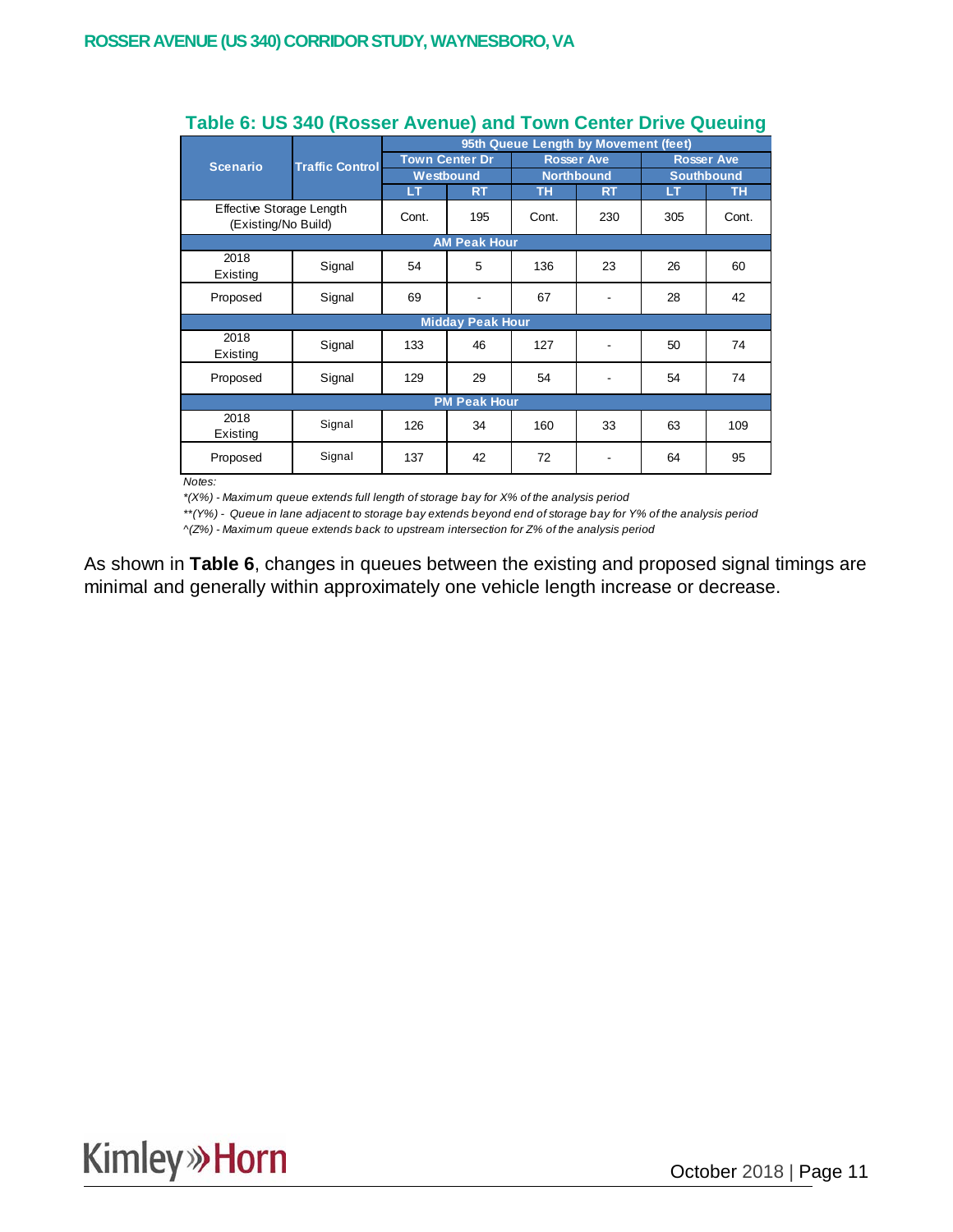|                  |                         |                              | <u>.</u><br><b>Level of Service by Approach</b><br>(Delay in sec/veh) |             |                              |                        |                         |                         |                       |                        |                         |            |  |
|------------------|-------------------------|------------------------------|-----------------------------------------------------------------------|-------------|------------------------------|------------------------|-------------------------|-------------------------|-----------------------|------------------------|-------------------------|------------|--|
|                  | <b>Scenario</b>         | <b>Overall</b><br><b>LOS</b> | <b>Shenandoah</b><br><b>Village Dr</b>                                |             | <b>Shenandoah Village Dr</b> |                        |                         | <b>Rosser Ave</b>       |                       |                        | <b>Rosser Ave</b>       |            |  |
|                  |                         |                              | <b>Eastbound</b>                                                      | Westbound   |                              |                        | <b>Northbound</b>       |                         |                       | <b>Southbound</b>      |                         |            |  |
|                  |                         |                              | <b>LT/TH/RT</b>                                                       | LT.         | <b>TH</b>                    | <b>RT</b>              | LT                      | <b>TH</b>               | <b>RT</b>             | LT.                    | <b>TH</b>               | <b>RT</b>  |  |
|                  | Existing                | B                            | D<br>(53.6)                                                           | D<br>(48.3) | A<br>(0.0)                   | C<br>(32.8)            | A<br>(0.0)              | B<br>(11.8)             | B<br>(12.5)           | D<br>(38.4)            | A<br>(1.5)              | A<br>(3.9) |  |
|                  |                         | (16.2)                       | D<br>(53.6)                                                           |             | D<br>(35.5)                  |                        |                         | B<br>(11.8)             |                       |                        | B<br>(16.0)             |            |  |
| AM Peak Hour     | Proposed                | B                            | D<br>(46.0)                                                           | D<br>(42.4) | A<br>(0.0)                   | $\mathbf C$<br>(29.4)  | A<br>(0.0)              | A<br>(5.6)              | B<br>(12.9)           | D<br>(35.2)            | A<br>(4.3)              | A<br>(4.1) |  |
|                  |                         | (13.2)                       | D<br>(46.0)                                                           |             | $\mathsf C$<br>(31.7)        |                        |                         | $\overline{A}$<br>(6.2) |                       |                        | B<br>(16.4)             |            |  |
|                  | $\mathbf c$<br>Existing |                              | D<br>(54.2)                                                           | D<br>(46.9) | D<br>(42.6)                  | $\mathsf{C}$<br>(28.3) | $\overline{A}$<br>(0.0) | B<br>(12.9)             | B<br>(16.2)           | D<br>(40.6)            | A<br>(1.8)              | A<br>(4.6) |  |
|                  |                         | (20.4)                       | D<br>(54.2)                                                           |             | $\mathsf{C}$<br>(31.1)       |                        |                         | B<br>(13.2)             |                       |                        | $\mathsf{C}$<br>(20.4)  |            |  |
| MIDDAY Peak Hour | Proposed                | B                            | D<br>(51.9)                                                           | D<br>(46.0) | D<br>(42.1)                  | $\mathsf{C}$<br>(26.8) | A<br>(0.0)              | B<br>(12.5)             | B<br>(17.3)           | $\mathsf{C}$<br>(26.9) | A<br>(2.8)              | A<br>(4.5) |  |
|                  |                         | (17.1)                       | D<br>(51.9)                                                           |             | $\mathsf{C}$<br>(29.6)       |                        |                         | B<br>(12.9)             |                       |                        | B<br>(14.4)             |            |  |
|                  | Existing                | B                            | D<br>(53.4)                                                           | D<br>(48.0) | D<br>(41.0)                  | $\mathsf{C}$<br>(25.0) | D<br>(53.0)             | B<br>(16.5)             | B<br>(19.2)           | $\mathsf{C}$<br>(26.2) | $\overline{A}$<br>(3.8) | A<br>(8.1) |  |
|                  |                         | (16.9)                       | D<br>(53.4)                                                           |             | $\mathsf{C}$<br>(29.3)       |                        |                         | $\sf B$<br>(16.8)       |                       |                        | $\sf B$<br>(11.7)       |            |  |
| PM Peak Hour     |                         | B                            | $\overline{E}$<br>(60.0)                                              | D<br>(51.6) | D<br>(46.4)                  | $\mathbf C$<br>(28.9)  | E<br>(60.3)             | B<br>(12.7)             | $\mathbf C$<br>(20.9) | $\mathbf C$<br>(28.3)  | A<br>(3.6)              | A<br>(8.0) |  |
|                  | Proposed                | (16.9)                       | E<br>(60.0)                                                           |             | $\mathbf C$<br>(33.1)        |                        |                         | B<br>(13.4)             |                       |                        | B<br>(12.2)             |            |  |

#### **Table 7: US 340 (Rosser Avenue) and Shenandoah Village Drive LOS and Delay**

As shown in **Table 7**, the overall intersection delays are reduced for the AM and MIDDAY peak period scenarios and remain the same for the PM peak period scenario with generally minor changes to the turning and side street movements. The greatest improvement occurs during the MIDDAY peak period from LOS C to LOS B due to the improvement for the southbound left-turn movement. During the PM peak hour, the northbound left-turn lane degraded from LOS D to LOS E; however, the movement only carries two vehicles per hour.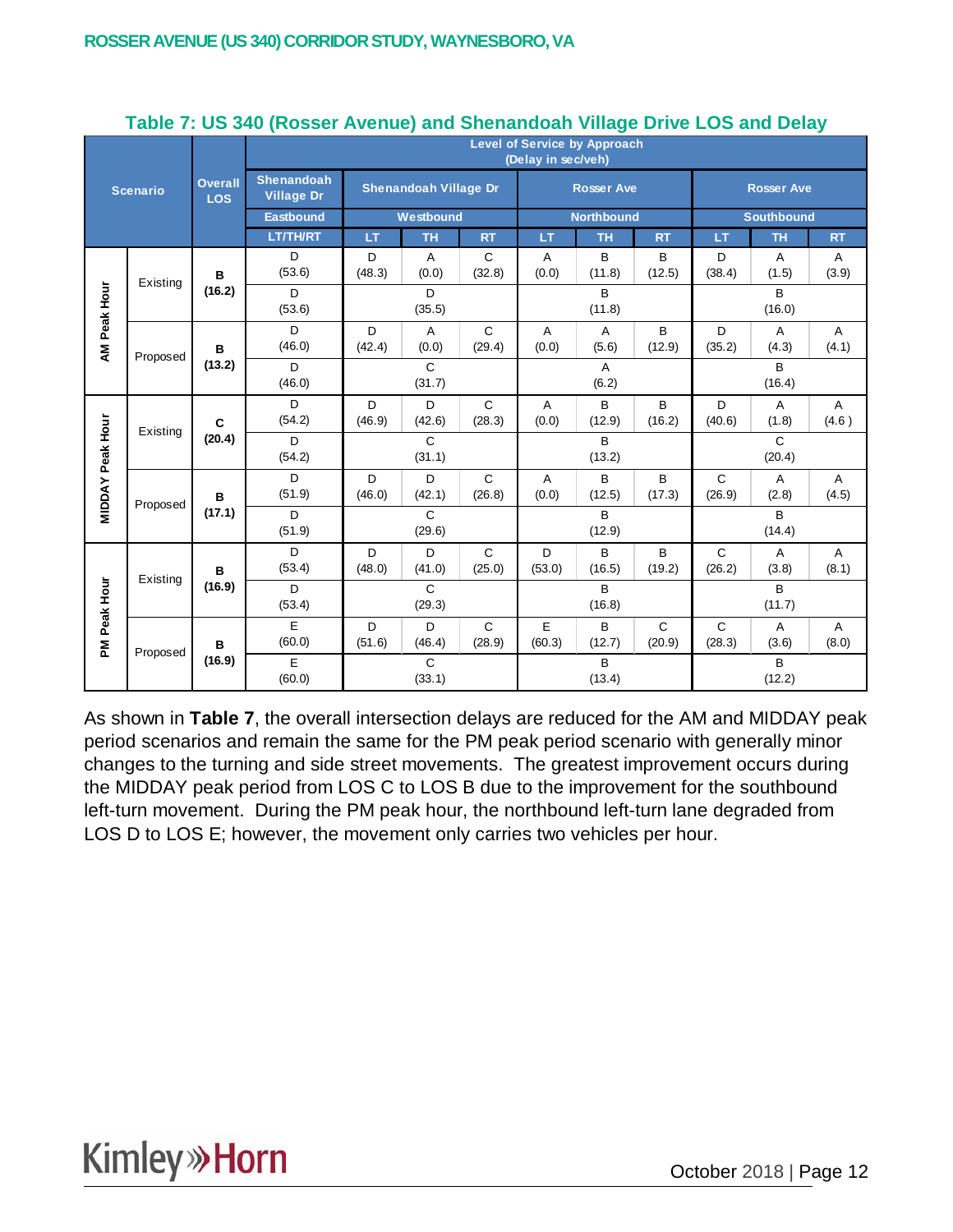|                                                 | <b>Traffic</b> | 95th Queue Length by Movement (feet)   |                                           |           |                         |                   |                   |           |                   |           |                |  |  |
|-------------------------------------------------|----------------|----------------------------------------|-------------------------------------------|-----------|-------------------------|-------------------|-------------------|-----------|-------------------|-----------|----------------|--|--|
| <b>Scenario</b>                                 |                | <b>Shenandoah</b><br><b>Village Dr</b> | <b>Shenandoah Village Dr</b><br>Westbound |           |                         | <b>Rosser Ave</b> |                   |           | <b>Rosser Ave</b> |           |                |  |  |
|                                                 | <b>Control</b> | <b>Eastbound</b>                       |                                           |           |                         |                   | <b>Northbound</b> |           | <b>Southbound</b> |           |                |  |  |
|                                                 |                | <b>LT/TH/RT</b>                        | ΙT                                        | <b>TH</b> | <b>RT</b>               | LT                | <b>TH</b>         | <b>RT</b> | LT                | <b>TH</b> | <b>RT</b>      |  |  |
| Effective Storage Length<br>(Existing/No Build) |                | Cont.                                  | Cont.                                     | Cont.     | Cont.                   | 165               | Cont.             | 250       | 535               | Cont.     | 125            |  |  |
| <b>AM Peak Hour</b>                             |                |                                        |                                           |           |                         |                   |                   |           |                   |           |                |  |  |
| 2018<br>Existing                                | Signal         | 20                                     | 57                                        |           | 76                      |                   | 211               | 79        | 142               | 20        | $\overline{2}$ |  |  |
| Proposed                                        | Signal         | 20                                     | 55                                        |           | 72                      |                   | 112               | 39        | 127               | 43        | $\overline{2}$ |  |  |
|                                                 |                |                                        |                                           |           | <b>Midday Peak Hour</b> |                   |                   |           |                   |           |                |  |  |
| 2018<br>Existing                                | Signal         | 22                                     | 88                                        | 9         | 156                     |                   | 164<br>$**$ (1%)  | 40        | 192               | 38        | 4              |  |  |
| Proposed                                        | Signal         | 26                                     | 87                                        | 5         | 148                     |                   | 154<br>**(1%)     | 39        | 178               | 66        | 4              |  |  |
|                                                 |                |                                        |                                           |           | <b>PM Peak Hour</b>     |                   |                   |           |                   |           |                |  |  |
| 2018<br>Existing                                | Signal         | 19                                     | 118                                       | 11        | 194                     | 11                | 178<br>** $(1%)$  | 39        | 173               | 85        | 3              |  |  |
| Proposed                                        | Signal         | 22                                     | 124                                       | 10        | 214                     | 12                | 130               | 32        | 173               | 71        | $\overline{2}$ |  |  |

#### **Table 8: US 340 (Rosser Avenue) and Shenandoah Village Drive Queuing**

*Notes:*

*\*(X%) - Maximum queue extends full length of storage bay for X% of the analysis period*

*\*\*(Y%) - Queue in lane adjacent to storage bay extends beyond end of storage bay for Y% of the analysis period*

*^(Z%) - Maximum queue extends back to upstream intersection for Z% of the analysis period*

As shown in **Table 8**, all queues are contained within the effective storage length. In most instances, the mainline queueing decreased with the most significant decrease occurring in the northbound through-movement, which decreased from 211 feet to 112 feet during the AM peak hour. Generally, changes in turning and side street movement queues between the existing and proposed signal timings are minimal and generally within approximately one vehicle length increase or decrease.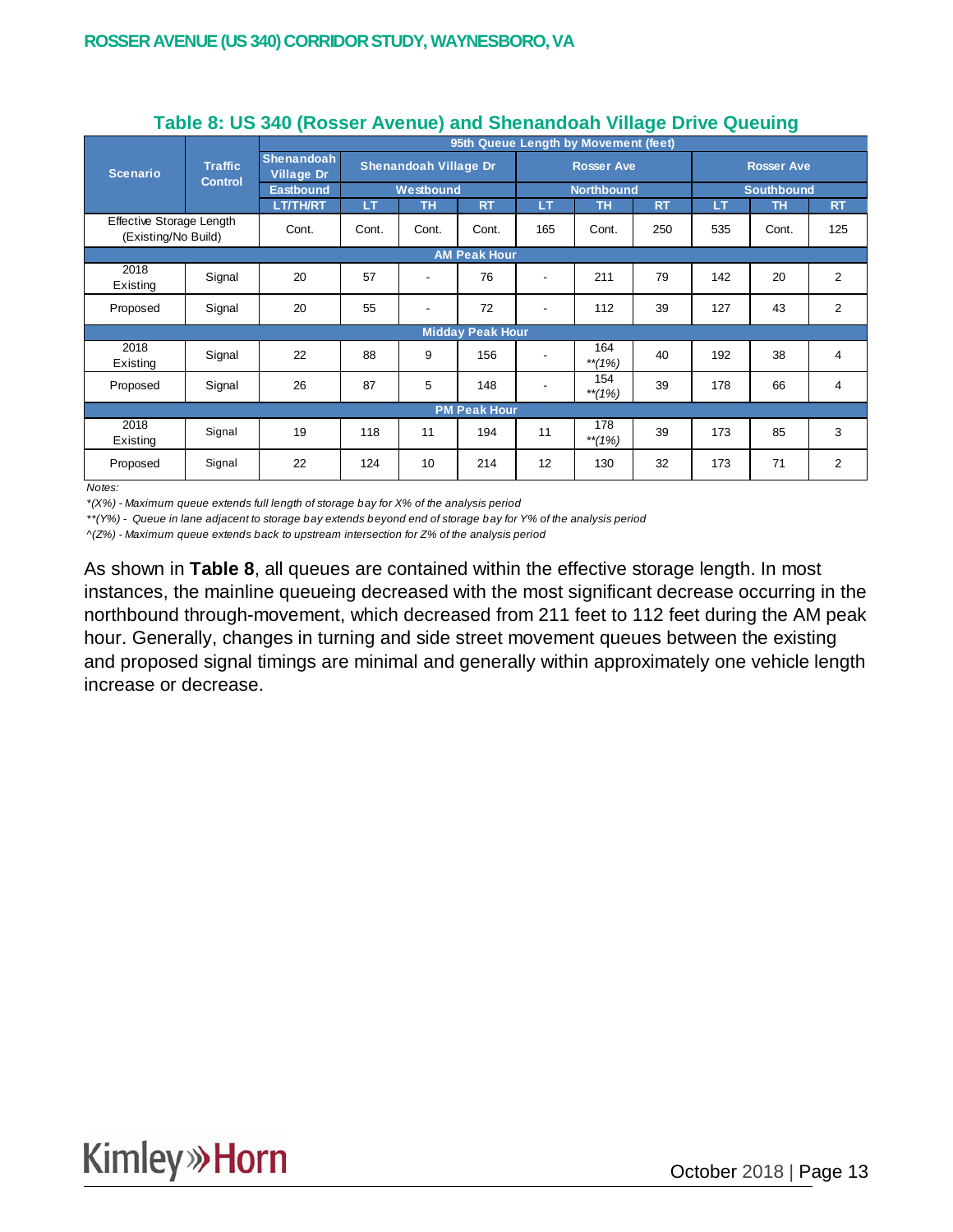|                         |                 |                              |                |             | <b>Level of Service by Approach</b> | (Delay in sec/veh) |                         |            |
|-------------------------|-----------------|------------------------------|----------------|-------------|-------------------------------------|--------------------|-------------------------|------------|
|                         | <b>Scenario</b> | <b>Overall</b><br><b>LOS</b> | <b>I-64 EB</b> |             |                                     | <b>Rosser Ave</b>  | <b>Rosser Ave</b>       |            |
|                         |                 |                              | Westbound      |             |                                     | <b>Northbound</b>  | <b>Southbound</b>       |            |
|                         |                 |                              | LT             | <b>RT</b>   | <b>TH</b>                           | <b>RT</b>          | LT                      | <b>TH</b>  |
|                         | Existing        | C                            | D<br>(43.5)    | D<br>(39.6) | B<br>(10.4)                         | B<br>(11.0)        | F<br>(120.1)            | A<br>(2.9) |
|                         |                 | (30.0)                       | D<br>(40.8)    |             |                                     | B<br>(10.6)        | D<br>(46.3)             |            |
| AM Peak Hour            |                 | в                            | D<br>(38.6)    | D<br>(35.2) | A<br>(7.3)                          | A<br>(4.8)         | $\mathsf{C}$<br>(20.8)  | A<br>(1.6) |
|                         | Proposed        | (12.0)                       | D<br>(36.2)    |             | A<br>(6.4)                          |                    | $\overline{A}$<br>(8.7) |            |
|                         | Existing        | в<br>(16.1)                  | D<br>(43.6)    | D<br>(36.6) | B<br>(12.5)                         | A<br>(6.9)         | D<br>(46.1)             | A<br>(3.5) |
|                         |                 |                              | D<br>(39.4)    |             |                                     | B<br>(11.6)        | B<br>(11.4)             |            |
| <b>MIDDAY Peak Hour</b> |                 | в                            | D<br>(47.1)    | D<br>(37.6) | B<br>(11.4)                         | B<br>(14.6)        | C<br>(24.2)             | Α<br>(0.9) |
|                         | Proposed        | (14.1)                       | D<br>(41.4)    |             | B<br>(11.9)                         |                    | Α<br>(5.3)              |            |
|                         | Existing        | в                            | D<br>(43.0)    | D<br>(38.4) | B<br>(13.0)                         | B<br>(12.8)        | D<br>(40.6)             | A<br>(2.4) |
|                         |                 | (15.7)                       | D<br>(39.7)    |             |                                     | B<br>(13.0)        | A<br>(8.7)              |            |
| PM Peak Hour            |                 | в                            | D<br>(52.8)    | D<br>(45.4) | B<br>(11.4)                         | A<br>(3.1)         | D<br>(49.0)             | A<br>(2.1) |
|                         | Proposed        | (16.2)                       | D<br>(47.5)    |             | A<br>(9.7)                          |                    | A<br>(9.9)              |            |

#### **Table 9: US 340 (Rosser Avenue) and I-64 EB Ramp LOS and Delay**

As shown in **Table 9**, the overall intersection delays decrease for the AM and MIDDAY peak hour periods, with the greatest improvement in the AM Peak Period going from a LOS C (30 seconds/vehicle) to LOS B (12 seconds/vehicle). The mainline approaches in the northbound and southbound direction for most peak periods show improvements, with the greatest improvement in the southbound direction during the AM Peak hour, where the delay reduces from 46.3 seconds/vehicle (LOS D) to 8.7 seconds/vehicle (LOS A), mostly due to improvements to the southbound left-turn movement onto I-64. The overall intersection delay for the PM peak hour period increases slightly, while still operating at a LOS B.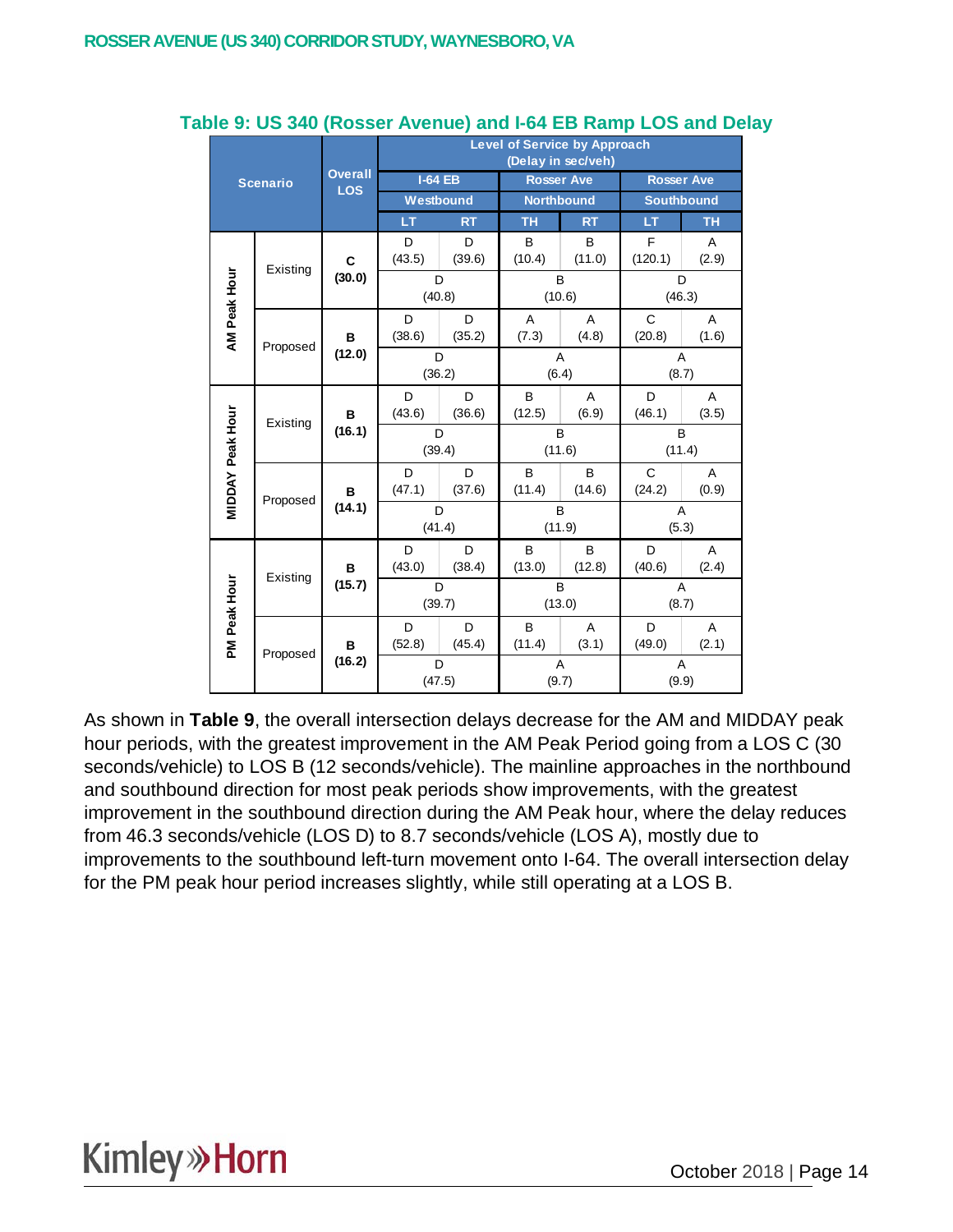|                                                 |                |       |                         |       | 95th Queue Length by Movement (feet) |                 |                   |
|-------------------------------------------------|----------------|-------|-------------------------|-------|--------------------------------------|-----------------|-------------------|
| <b>Scenario</b>                                 | <b>Traffic</b> |       | $I-64EB$                |       | <b>Rosser Ave</b>                    |                 | <b>Rosser Ave</b> |
|                                                 | <b>Control</b> |       | Westbound               |       | <b>Northbound</b>                    |                 | <b>Southbound</b> |
|                                                 |                | LТ    | <b>RT</b>               | ΤН    | <b>RT</b>                            | LT              | <b>TH</b>         |
| Effective Storage Length<br>(Existing/No Build) |                | Cont. | 275                     | Cont. | 530                                  | 250             | Cont.             |
|                                                 |                |       | <b>AM Peak Hour</b>     |       |                                      |                 |                   |
| 2018<br>Existing                                | Signal         | 128   |                         | 138   | 49                                   | 292<br>$*(26%)$ | 823<br>$*$ (9%)   |
| Proposed                                        | Signal         | 126   |                         | 151   |                                      | 212             | 105               |
|                                                 |                |       | <b>Midday Peak Hour</b> |       |                                      |                 |                   |
| 2018<br>Existing                                | Signal         | 187   | 49                      | 218   |                                      | 184             | 105               |
| Proposed                                        | Signal         | 189   | 27                      | 203   |                                      | 163             | 150               |
|                                                 |                |       | <b>PM Peak Hour</b>     |       |                                      |                 |                   |
| 2018<br>Existing                                | Signal         | 165   | 65                      | 223   |                                      | 201             | 143               |
| Proposed                                        | Signal         | 180   | 47                      | 214   |                                      | 209             | 96                |

#### **Table 10: US 340 (Rosser Avenue) and I-64 EB Ramp Queuing**

*\*(X%) - Maximum queue extends full length of storage bay for X% of the analysis period*

*\*\*(Y%) - Queue in lane adjacent to storage bay extends beyond end of storage bay for Y% of the analysis period*

*^(Z%) - Maximum queue extends back to upstream intersection for Z% of the analysis period*

As shown in **Table 10**, all queues are contained within the effective storage length, except for the southbound left-turn movement in the AM peak period under existing conditions which is consistent with observed conditions. With the proposed timings, this queue is anticipated to be contained within the storage and the blockage time is fully reduced from 26-percent of the peak hour which is a major improvement. Furthermore, this blockage reduction results in a major reduction of the adjacent through movement. Although queuing was observed because of the left-turn blockage, queues didn't approach the adjacent traffic signal as suggested by the simulation. Otherwise, changes in turning and side street movement queues between the existing and proposed signal timings are minimal and generally within approximately one vehicle length increase or decrease.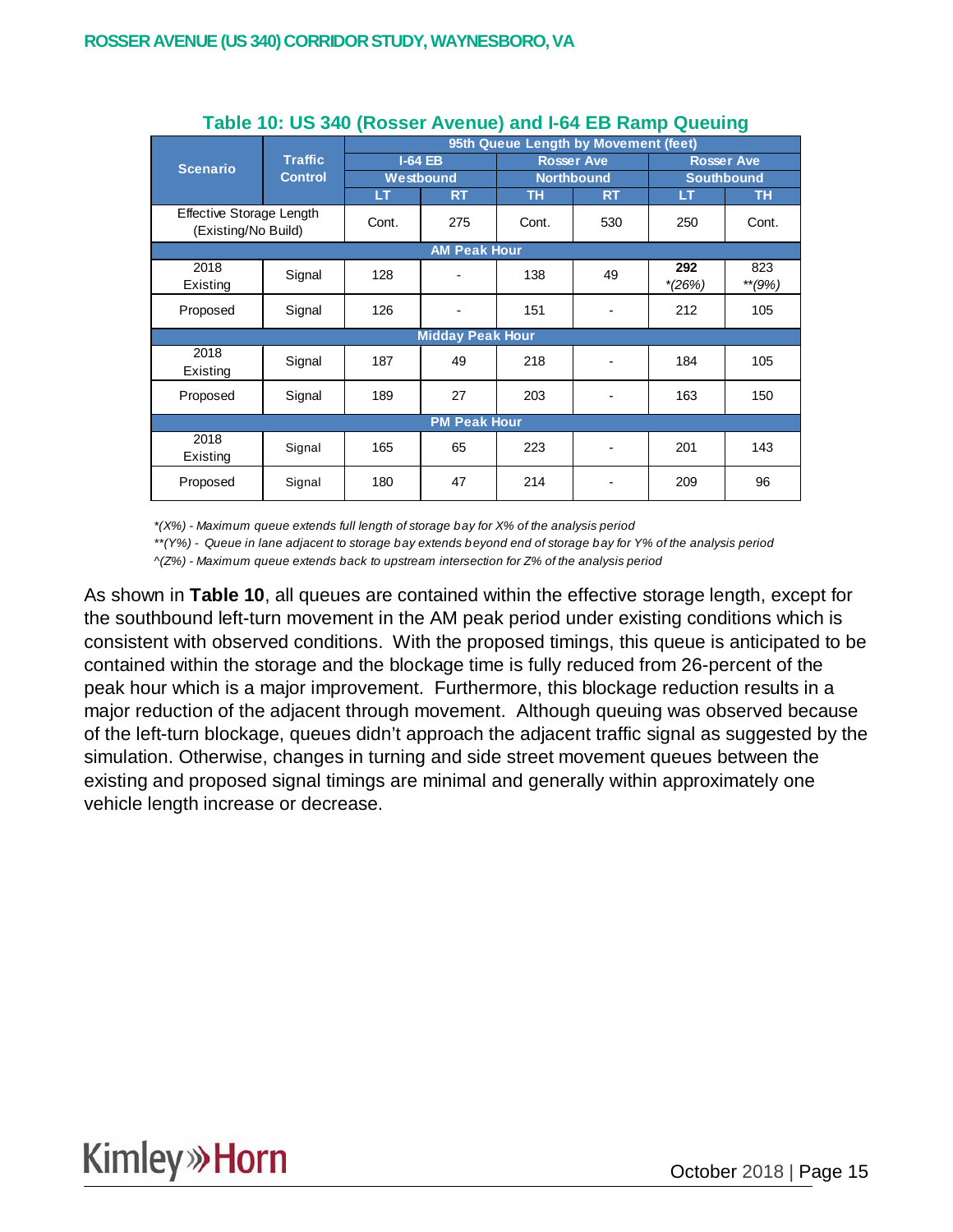|              |                              |                |                        |                        | <b>Level of Service by Approach</b><br>(Delay in sec/veh) |                         |                        |                   |  |
|--------------|------------------------------|----------------|------------------------|------------------------|-----------------------------------------------------------|-------------------------|------------------------|-------------------|--|
|              | <b>Scenario</b>              | <b>Overall</b> | <b>I-64 WB</b>         |                        | <b>Rosser Ave</b>                                         |                         | <b>Rosser Ave</b>      |                   |  |
|              |                              | <b>LOS</b>     | Westbound              |                        | <b>Northbound</b>                                         |                         |                        | <b>Southbound</b> |  |
|              |                              |                | LT/TH                  | <b>RT</b>              | LT                                                        | <b>TH</b>               | <b>TH</b>              | <b>RT</b>         |  |
|              | Existing                     | C              | D<br>(44.9)            | $\mathsf{C}$<br>(33.7) | $\mathsf{C}$<br>(32.5)                                    | A<br>(4.3)              | B<br>(19.6)            | D<br>(35.1)       |  |
|              |                              | (21.5)         | D<br>(39.9)            |                        | (8.4)                                                     | A                       |                        | C<br>(25.3)       |  |
| AM Peak Hour | Proposed                     | B              | D<br>(38.0)            | $\mathsf{C}$<br>(29.5) | D<br>(37.2)                                               | $\overline{A}$<br>(2.7) | B<br>(10.1)            | A<br>(6.5)        |  |
|              |                              | (12.6)         | $\mathsf{C}$<br>(34.2) |                        |                                                           | A<br>(7.6)              | A<br>(8.8)             |                   |  |
|              | MIDDAY Peak Hour<br>Existing | C              | D<br>(44.0)            | D<br>(36.8)            | $\mathsf{C}$<br>(30.3)                                    | $\overline{A}$<br>(3.6) | $\mathsf{C}$<br>(22.0) | D<br>(45.0)       |  |
|              |                              | (20.7)         | D<br>(40.1)            |                        |                                                           | A<br>(7.5)              |                        | C<br>(27.0)       |  |
|              |                              | B              | D<br>(40.9)            | D<br>(36.6)            | D<br>(42.5)                                               | A<br>(1.9)              | B<br>(11.7)            | A<br>(6.6)        |  |
|              | Proposed                     | (13.8)         | D<br>(38.5)            |                        | A<br>(7.8)                                                |                         | B<br>(10.6)            |                   |  |
|              | Existing                     | C              | $\mathsf{C}$<br>(30.0) | C<br>(34.4)            | C<br>(29.0)                                               | A<br>(6.6)              | D<br>(40.8)            | D<br>(37.8)       |  |
| PM Peak Hour |                              | (26.8)         | C<br>(32.6)            |                        | $\overline{A}$                                            | (9.9)                   |                        | D<br>(40.0)       |  |
|              |                              | C              | D<br>(42.2)            | E<br>(60.8)            | D<br>(45.7)                                               | $\overline{A}$<br>(3.3) | $\mathsf{C}$<br>(21.6) | B<br>(19.4)       |  |
|              | Proposed                     | (24.2)         | D<br>(53.0)            |                        | (9.6)                                                     | A                       | C<br>(21.0)            |                   |  |

#### **Table 11: US 340 (Rosser Avenue) and I-64 WB Ramp LOS and Delay**

As shown in **Table 11**, the overall intersection delays decrease for all peak hour scenarios, with the greatest improvement in the AM Peak Period going from a LOS C (21.5 seconds/vehicle) to LOS B (12.6 seconds/vehicle). It is noted the southbound approach was observed to function better than reported and the southbound right-turn movement functioned with no delay, not with LOS D as reported per the HCM calculation.

The northbound and southbound mainline approaches for most peak periods show improvements. During the PM peak hour, the westbound right-turn movement degrades from LOS C to LOS E; however, the split allocation for this approach includes 17 seconds of extra green time in the proposed timing plan. Therefore, operations are anticipated to improve. During field implementation, this movement will be monitored and additional split time will be allocated as necessary to minimize any impacts to mainline I-64.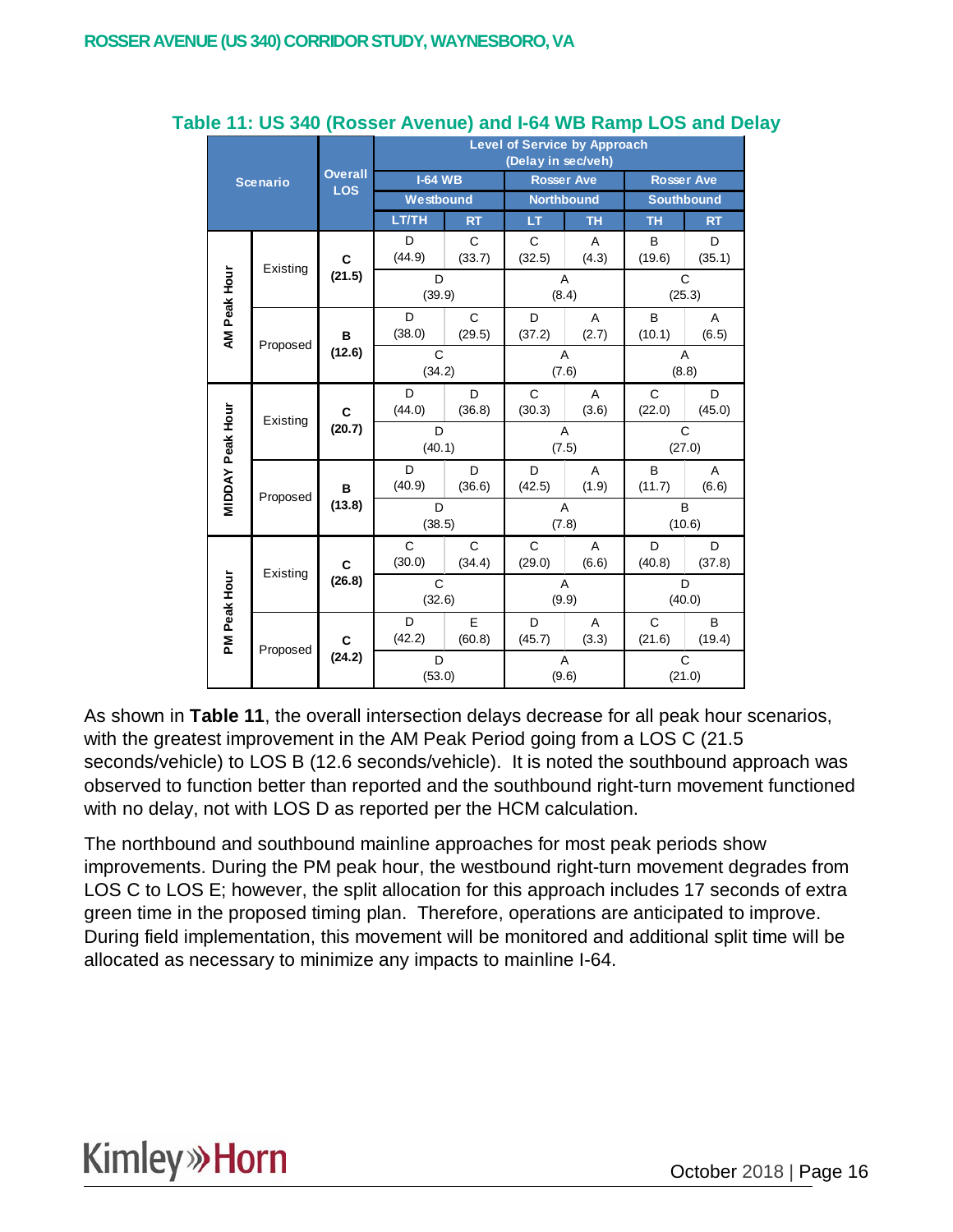|                                                 |                |                  |                         | <b>Maximum Queue Length by Movement (feet)</b> |                   |       |                              |  |  |  |
|-------------------------------------------------|----------------|------------------|-------------------------|------------------------------------------------|-------------------|-------|------------------------------|--|--|--|
| <b>Scenario</b>                                 | <b>Traffic</b> |                  | <b>I-64 WB</b>          |                                                | <b>Rosser Ave</b> |       | <b>Rosser Ave</b>            |  |  |  |
|                                                 | <b>Control</b> |                  | Westbound               |                                                | <b>Northbound</b> |       | <b>Southbound</b>            |  |  |  |
|                                                 |                | LT/TH            | <b>RT</b>               | LT.                                            | TН                | TН    | <b>RT</b>                    |  |  |  |
| Effective Storage Length<br>(Existing/No Build) |                | Cont.            | 250                     | 205                                            | Cont.             | Cont. | Cont.                        |  |  |  |
|                                                 |                |                  | <b>AM Peak Hour</b>     |                                                |                   |       |                              |  |  |  |
| 2018<br>Existing                                | Signal         | 209              | 115                     | 146                                            | 127               | 208   |                              |  |  |  |
| Proposed                                        | Signal         | 203              | 107                     | 150                                            | 74                | 115   | ۰                            |  |  |  |
|                                                 |                |                  | <b>Midday Peak Hour</b> |                                                |                   |       |                              |  |  |  |
| 2018<br>Existing                                | Signal         | 176              | 116                     | 169                                            | 214               | 272   |                              |  |  |  |
| Proposed                                        | Signal         | 180              | 126                     | 162                                            | 106               | 129   | $\qquad \qquad \blacksquare$ |  |  |  |
|                                                 |                |                  | <b>PM Peak Hour</b>     |                                                |                   |       |                              |  |  |  |
| 2018<br>Existing                                | Signal         | 419              | 288                     | 180                                            | 256               | 338   | 17                           |  |  |  |
|                                                 |                | $\wedge$ (4%)    | $*(4%)$                 |                                                | **(2%)            |       |                              |  |  |  |
| Proposed                                        | Signal         | 441<br>$**$ (4%) | 293<br>$*(4%)$          | 197<br>*(1%)                                   | 233<br>**(1%)     | 220   | 17                           |  |  |  |

#### **Table 12: US 340 (Rosser Avenue) and I-64 WB Ramp Queuing**

*Notes:*

*\*(X%) - Maximum queue extends full length of storage bay for X% of the analysis period*

*\*\*(Y%) - Queue in lane adjacent to storage bay extends beyond end of storage bay for Y% of the analysis period ^(Z%) - Maximum queue extends back to upstream intersection for Z% of the analysis period*

As shown in **Table 12**, all queues are contained within the effective storage length, except for the westbound right-turn movement in the PM peak period under existing and proposed conditions. In most instances, the mainline queueing decreased with the biggest improvement in the southbound through-movement, which decreased from 272 feet to 129 feet during the Midday peak hour. Otherwise, changes in the mainline, turning movements, and side street movement queues between existing and proposed signal timings are minimal and are generally within approximately one vehicle length increase or decrease.

As noted above, the westbound off-ramp will be observed and timings will be field-adjusted to reduce the occurrence of operational impacts to mainline I-64. The existing and proposed signal timing queue results are generally consistent although delay is calculated to degrade with additional green time.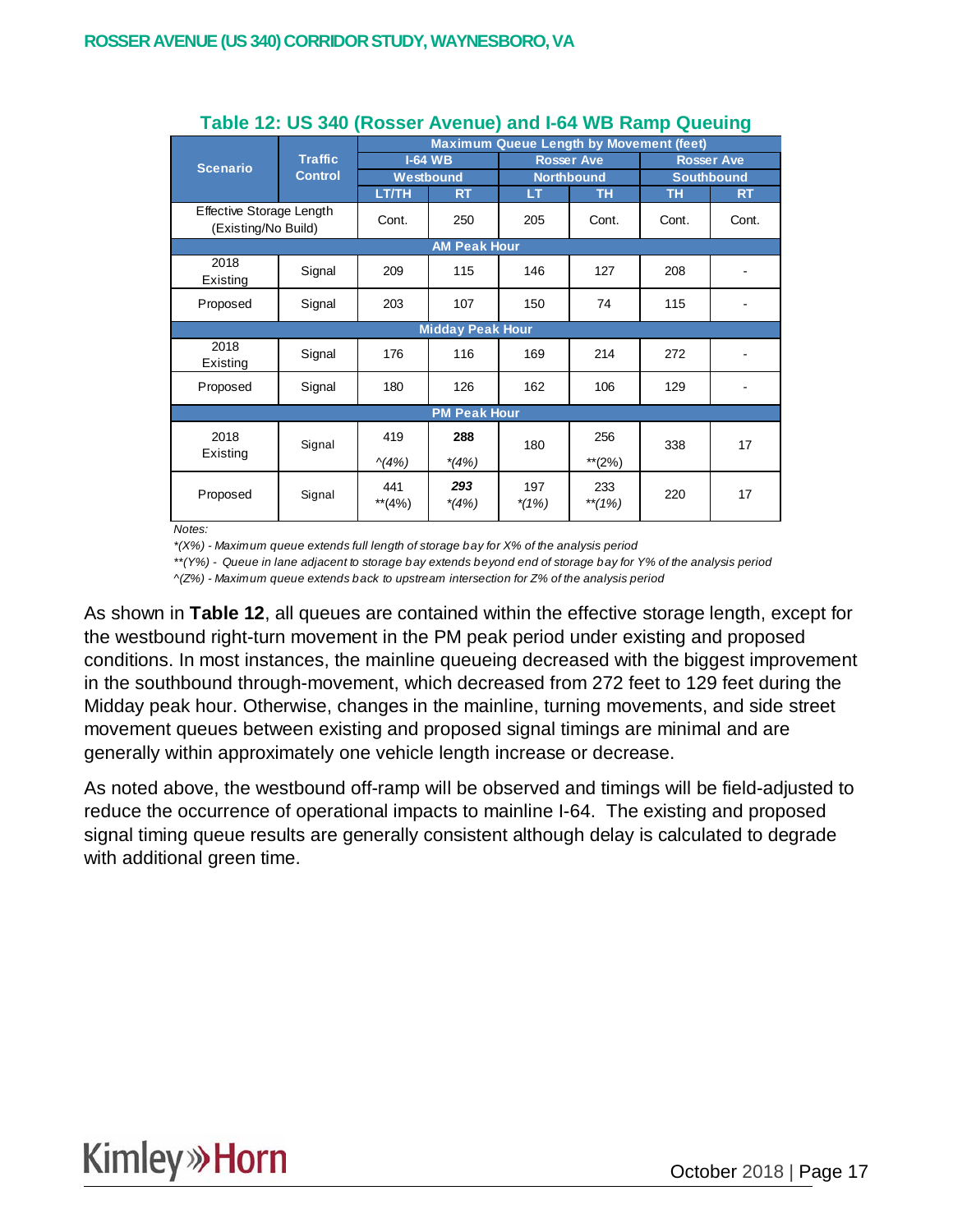|                         |                 |                              |             |                        |                        |             |                      |             | <b>Level of Service by Approach</b><br>(Delay in sec/veh) |                        |             |                            |                        |                        |
|-------------------------|-----------------|------------------------------|-------------|------------------------|------------------------|-------------|----------------------|-------------|-----------------------------------------------------------|------------------------|-------------|----------------------------|------------------------|------------------------|
|                         | <b>Scenario</b> | <b>Overall</b><br><b>LOS</b> |             | <b>Lew Dewitt Blvd</b> |                        |             | <b>Windigrove Dr</b> |             |                                                           | <b>Rosser Ave</b>      |             |                            | <b>Rosser Ave</b>      |                        |
|                         |                 |                              |             | Eastbound              |                        |             | Westbound            |             |                                                           | <b>Northbound</b>      |             |                            | <b>Southbound</b>      |                        |
|                         |                 |                              | LT          | <b>TH</b>              | <b>RT</b>              | LT          | <b>TH</b>            | <b>RT</b>   | LT                                                        | <b>TH</b>              | <b>RT</b>   | LT                         | <b>TH</b>              | RT                     |
|                         |                 |                              | D           | D                      | C                      | D           | D                    | D           | D                                                         | B                      | B           | Е                          | B                      | В                      |
|                         | Existing        | C                            | (48.2)      | (42.2)                 | (31.5)                 | (44.1)      | (40.7)               | (39.5)      | (50.1)                                                    | (18.0)                 | (12.9)      | (61.4)<br>(15.1)<br>(18.3) |                        |                        |
| AM Peak Hour            |                 | (28.6)                       |             | D<br>(35.5)            |                        |             | D<br>(43.1)          |             |                                                           | $\mathsf{C}$<br>(28.9) |             |                            | B<br>(17.3)            |                        |
|                         |                 |                              | D           | D                      | $\mathsf{C}$           | D           | D                    | D           | $\mathsf{C}$                                              | Α                      | B           | $\mathsf{C}$               | $\mathsf{C}$           | $\mathsf{C}$           |
|                         | Proposed        | C                            | (44.9)      | (38.2)                 | (24.1)                 | (40.3)      | (36.9)               | (35.7)      | (20.5)                                                    | (7.0)                  | (15.5)      | (33.4)                     | (25.9)                 | (25.4)                 |
|                         |                 | (22.9)                       |             | $\mathsf{C}$           |                        |             | D.                   |             |                                                           | $\mathsf{B}$           |             |                            | $\mathsf{C}$           |                        |
|                         |                 |                              | (29.1)      |                        |                        | (39.2)      |                      |             | (12.5)                                                    |                        |             | (26.1)                     |                        |                        |
|                         | Existing        | C                            | D<br>(45.3) | D<br>(42.6)            | $\mathsf{C}$<br>(25.1) | D<br>(42.7) | D<br>(44.0)          | D<br>(40.7) | D<br>(47.2)                                               | $\mathsf{C}$<br>(25.3) | E<br>(67.8) | E<br>(61.3)                | B<br>(16.9)            | B<br>(10.4)            |
|                         |                 | (33.4)                       |             | $\mathsf{C}$           |                        |             | D                    |             |                                                           | D                      |             |                            | B                      |                        |
|                         |                 |                              |             | (31.5)                 |                        |             | (42.6)               |             |                                                           | (41.7)                 |             |                            | (19.9)                 |                        |
| <b>MIDDAY Peak Hour</b> |                 | C                            | D<br>(45.5) | D<br>(42.7)            | $\mathsf{C}$<br>(24.5) | D<br>(43.1) | D<br>(44.6)          | D<br>(41.1) | $\mathsf{C}$<br>(28.8)                                    | B<br>(11.7)            | C<br>(21.5) | D<br>(41.6)                | $\mathsf{C}$<br>(20.2) | $\mathsf{C}$<br>(27.8) |
|                         | Proposed        | (26.0)                       |             | $\mathsf{C}$           |                        |             | D                    |             |                                                           | $\mathsf{C}$           |             |                            | $\mathsf{C}$           |                        |
|                         |                 |                              |             | (31.2)                 |                        |             | (43.1)               |             |                                                           | (21.0)                 |             |                            | (23.5)                 |                        |
|                         |                 |                              | D           | D                      | $\mathsf{C}$           | D           | D                    | D           | D                                                         | $\mathsf{C}$           | D           | E                          | B                      | Α                      |
|                         | Existing        | C<br>(30.8)                  | (45.1)      | (42.0)                 | (25.5)                 | (43.3)      | (43.4)               | (41.1)      | (45.5)                                                    | (23.6)                 | (43.2)      | (57.2)                     | (19.2)                 | (6.6)                  |
| Peak Hour               |                 |                              |             | $\mathsf{C}$<br>(30.4) |                        |             | D<br>(42.8)          |             |                                                           | D<br>(35.5)            |             |                            | B<br>(19.7)            |                        |
|                         |                 |                              | E           | D                      | C                      | D           | D                    | D           | D                                                         | B                      | B           | E                          | C                      | F                      |
| ΜĀ                      |                 | C                            | (57.1)      | (50.6)                 | (28.1)                 | (51.8)      | (52.0)               | (48.9)      | (37.0)                                                    | (14.9)                 | (12.1)      | (64.1)                     | (27.6)                 | (125.5)                |
|                         | Proposed        | (33.8)                       |             | D                      |                        |             | D                    |             |                                                           | C                      |             |                            | D                      |                        |
|                         |                 |                              |             | (35.2)                 |                        |             | (51.2)               |             |                                                           | (23.3)                 |             |                            | (46.7)                 |                        |

#### **Table 13: US 340 (Rosser Avenue) and Lew Dewitt Boulevard LOS and Delay**

As shown in **Table 13**, the overall intersection delays decrease for the AM and MIDDAY peak hour periods. The mainline approach in the northbound direction shows improvement in delays for each peak hour scenario, with the greatest improvement occurring in the MIDDAY peak period reducing from 41.7 seconds/vehicle to 21.0 seconds/vehicle.

During the PM peak hour, the southbound right-turn movement is reported to degrade to LOS F. This is apparently attributable to the double cycles (58 second cycle length) proposed at Lucy Lane and Lennox Place and the impacts to the southbound platoon arrivals during the "off" cycle. When the double cycles are removed, the movement functions at LOS A and the overall intersection delay improves. Actual operations are anticipated to function acceptably even with the double cycle.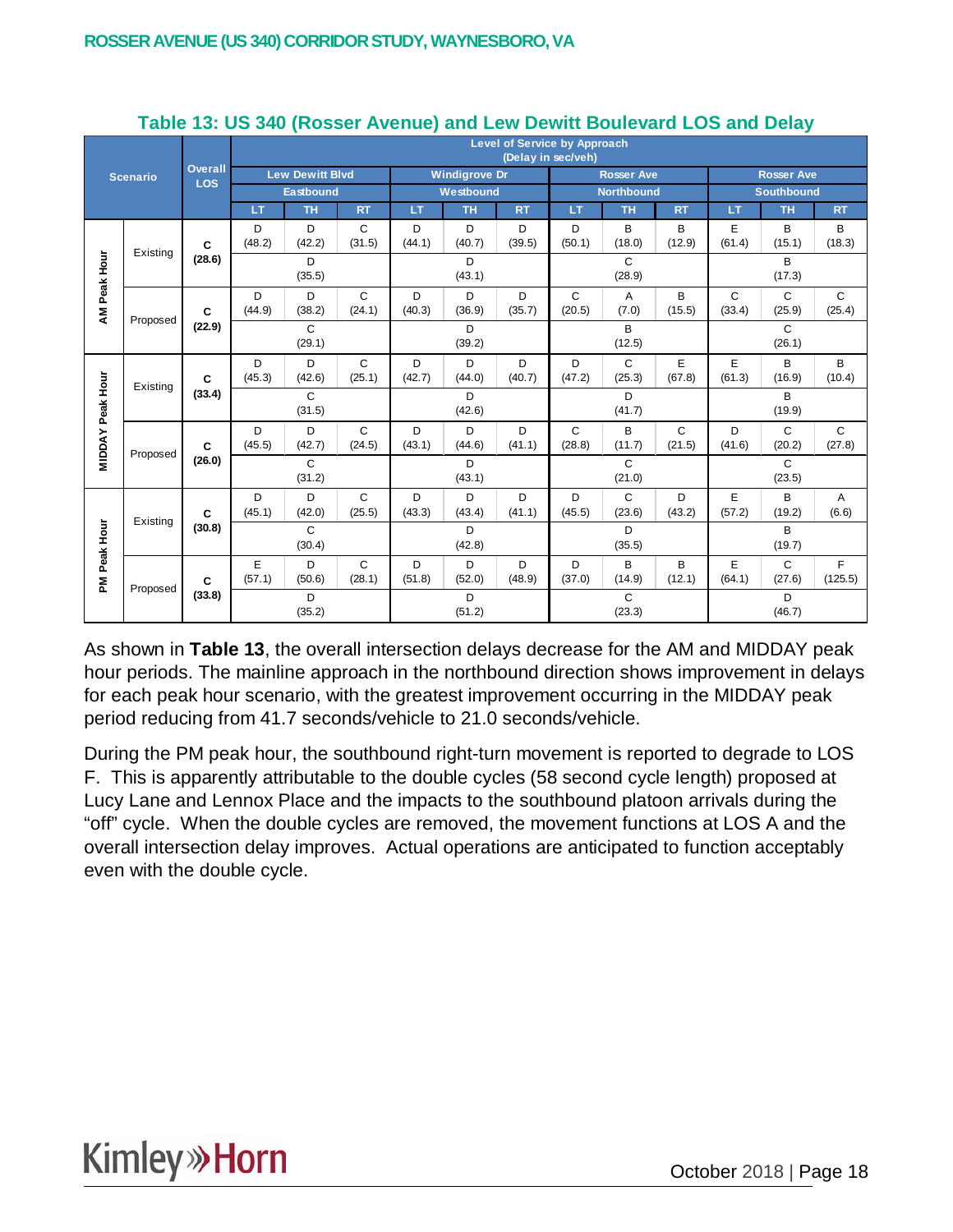|                                                 |                |     |                        |           |     |                         | 95th Queue Length by Movement (feet) |     |                   |           |                |                   |           |
|-------------------------------------------------|----------------|-----|------------------------|-----------|-----|-------------------------|--------------------------------------|-----|-------------------|-----------|----------------|-------------------|-----------|
| <b>Scenario</b>                                 | <b>Traffic</b> |     | <b>Lew Dewitt Blvd</b> |           |     | <b>Windigrove Dr</b>    |                                      |     | <b>Rosser Ave</b> |           |                | <b>Rosser Ave</b> |           |
|                                                 | <b>Control</b> |     | <b>Eastbound</b>       |           |     | Westbound               |                                      |     | <b>Northbound</b> |           |                | <b>Southbound</b> |           |
|                                                 |                | LТ  | <b>TH</b>              | <b>RT</b> | LT  | <b>TH</b>               | <b>RT</b>                            | LT  | <b>TH</b>         | <b>RT</b> | LT             | <b>TH</b>         | <b>RT</b> |
| Effective Storage Length<br>(Existing/No Build) |                | 250 | Cont.                  | 425       | 380 | Cont.                   | 138                                  | 370 | Cont.             | 480       | 135            | Cont.             | 215       |
| <b>AM Peak Hour</b>                             |                |     |                        |           |     |                         |                                      |     |                   |           |                |                   |           |
| 2018<br>Existing                                | Signal         | 113 | 50                     | 86        | 57  | 75                      | 48                                   | 147 | 113               | 12        | 64             | 158               | 44        |
| Proposed                                        | Signal         | 106 | 45                     | 86        | 151 | 64                      | 45                                   | 110 | 92                | 9         | 69             | 170               | 42        |
|                                                 |                |     |                        |           |     | <b>Midday Peak Hour</b> |                                      |     |                   |           |                |                   |           |
| 2018<br>Existing                                | Signal         | 129 | 94                     | 106       | 95  | 114                     | 67                                   | 205 | 107               | 34        | 111            | 188<br>$**$ (3%)  | 53        |
| Proposed                                        | Signal         | 122 | 106                    | 117       | 100 | 106                     | 66                                   | 166 | 80                | 23        | 117<br>$*(1%)$ | 167<br>$**$ (2%)  | 64        |
|                                                 |                |     |                        |           |     | <b>PM Peak Hour</b>     |                                      |     |                   |           |                |                   |           |
| 2018<br>Existing                                | Signal         | 124 | 96                     | 150       | 107 | 85                      | 52                                   | 250 | 160               | 52        | 110            | 185<br>$**(4%)$   | 53        |
| Proposed                                        | Signal         | 153 | 105                    | 164       | 113 | 93                      | 53                                   | 223 | 128               | 34        | 120            | 210<br>$**$ (11%) | 74        |

#### **Table 14: US 340 (Rosser Avenue) and Lew Dewitt Boulevard Queuing**

*Notes:*

*\*(X%) - Maximum queue extends full length of storage bay for X% of the analysis period*

*\*\*(Y%) - Queue in lane adjacent to storage bay extends beyond end of storage bay for Y% of the analysis period*

*^(Z%) - Maximum queue extends back to upstream intersection for Z% of the analysis period*

As shown in **Table 14**, all queues are contained within the effective storage length. Changes in the mainline, turning movements, and side street movement queues between existing and proposed signal timings are minimal and are generally within approximately one vehicle length increase or decrease. The southbound right-turn movement queue is supportive of acceptable operations unlike the delay calculation impacted by the intersections functioning with double cycles.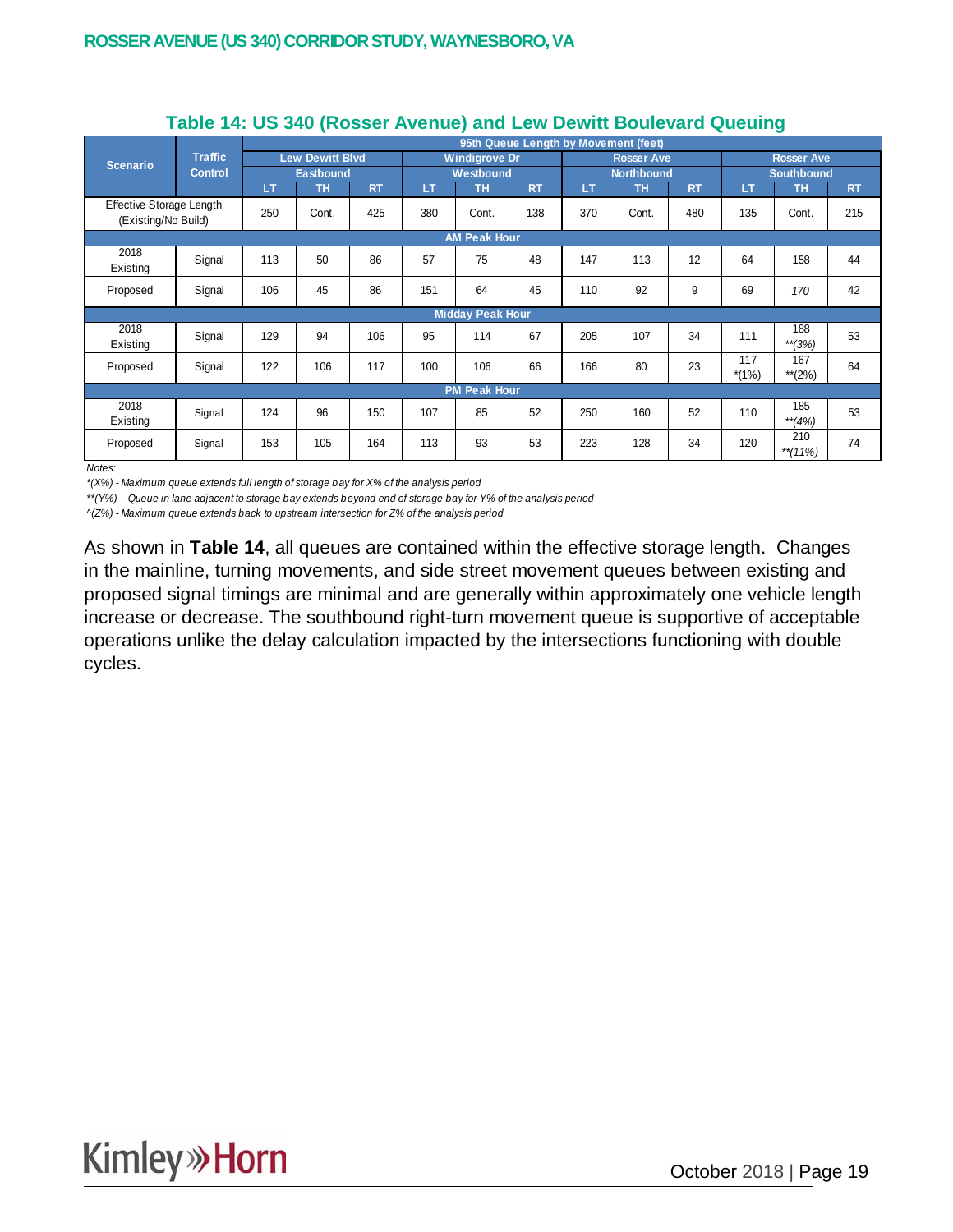|              |                                     |                              |                        |                        | <b>Level of Service by Approach</b><br>(Delay in sec/veh) |            |                   |             |  |
|--------------|-------------------------------------|------------------------------|------------------------|------------------------|-----------------------------------------------------------|------------|-------------------|-------------|--|
|              | <b>Scenario</b>                     | <b>Overall</b><br><b>LOS</b> | <b>Lucy Ln</b>         |                        | <b>Rosser Ave</b>                                         |            | <b>Rosser Ave</b> |             |  |
|              |                                     |                              | <b>Eastbound</b>       |                        | <b>Northbound</b>                                         |            | <b>Southbound</b> |             |  |
|              |                                     |                              | LT                     | <b>RT</b>              | LT                                                        | <b>TH</b>  | TH                | <b>RT</b>   |  |
|              | Existing                            | A                            | E<br>(59.1)            | D<br>(43.5)            | D<br>(52.9)                                               | A<br>(0.2) | A<br>(6.6)        | Α<br>(7.7)  |  |
|              |                                     | (6.2)                        | D<br>(48.4)            |                        | A<br>(3.1)                                                |            | A<br>(6.6)        |             |  |
| AM Peak Hour | Proposed                            | Α                            | D<br>(49.1)            | D<br>(38.1)            | E<br>(58.3)                                               | A<br>(0.2) | A<br>(2.6)        | A<br>(1.8)  |  |
|              |                                     | (4.2)                        | D<br>(41.6)            |                        | A<br>(3.3)                                                |            | Α<br>(2.6)        |             |  |
|              | <b>MIDDAY Peak Hour</b><br>Existing | B                            | D<br>(46.2)            | B<br>(33.9)            | D<br>(46.5)                                               | A<br>(0.4) | B<br>(11.8)       | B<br>(17.6) |  |
|              |                                     | (13.0)                       | D<br>(38.1)            |                        | A<br>(6.4)                                                |            | B<br>(12.3)       |             |  |
|              | Proposed                            | B                            | D<br>(45.6)            | C<br>(33.2)            | C<br>(34.9)                                               | A<br>(2.3) | A<br>(7.6)        | A<br>(9.8)  |  |
|              |                                     | (10.9)                       | D<br>(37.4)            |                        | A<br>(6.5)                                                |            | A<br>(7.8)        |             |  |
|              | Existing                            | B                            | D<br>(46.3)            | C<br>(33.8)            | D<br>(48.9)                                               | A<br>(0.3) | B<br>(13.3)       | B<br>(17.2) |  |
| PM Peak Hour |                                     | (12.7)                       | D<br>(38.4)            |                        | A<br>(5.2)                                                |            | B<br>(13.6)       |             |  |
|              |                                     | A                            | $\mathsf{C}$<br>(26.9) | B<br>(18.1)            | B<br>(19.5)                                               | A<br>(2.5) | Α<br>(1.5)        | A<br>(0.1)  |  |
|              | Proposed                            | (5.2)                        |                        | $\mathsf{C}$<br>(21.3) | A<br>(4.2)                                                |            | A<br>(1.5)        |             |  |

#### **Table 15: US 340 (Rosser Avenue) and Lucy Lane LOS and Delay**

As shown in **Table 15**, the overall intersection delays decrease for all peak hour scenarios, with the greatest improvement in the PM Peak Period going from a LOS B (12.7 seconds/vehicle) to LOS A (5.2 seconds/vehicle) which is attributable to the function of a double cycle (58 second cycle length) during the PM peak hour. Minor changes to the turning movements and side street are anticipated for all peak hours and will operate acceptably.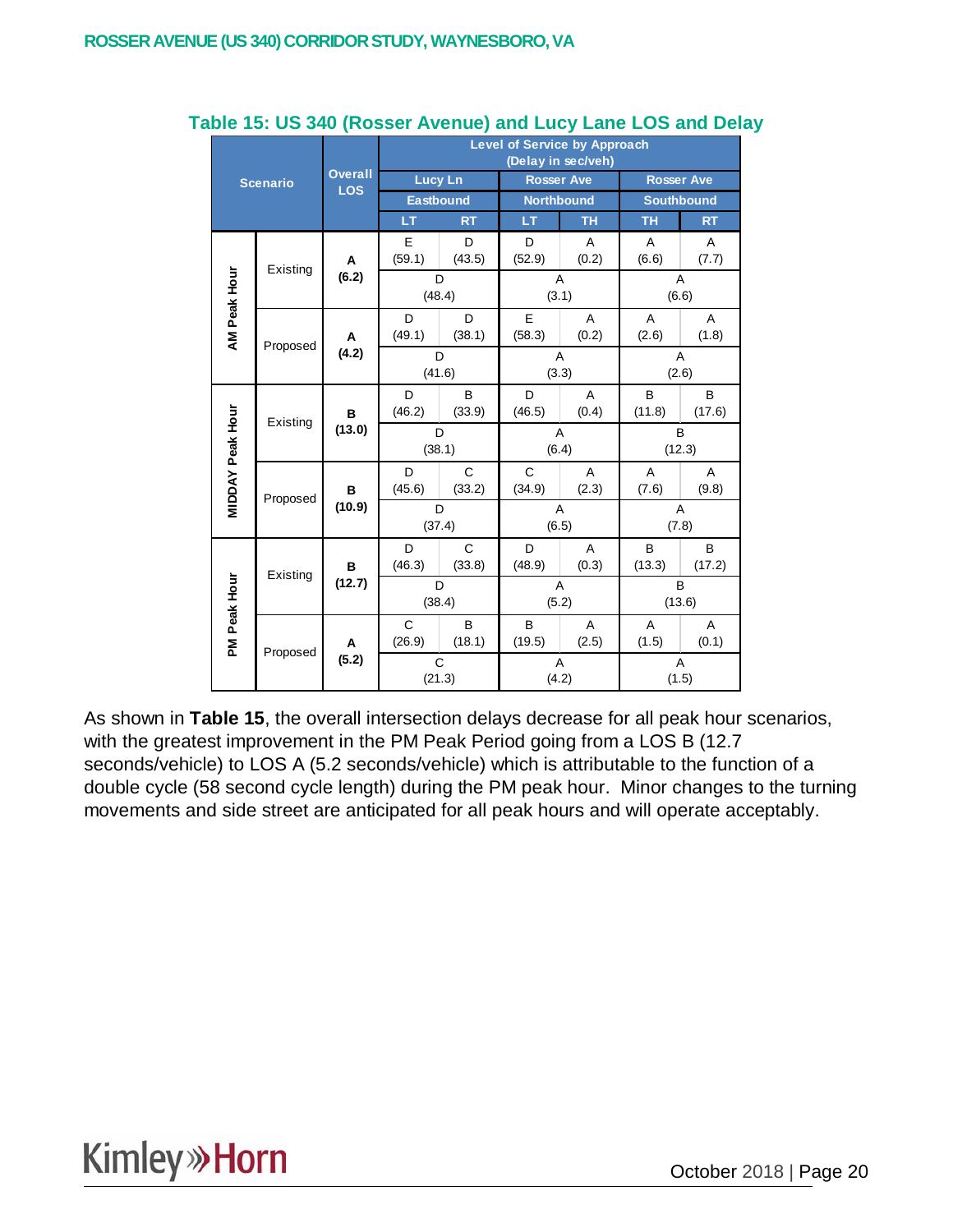|                                                 | <b>Traffic</b> |     |                         | 95th Queue Length by Movement (feet) |                   |           |                   |
|-------------------------------------------------|----------------|-----|-------------------------|--------------------------------------|-------------------|-----------|-------------------|
| <b>Scenario</b>                                 | <b>Control</b> |     | Lucy Ln                 |                                      | <b>Rosser Ave</b> |           | <b>Rosser Ave</b> |
|                                                 |                | LT  | <b>RT</b>               | LT                                   | <b>TH</b>         | <b>TH</b> | <b>RT</b>         |
| Effective Storage Length<br>(Existing/No Build) |                | 260 | Cont.                   | 110                                  | Cont.             | Cont.     | 115               |
|                                                 |                |     | <b>AM Peak Hour</b>     |                                      |                   |           |                   |
| 2018<br>Existing                                | Signal         | 31  | 33                      | 60                                   | 10                | 74        | 12                |
| Proposed                                        | Signal         | 32  | 32                      | 56                                   | 25                | 55        | 9                 |
|                                                 |                |     | <b>Midday Peak Hour</b> |                                      |                   |           |                   |
| 2018<br>Existing                                | Signal         | 88  | 55                      | 100<br>$*(2%)$                       | 43                | 138       | 55                |
| Proposed                                        | Signal         | 82  | 55                      | 89                                   | 64                | 128       | 54                |
|                                                 |                |     | <b>PM Peak Hour</b>     |                                      |                   |           |                   |
| 2018<br>Existing                                | Signal         | 103 | 55                      | 104<br>$*(1%)$                       | 43                | 155       | 62                |
| Proposed                                        | Signal         | 82  | 61                      | 90<br>$*(1%)$                        | 77                | 98        | 37                |

#### **Table 16: US 340 (Rosser Avenue) and Lucy Lane Queuing**

*Notes:*

*\*(X%) - Maximum queue extends full length of storage bay for X% of the analysis period*

*\*\*(Y%) - Queue in lane adjacent to storage bay extends beyond end of storage bay for Y% of the analysis period ^(Z%) - Maximum queue extends back to upstream intersection for Z% of the analysis period*

As shown in **Table 16**, all queues are contained within the effective storage length. Changes in the mainline, turning movements, and side street movement queues between existing and proposed signal timings are minimal and are generally within approximately one vehicle length increase or decrease.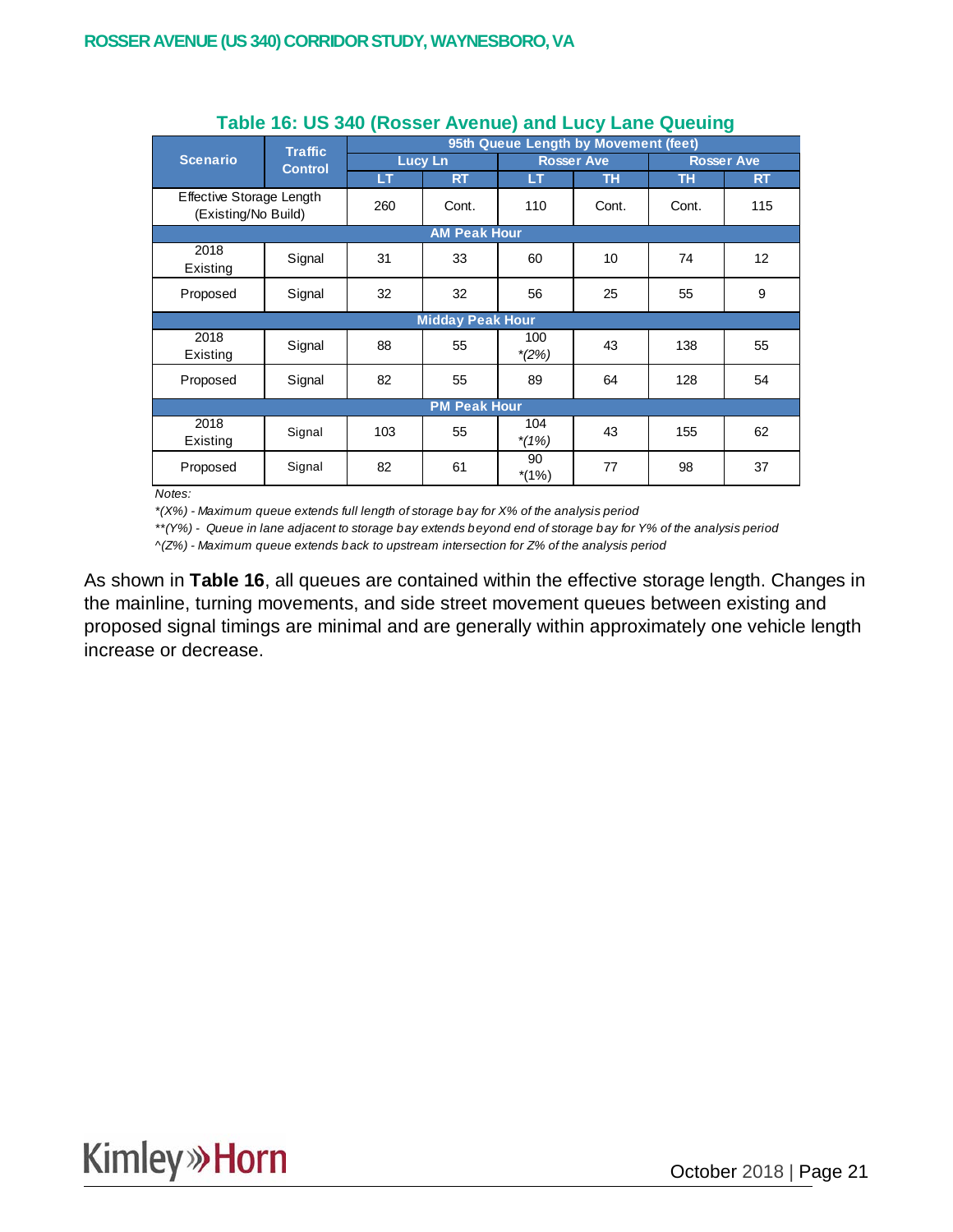|                         |                          |                |                       |                  | <b>Level of Service by Approach</b> | (Delay in sec/veh) |                         |                   |
|-------------------------|--------------------------|----------------|-----------------------|------------------|-------------------------------------|--------------------|-------------------------|-------------------|
|                         | <b>Scenario</b>          | <b>Overall</b> |                       | <b>Lennox PI</b> | <b>Rosser Ave</b>                   |                    |                         | <b>Rosser Ave</b> |
|                         |                          | <b>LOS</b>     | Eastbound             |                  | <b>Northbound</b>                   |                    | <b>Southbound</b>       |                   |
|                         |                          |                | LT                    | <b>RT</b>        | LT                                  | <b>TH</b>          | <b>TH</b>               | <b>RT</b>         |
|                         | Existing                 | A              | D<br>(47.3)           | D<br>(41.9)      | D<br>(53.9)                         | A<br>(1.3)         | A<br>(3.8)              | A<br>(2.1)        |
|                         |                          | (4.9)          | D<br>(43.8)           |                  | A<br>(3.5)                          |                    | A<br>(3.8)              |                   |
|                         | AM Peak Hour<br>Proposed | A              | D<br>(42.7)           | D<br>(36.5)      | D<br>(51.0)                         | A<br>(0.3)         | A<br>(3.2)              | A<br>(1.9)        |
|                         |                          | (3.9)          | D<br>(38.7)           |                  | A<br>(2.5)                          |                    | $\overline{A}$<br>(3.1) |                   |
|                         | Existing                 | Α              | D<br>(48.4)           | D<br>(39.6)      | D<br>(52.8)                         | A<br>(2.3)         | A<br>(4.8)              | A<br>(2.4)        |
|                         |                          | (8.2)          | D<br>(42.0)           |                  | A<br>(5.5)                          |                    | A<br>(4.7)              |                   |
| <b>MIDDAY Peak Hour</b> | Proposed                 | A              | D<br>(47.0)           | D<br>(38.3)      | D<br>(50.1)                         | A<br>(0.3)         | A<br>(4.6)              | A<br>(2.5)        |
|                         |                          | (7.1)          | D<br>(40.7)           |                  | A<br>(3.5)                          |                    | A<br>(4.5)              |                   |
|                         | Existing                 | A              | D<br>(46.3)           | D<br>(36.6)      | D<br>(50.0)                         | A<br>(2.2)         | A<br>(6.0)              | A<br>(2.7)        |
|                         |                          | (8.3)          | D                     | (40.8)           | A<br>(5.9)                          |                    | A<br>(5.9)              |                   |
| PM Peak Hour            |                          | Α              | $\mathbf C$<br>(25.4) | B<br>(17.9)      | $\mathsf{C}$<br>(32.0)              | A<br>(1.7)         | A<br>(8.2)              | A<br>(6.9)        |
|                         | Proposed                 | (7.0)          | C<br>(21.2)           |                  | A<br>(4.1)                          |                    | A<br>(8.1)              |                   |

#### **Table 17: US 340 (Rosser Avenue) and Lennox Place LOS and Delay**

As shown in **Table 17**, the overall intersection delays decrease for all peak hour scenarios. All approach delays, except for the southbound approach in the PM peak period, experienced decreased delays.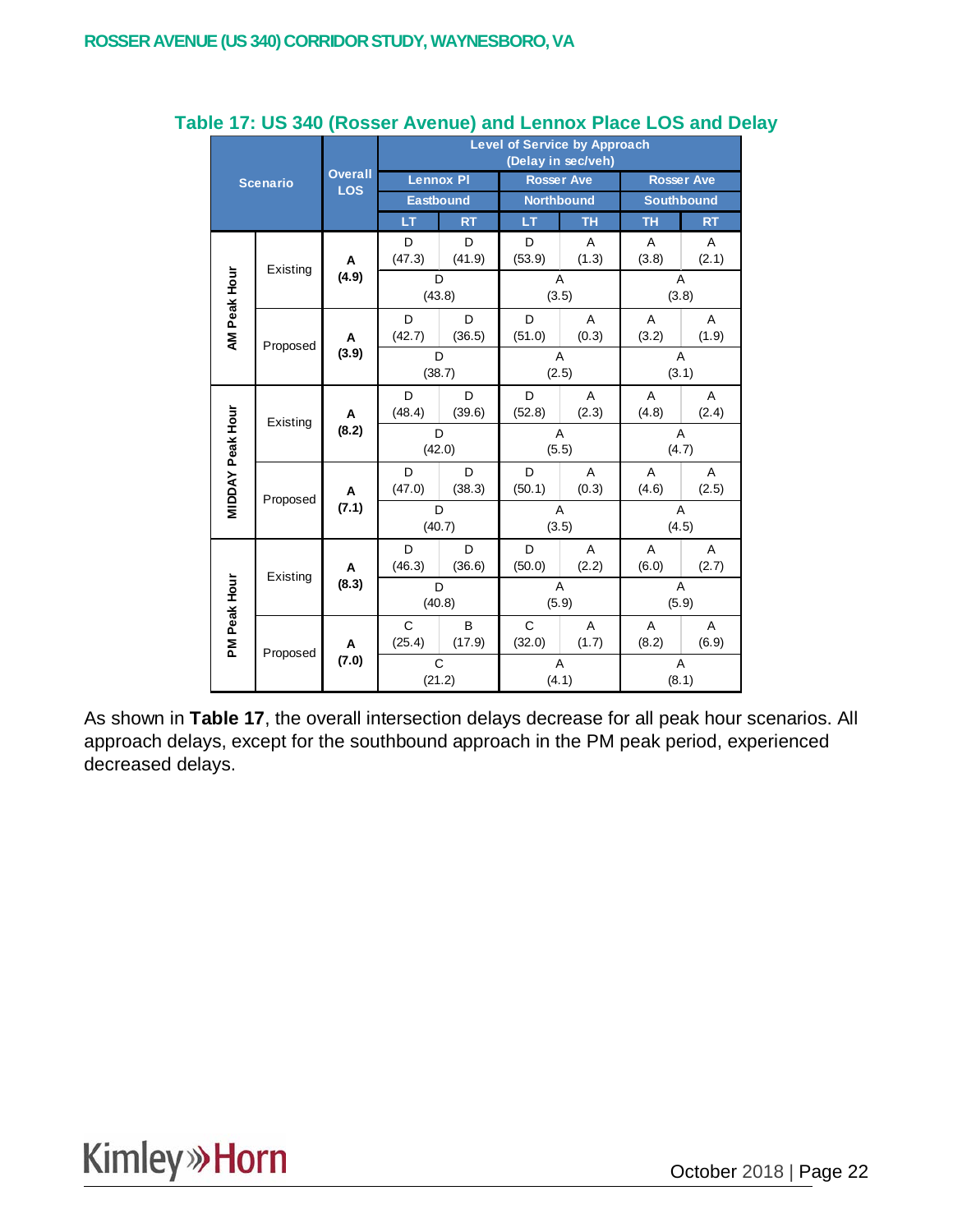|                                                 |                |     |                         | 95th Queue Length by Movement (feet) |                   |       |                   |
|-------------------------------------------------|----------------|-----|-------------------------|--------------------------------------|-------------------|-------|-------------------|
| <b>Scenario</b>                                 | <b>Traffic</b> |     | <b>Lennox PI</b>        |                                      | <b>Rosser Ave</b> |       | <b>Rosser Ave</b> |
|                                                 | <b>Control</b> |     | <b>Eastbound</b>        |                                      | <b>Northbound</b> |       | <b>Southbound</b> |
|                                                 |                | LТ  | <b>RT</b>               | LТ                                   | ΤН                | TН    | <b>RT</b>         |
| Effective Storage Length<br>(Existing/No Build) |                | 200 | Cont.                   | 150                                  | Cont.             | Cont. | 250               |
|                                                 |                |     | <b>AM Peak Hour</b>     |                                      |                   |       |                   |
| 2018<br>Existing                                | Signal         | 31  | 38                      | 43                                   | 35                | 62    | 13                |
| Proposed                                        | Signal         | 28  | 39                      | 50                                   | 31                | 61    | 14                |
|                                                 |                |     | <b>Midday Peak Hour</b> |                                      |                   |       |                   |
| 2018<br>Existing                                | Signal         | 54  | 50                      | 64                                   | 53                | 94    | 18                |
| Proposed                                        | Signal         | 60  | 52                      | 60                                   | 34                | 81    | 16                |
|                                                 |                |     | <b>PM Peak Hour</b>     |                                      |                   |       |                   |
| 2018<br>Existing                                | Signal         | 75  | 49                      | 90                                   | 66                | 120   | 25                |
| Proposed                                        | Signal         | 63  | 48                      | 75                                   | 81                | 133   | 27                |

#### **Table 18: US 340 (Rosser Avenue) and Lennox Place Queuing**

*Notes:*

*\*(X%) - Maximum queue extends full length of storage bay for X% of the analysis period*

*\*\*(Y%) - Queue in lane adjacent to storage bay extends beyond end of storage bay for Y% of the analysis period*

*^(Z%) - Maximum queue extends back to upstream intersection for Z% of the analysis period*

As shown in **Table 18**, all queues are contained within the effective storage length. Changes in the mainline, turning movements, and side street movement queues between existing and proposed signal timings are minimal and are generally within approximately one vehicle length increase or decrease.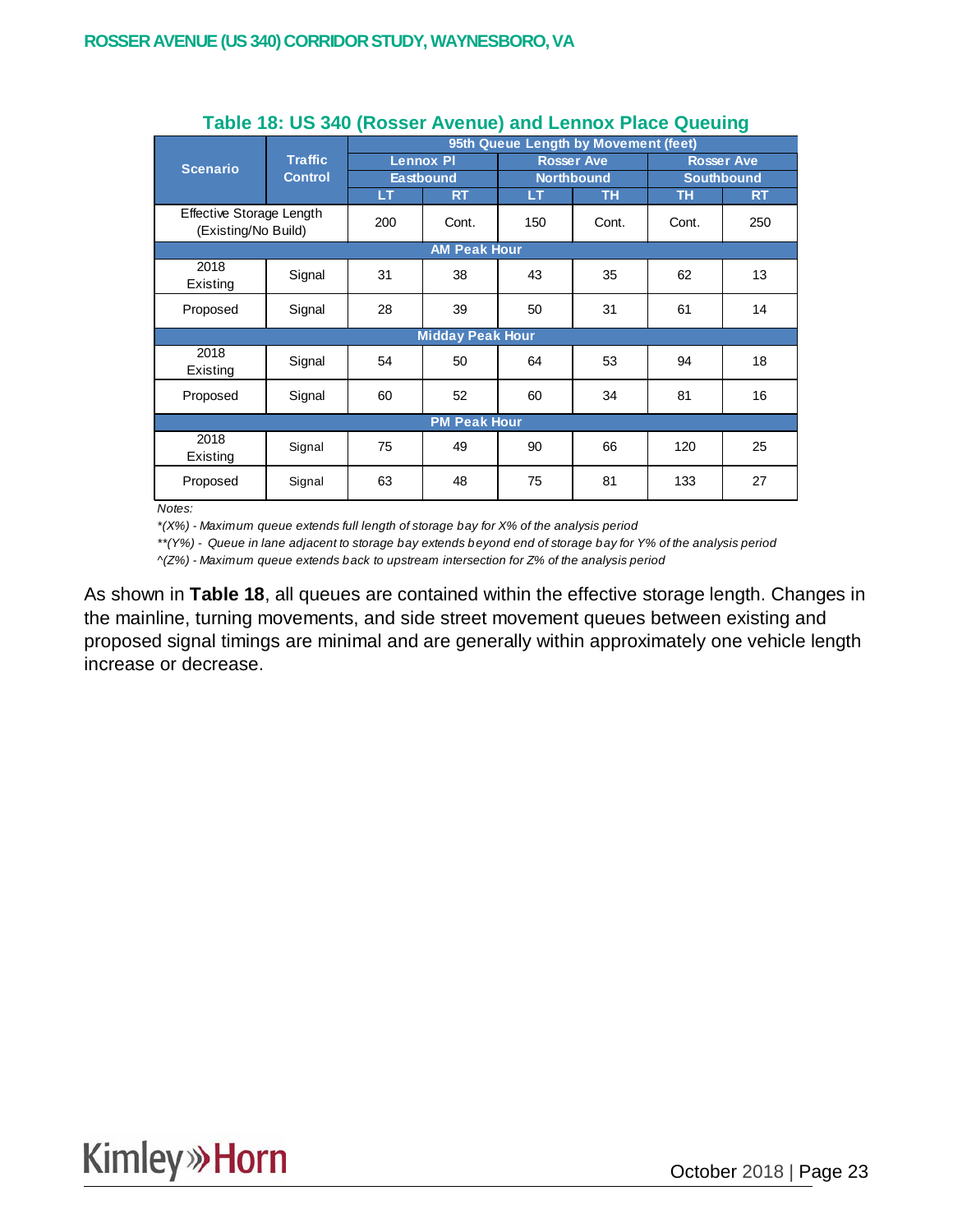|                         |                 |                              |             |                   |             | <b>Level of Service by Approach</b> | (Delay in sec/veh)      |                         |            |                         |
|-------------------------|-----------------|------------------------------|-------------|-------------------|-------------|-------------------------------------|-------------------------|-------------------------|------------|-------------------------|
|                         | <b>Scenario</b> | <b>Overall</b><br><b>LOS</b> |             | <b>Tiffany Dr</b> |             | <b>Tiffany Dr</b>                   |                         | <b>Rosser Ave</b>       |            | <b>Rosser Ave</b>       |
|                         |                 |                              |             | <b>Eastbound</b>  |             | Westbound                           |                         | <b>Northbound</b>       |            | <b>Southbound</b>       |
|                         |                 |                              | LT          | <b>TH/RT</b>      | LТ          | <b>TH/RT</b>                        | LT.                     | <b>TH/RT</b>            | LT         | <b>TH/RT</b>            |
|                         | Existing        | в                            | D<br>(46.4) | D<br>(42.9)       | D<br>(46.2) | D<br>(43.4)                         | A<br>(5.9)              | Α<br>(7.1)              | A<br>(4.3) | A<br>(5.0)              |
|                         |                 | (10.9)                       | D<br>(44.7) |                   | D<br>(44.6) |                                     | A<br>(7.0)              |                         |            | A<br>(5.0)              |
| AM Peak Hour            | Proposed        | B                            | D<br>(40.6) | D<br>(37.9)       | D<br>(39.9) | D<br>(37.9)                         | $\overline{A}$<br>(1.9) | $\overline{A}$<br>(5.0) | Α<br>(4.8) | $\overline{A}$<br>(6.6) |
|                         |                 | (10.0)                       | D<br>(39.3) |                   |             | D<br>(38.7)                         |                         | A<br>(4.9)              |            | $\overline{A}$<br>(6.5) |
|                         | Existing        | в<br>(15.8)                  | D<br>(45.1) | D<br>(38.3)       | D<br>(39.3) | D<br>(38.6)                         | B<br>(10.8)             | B<br>(10.8)             | A<br>(7.5) | $\overline{A}$<br>(9.2) |
|                         |                 |                              |             | D<br>(41.8)       |             | D<br>(38.8)                         |                         | B<br>(10.8)             |            | A<br>(9.1)              |
| <b>MIDDAY Peak Hour</b> | Proposed        | в                            | D<br>(45.1) | D<br>(38.3)       | D<br>(38.8) | D<br>(38.1)                         | A<br>(3.9)              | A<br>(9.0)              | A<br>(6.7) | B<br>(10.2)             |
|                         |                 | (15.1)                       |             | D<br>(41.8)       |             | D<br>(38.4)                         |                         | A<br>(8.2)              |            | B<br>(10.1)             |
|                         | Existing        | В                            | D<br>(45.6) | D<br>(37.2)       | D<br>(37.8) | D<br>(37.4)                         | B<br>(11.1)             | B<br>(12.6)             | A<br>(8.0) | A<br>(9.7)              |
|                         |                 | (15.9)                       |             | D<br>(41.7)       |             | D<br>(37.5)                         |                         | B<br>(12.5)             |            | Α<br>(9.6)              |
| PM Peak Hour            | Proposed        | В                            | E<br>(56.2) | D<br>(44.1)       | D<br>(44.4) | D<br>(43.9)                         | A<br>(8.7)              | B<br>(16.6)             | A<br>(6.1) | B<br>(10.2)             |
|                         |                 | (18.9)                       |             | D<br>(50.6)       |             | D<br>(44.1)                         |                         | B<br>(15.8)             |            | B<br>(10.0)             |

#### **Table 19: US 340 (Rosser Avenue) and Tiffany Drive LOS and Delay**

As shown in **Table 19**, the overall intersection delays decrease for the AM and MIDDAY peak hour periods. The overall intersection delay slightly increases for the PM peak hour period, while still operating at a LOS B and likely attributable to the minor increase in cycle length. All approaches in the PM peak hour scenario and some minor approach delays increase due to now functioning with a coordinated cycle length.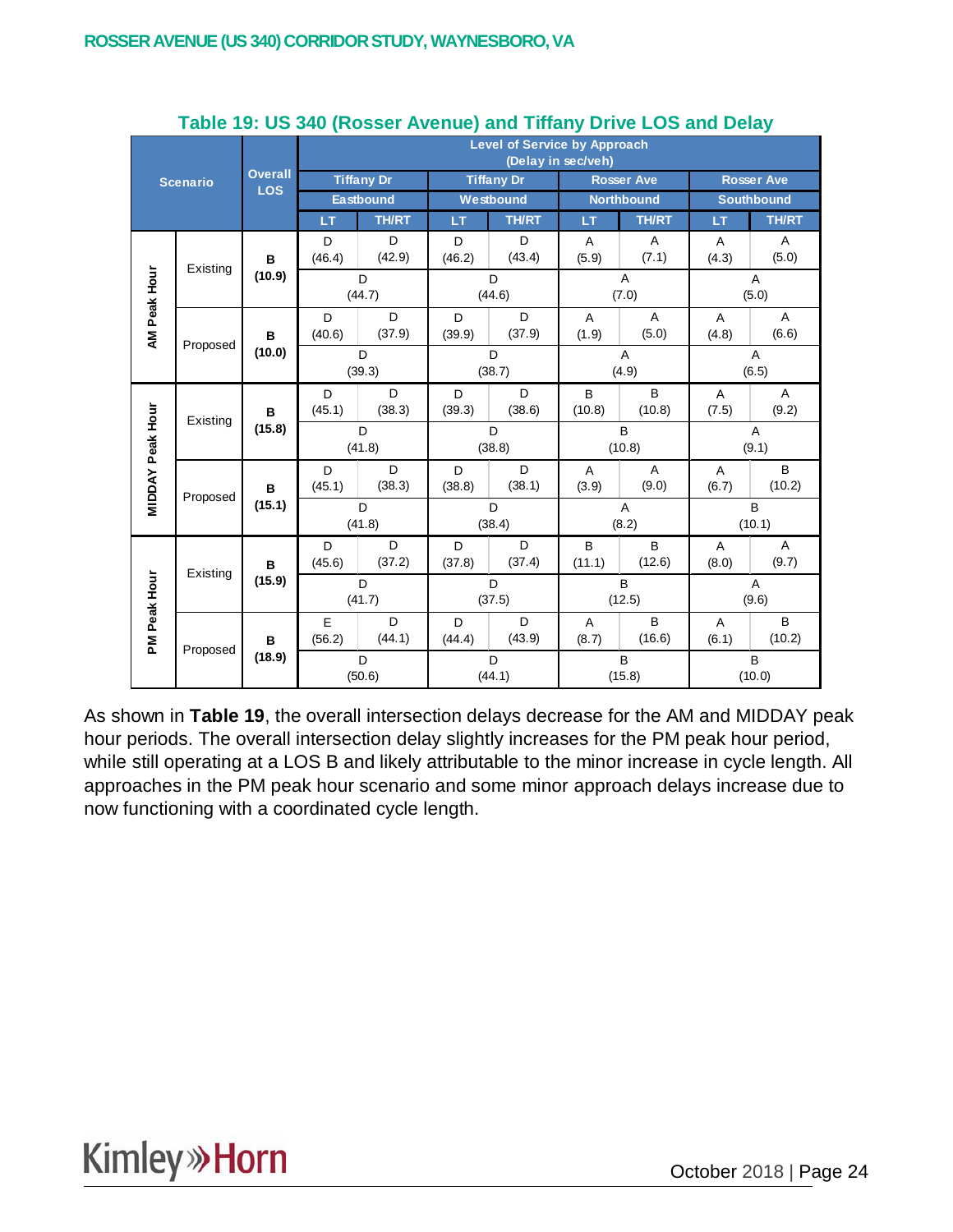|                                                 |                |                |                  |                         |                                      |     |                   | ັ   |                   |
|-------------------------------------------------|----------------|----------------|------------------|-------------------------|--------------------------------------|-----|-------------------|-----|-------------------|
|                                                 | <b>Traffic</b> |                |                  |                         | 95th Queue Length by Movement (feet) |     |                   |     |                   |
| <b>Scenario</b>                                 | <b>Control</b> |                | <b>Eastbound</b> |                         | Westbound                            |     | <b>Northbound</b> |     | <b>Southbound</b> |
|                                                 |                | LT             | <b>TH/RT</b>     | LT                      | <b>TH/RT</b>                         | LT  | <b>TH/RT</b>      | LT  | <b>TH/RT</b>      |
| Effective Storage Length<br>(Existing/No Build) |                | 150            | Cont.            | 100                     | Cont.                                | 285 | Cont.             | 275 | Cont.             |
|                                                 |                |                |                  | <b>AM Peak Hour</b>     |                                      |     |                   |     |                   |
| 2018<br>Existing                                | Signal         | 71             | 62               | 58                      | 56                                   | 42  | 94                | 18  | 62                |
| Proposed                                        | Signal         | 62             | 61               | 52                      | 51                                   | 36  | 56                | 23  | 60                |
|                                                 |                |                |                  | <b>Midday Peak Hour</b> |                                      |     |                   |     |                   |
| 2018<br>Existing                                | Signal         | 124            | 100              | 51                      | 56                                   | 78  | 117               | 24  | 94                |
| Proposed                                        | Signal         | 124            | 87               | 49                      | 62                                   | 65  | 79                | 22  | 119               |
|                                                 |                |                |                  | <b>PM Peak Hour</b>     |                                      |     |                   |     |                   |
| 2018<br>Existing                                | Signal         | 130            | 89               | 42                      | 65                                   | 79  | 150               | 36  | 114               |
| Proposed                                        | Signal         | 145<br>$*(1%)$ | 118              | 42                      | 60                                   | 71  | 168               | 37  | 151               |

#### **Table 20: US 340 (Rosser Avenue) and Tiffany Drive Queuing**

*Notes:*

*\*(X%) - Maximum queue extends full length of storage bay for X% of the analysis period*

*\*\*(Y%) - Queue in lane adjacent to storage bay extends beyond end of storage bay for Y% of the analysis period*

*^(Z%) - Maximum queue extends back to upstream intersection for Z% of the analysis period*

As shown in **Table 20**, all queues are contained within the effective storage length. Changes in the mainline, turning movements, and side street movement queues between existing and proposed signal timings are minimal and are generally within approximately one vehicle length increase or decrease.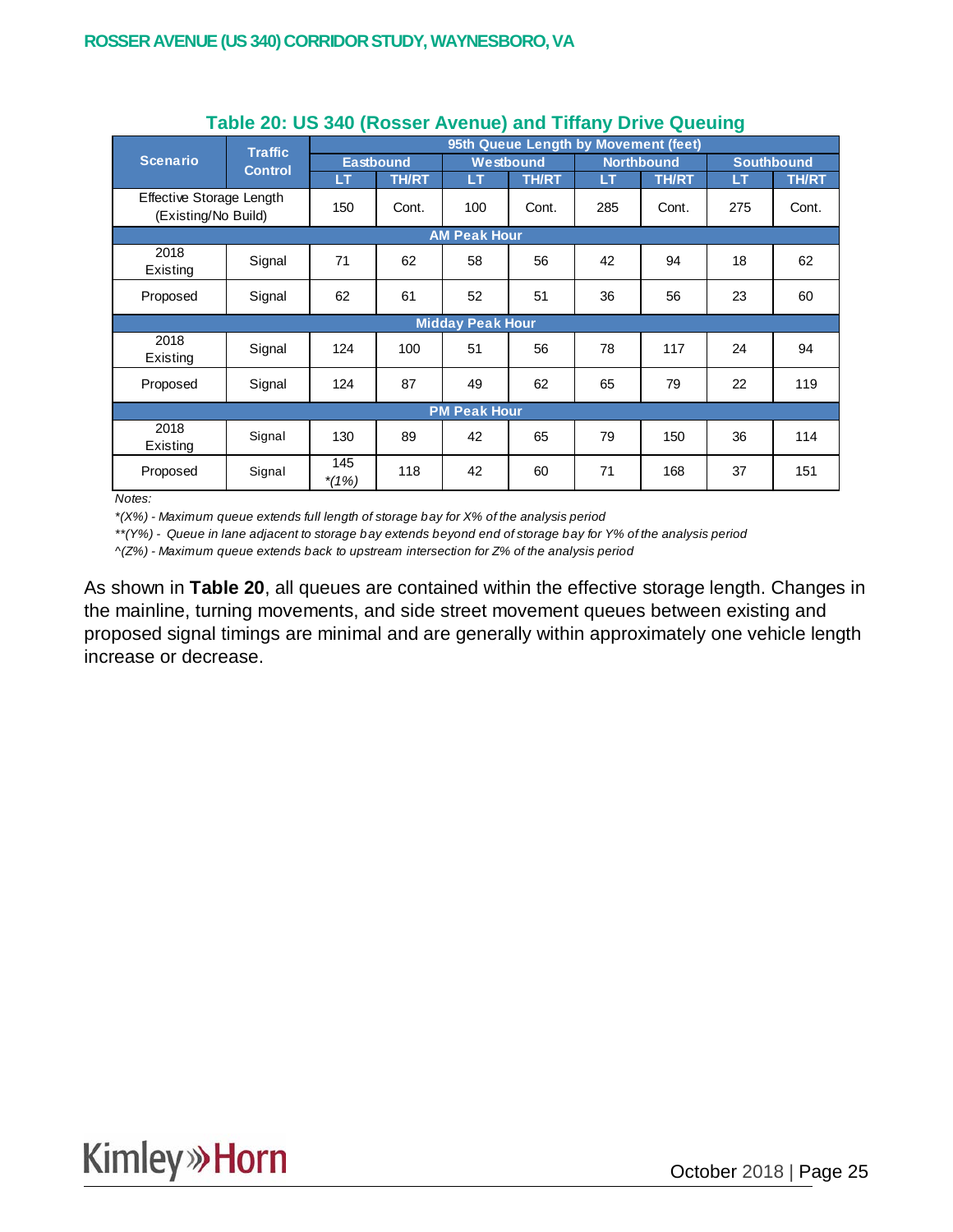## 4.Proposed Improvements

Operational and safety recommendations were identified along the corridor and at select intersections to provide additional improvement beyond the benefits of signal timing alone. The improvements are independent from the new signal timings and the intent of the improvements are to identity potential, low-cost improvements that the City of Waynesboro could consider for future transportation funding applications.

For intersection improvements, MOEs (delay, LOS, and queuing) for the proposed improvements are reported and compared to the results of the proposed timings described above. A one-page summary including project description, conceptual layout, and planninglevel cost estimate is provided in the Appendix.

### Improvement 1 – Communication Upgrades

As described above, the traffic signals along Rosser Avenue within the study area lack communication equipment and are managed separately by VDOT and the City of Waynesboro. Based on the close spacing of these nine intersections, communication equipment (wireless or fiber optic) should be installed to ensure the developed signal timing plans operate as intended. Furthermore, communications along the corridor and to the VDOT Traffic Operations Center will allow for remote access into the traffic signals to program adjustments and/or manually control the intersections to manage incidents along I-64 and increases in traffic along Rosser Avenue due to diversions. It is recommended that VDOT and the City of Waynesboro meet to discuss potential improvements regarding future signal communications and operations for the corridor.

It is also recommended to periodically observe and manually reset the local controller clocks to ensure the new signal timing plans operate as intended until the communication upgrades can be installed.

### Improvement 2 – Rosser Avenue/Town Center Drive FYA

The southbound approach to the Rosser Avenue/Town Center Drive currently provides dualleft turn lanes into the Town Center development; however, peak hour traffic volumes do not warrant the need for the additional capacity of the second lane. It is recommended to close and restripe the outside left-turn lane to provide a single left-turn lane and convert the existing protected-only left-turn phasing to protected-permissive with flashing yellow arrow (FYA). This improvement will reduce delay by providing the permissive left-turn phase which will extend the time for vehicles to turn into the development after they've yielded the right-of-way to oncoming traffic. Furthermore, the protected-permissive phasing may attract traffic volumes from the southbound left-turn movement at Shenandoah Village Drive which will improve operations for that movement and overall intersection.

Prior to converting the signal phasing, a left-turn phasing analysis consistent with VDOT guidance should be performed. It is noted VDOT has implemented dual-left turn lanes with protected-permissive FYA along other corridors within the region. This improvement should be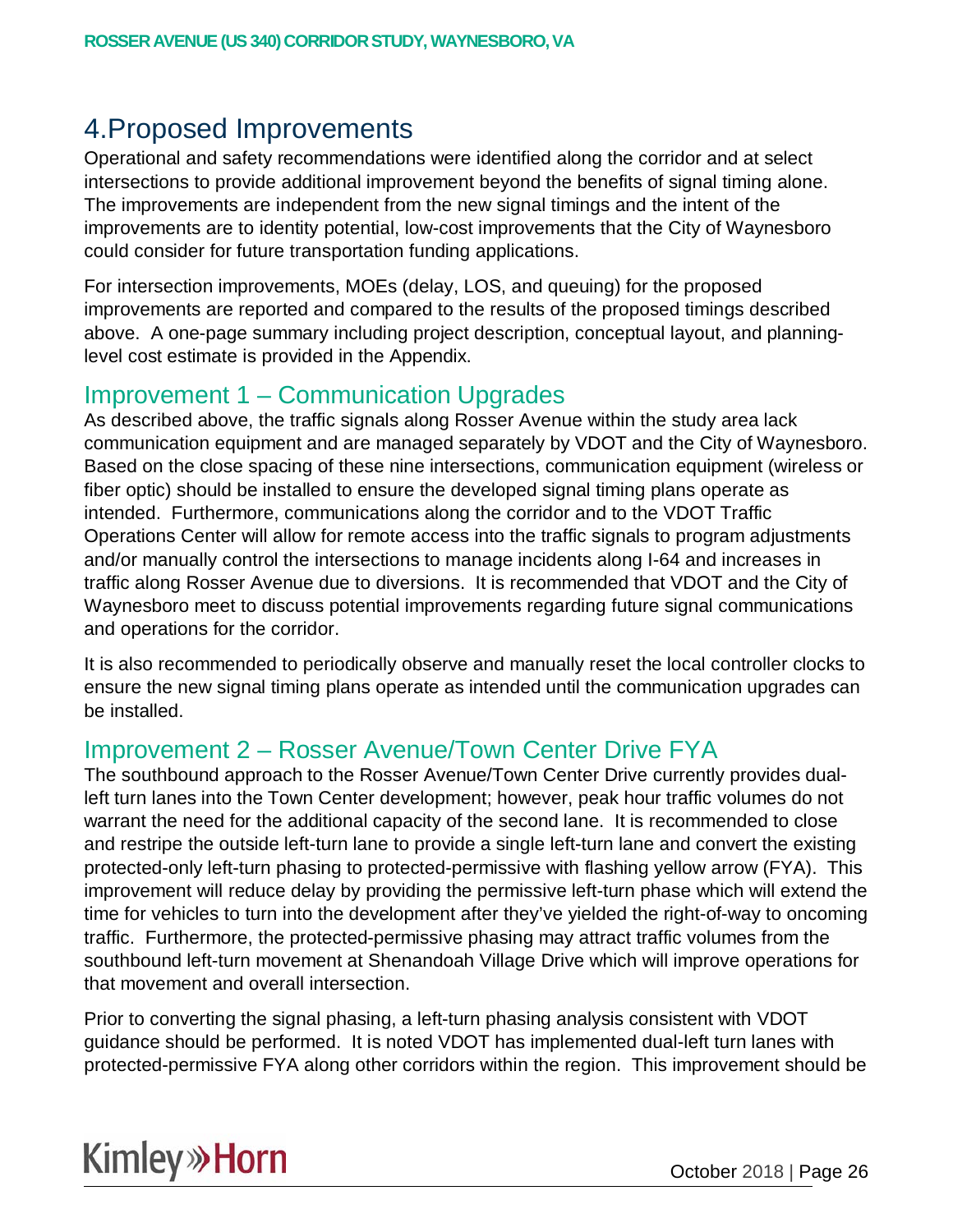included in the phasing analysis and considered pending the analysis results. MOEs are summarized in the following tables.

|                  |                           |                              | <b>Level of Service by Approach</b><br>(Delay in sec/veh) |             |            |                   |                   |            |  |  |
|------------------|---------------------------|------------------------------|-----------------------------------------------------------|-------------|------------|-------------------|-------------------|------------|--|--|
|                  | <b>Scenario</b>           | <b>Overall</b><br><b>LOS</b> | <b>Town Center Dr</b>                                     |             |            | <b>Rosser Ave</b> | <b>Rosser Ave</b> |            |  |  |
|                  |                           |                              |                                                           | Westbound   |            | <b>Northbound</b> | <b>Southbound</b> |            |  |  |
|                  |                           |                              | LT                                                        | <b>RT</b>   | <b>TH</b>  | <b>RT</b>         | LT                | <b>TH</b>  |  |  |
|                  | Proposed                  | Α                            | D<br>(42.2)                                               | D<br>(39.6) | A<br>(2.2) | A<br>(0.5)        | E<br>(56.9)       | A<br>(0.9) |  |  |
|                  | Timings                   | (3.2)                        | D                                                         | (41.5)      |            | A<br>(2.0)        | A<br>(1.8)        |            |  |  |
| AM Peak Hour     | Proposed<br>Timings w/    | Α                            | D<br>(42.2)                                               | D<br>(39.6) | A<br>(2.2) | A<br>(0.5)        | A<br>(1.1)        | A<br>(0.8) |  |  |
|                  | Improvement               | (2.8)                        | D<br>(41.5)                                               |             | A<br>(2.0) |                   | A<br>(0.8)        |            |  |  |
|                  | Proposed<br>Timings       | A                            | D<br>(45.0)                                               | D<br>(39.6) | A<br>(1.7) | A<br>(0.1)        | D<br>(49.4)       | A<br>(2.4) |  |  |
|                  |                           | (9.3)                        | D<br>(42.0)                                               |             |            | A<br>(1.5)        | A<br>(4.9)        |            |  |  |
| MIDDAY Peak Hour | Proposed                  | A                            | D<br>(45.0)                                               | D<br>(39.6) | A<br>(1.7) | A<br>(0.1)        | A<br>(4.3)        | A<br>(3.2) |  |  |
|                  | Timings w/<br>Improvement | (8.6)                        | D<br>(42.0)                                               |             | A<br>(1.5) |                   | A<br>(3.3)        |            |  |  |
|                  | Proposed                  | A                            | D<br>(52.2)                                               | D<br>(46.6) | A<br>(2.2) | A<br>(0.3)        | D<br>(35.0)       | A<br>(1.4) |  |  |
|                  | Timings                   | (8.8)                        |                                                           | D<br>(48.9) |            | A<br>(1.9)        | A<br>(3.3)        |            |  |  |
| PM Peak Hour     | Proposed                  | A                            | D<br>(52.2)                                               | D<br>(46.6) | A<br>(2.2) | A<br>(0.3)        | A<br>(2.4)        | A<br>(1.4) |  |  |
|                  | Timings w/<br>Improvement | (7.9)                        | D<br>(48.9)                                               |             |            | A<br>(1.9)        | A<br>(1.5)        |            |  |  |

**Table 21: Rosser Avenue and Town Center Drive Improvement**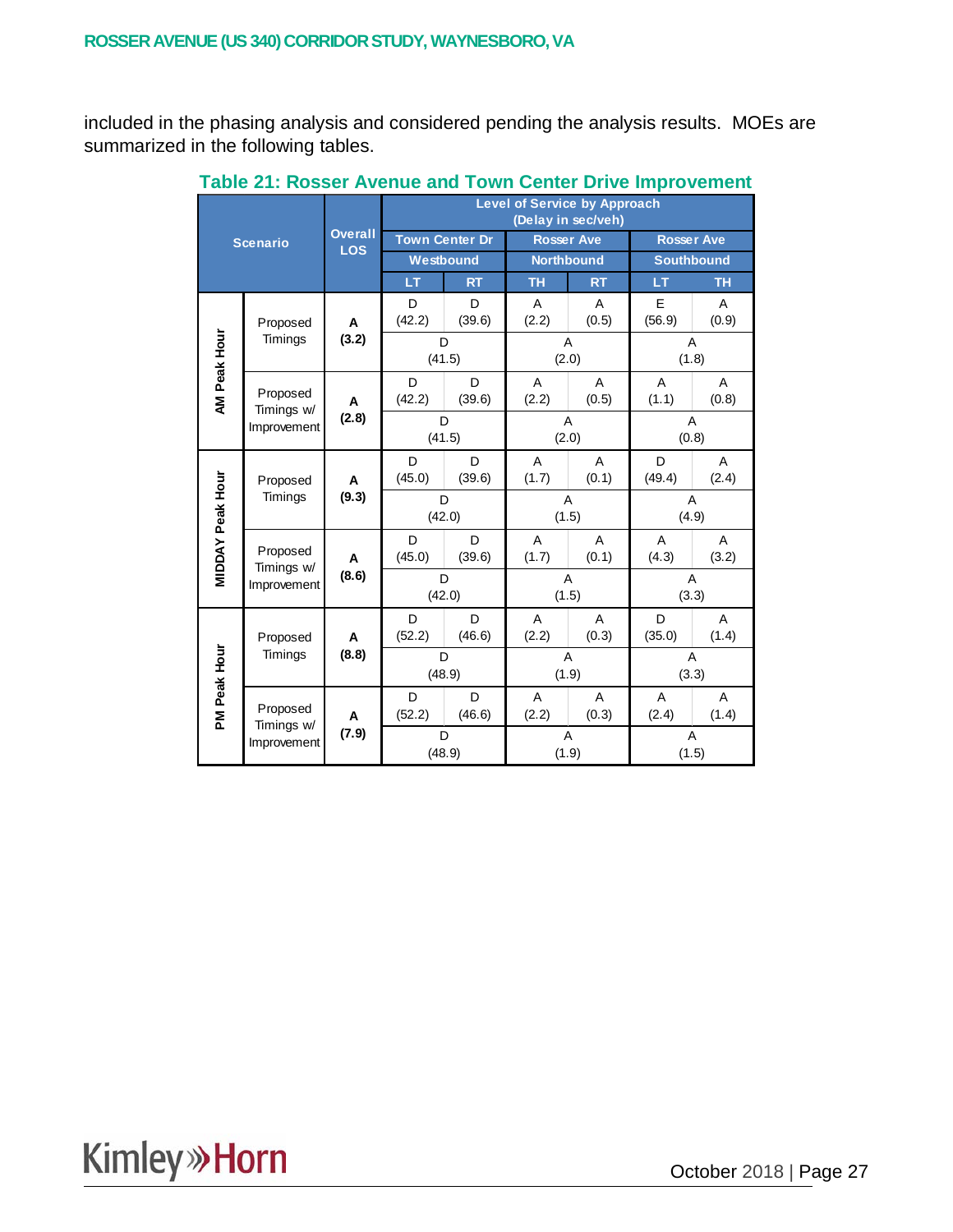|                                                 |                        | 95th Queue Length by Movement (feet) |                         |       |                   |                                        |           |  |  |  |
|-------------------------------------------------|------------------------|--------------------------------------|-------------------------|-------|-------------------|----------------------------------------|-----------|--|--|--|
| <b>Scenario</b>                                 | <b>Traffic Control</b> | <b>Town Center Dr</b><br>Westbound   |                         |       | <b>Rosser Ave</b> | <b>Rosser Ave</b><br><b>Southbound</b> |           |  |  |  |
|                                                 |                        |                                      |                         |       | <b>Northbound</b> |                                        |           |  |  |  |
|                                                 |                        | LT                                   | <b>RT</b>               | TН    | <b>RT</b>         | LT                                     | <b>TH</b> |  |  |  |
| Effective Storage Length<br>(Existing/No Build) |                        | Cont.                                | 195                     | Cont. | 230               | 305                                    | Cont.     |  |  |  |
|                                                 | <b>AM Peak Hour</b>    |                                      |                         |       |                   |                                        |           |  |  |  |
| Proposed Timings                                | Signal                 | 69                                   |                         | 67    |                   | 28                                     | 42        |  |  |  |
| Proposed Timings<br>with Improvements           | Signal                 |                                      |                         | 55    |                   | 15                                     | 42        |  |  |  |
|                                                 |                        |                                      | <b>Midday Peak Hour</b> |       |                   |                                        |           |  |  |  |
| Proposed Timings                                | Signal                 | 129                                  | 29                      | 54    |                   | 54                                     | 74        |  |  |  |
| Proposed Timings<br>with Improvements           | Signal                 | 133                                  | 48                      | 44    |                   | 42                                     | 80        |  |  |  |
|                                                 |                        |                                      | <b>PM Peak Hour</b>     |       |                   |                                        |           |  |  |  |
| Proposed Timings                                | Signal                 | 137                                  | 42                      | 72    |                   | 64                                     | 95        |  |  |  |
| Proposed Timings<br>with Improvements           | Signal                 | 142                                  | 56                      | 50    |                   | 53                                     | 106       |  |  |  |

#### **Table 22**: **Rosser Avenue and Town Center Drive Improvement Queueing**

*Notes:*

*\*(X%) - Maximum queue extends full length of storage bay for X% of the analysis period*

*\*\*(Y%) - Queue in lane adjacent to storage bay extends beyond end of storage bay for Y% of the analysis period*

*^(Z%) - Maximum queue extends back to upstream intersection for Z% of the analysis period*

## Improvement 3 – Rosser Avenue/I-64 Eastbound Ramps FYA

The southbound left-turn lane which provides access to I-64 eastbound experiences queue spillback due to the short storage lane which cannot be extended due to the bridge over I-64. It is recommended to convert the existing protected-only left-turn phasing to protectedpermissive with flashing yellow arrow (FYA). This improvement will reduce delay and queuing by providing the permissive left-turn phase which will extend the time for vehicles to turn after yielding the right-of-way to oncoming traffic. Prior to converting the signal phasing, a left-turn phasing analysis consistent with VDOT guidance should be performed. MOEs are summarized in the following tables.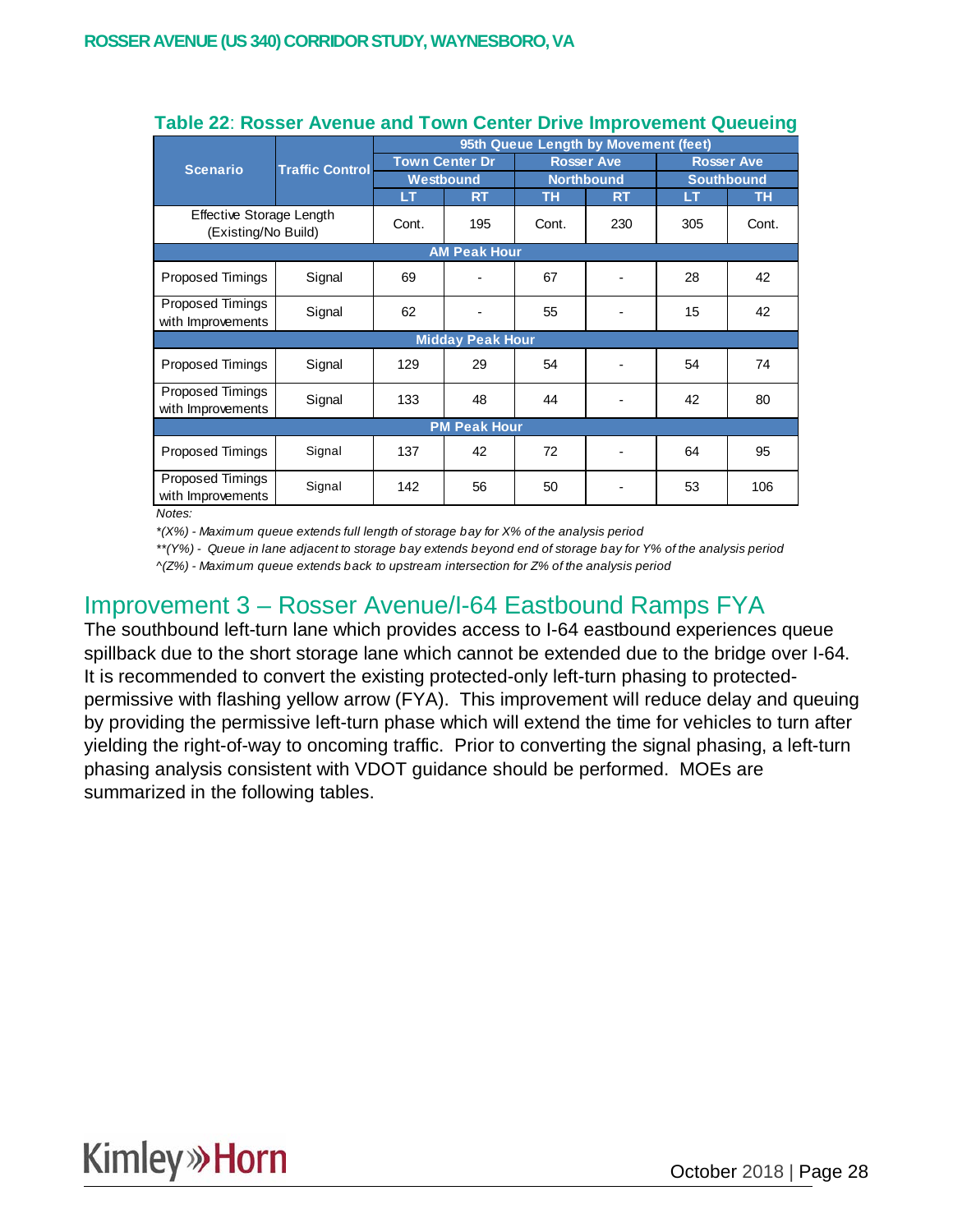|                         |                           |                              | <b>Level of Service by Approach</b><br>(Delay in sec/veh) |                        |                   |                   |                   |            |  |  |
|-------------------------|---------------------------|------------------------------|-----------------------------------------------------------|------------------------|-------------------|-------------------|-------------------|------------|--|--|
|                         | <b>Scenario</b>           | <b>Overall</b><br><b>LOS</b> | <b>I-64 EB</b>                                            |                        | <b>Rosser Ave</b> |                   | <b>Rosser Ave</b> |            |  |  |
|                         |                           |                              |                                                           | Westbound              |                   | <b>Northbound</b> | <b>Southbound</b> |            |  |  |
|                         |                           |                              | LT                                                        | <b>RT</b>              | <b>TH</b>         | <b>RT</b>         | LT                | <b>TH</b>  |  |  |
|                         | Proposed<br>Timings       | B                            | D<br>(38.6)                                               | D<br>(35.2)            | A<br>(7.3)        | A<br>(4.8)        | C<br>(20.8)       | A<br>(1.6) |  |  |
| AM Peak Hour            |                           | (12.0)                       |                                                           | D<br>(36.2)            | (6.4)             | Α                 | A<br>(8.7)        |            |  |  |
|                         | Proposed<br>Timings w/    | B                            | D<br>(38.0)                                               | $\mathsf{C}$<br>(34.9) | A<br>(4.9)        | A<br>(2.4)        | B<br>(10.4)       | A<br>(5.6) |  |  |
|                         | Improvement               | (10.4)                       | D<br>(35.8)                                               |                        | A<br>(4.0)        |                   | A<br>(7.4)        |            |  |  |
|                         | Proposed<br>Timings       | B                            | D<br>(47.1)                                               | D<br>(37.6)            | B<br>(11.4)       | B<br>(14.6)       | C<br>(24.2)       | A<br>(0.9) |  |  |
|                         |                           | (14.1)                       | D<br>(41.4)                                               |                        |                   | B<br>(11.9)       | A<br>(5.3)        |            |  |  |
| <b>MIDDAY Peak Hour</b> | Proposed                  | B<br>(12.5)                  | D<br>(44.2)                                               | D<br>(36.8)            | A<br>(9.5)        | B<br>(13.3)       | A<br>(7.0)        | Α<br>(3.3) |  |  |
|                         | Timings w/<br>Improvement |                              | D<br>(39.7)                                               |                        | B<br>(10.1)       |                   | Α<br>(4.0)        |            |  |  |
|                         | Proposed                  | B                            | D<br>(52.8)                                               | D<br>(45.4)            | B<br>(11.4)       | A<br>(3.1)        | D<br>(49.0)       | A<br>(2.1) |  |  |
|                         | Timings                   | (16.2)                       |                                                           | D<br>(47.5)            | A<br>(9.7)        |                   | Α<br>(9.9)        |            |  |  |
| PM Peak Hour            | Proposed                  | в                            | D<br>(51.8)                                               | D<br>(45.0)            | B<br>(8.6)        | A<br>(3.0)        | A<br>(8.1)        | A<br>(1.0) |  |  |
|                         | Timings w/<br>Improvement | (11.9)                       |                                                           | D<br>(47.0)            |                   | A<br>(7.4)        | A<br>(2.2)        |            |  |  |

#### **Table 23: Rosser Avenue and I-64 EB Improvement**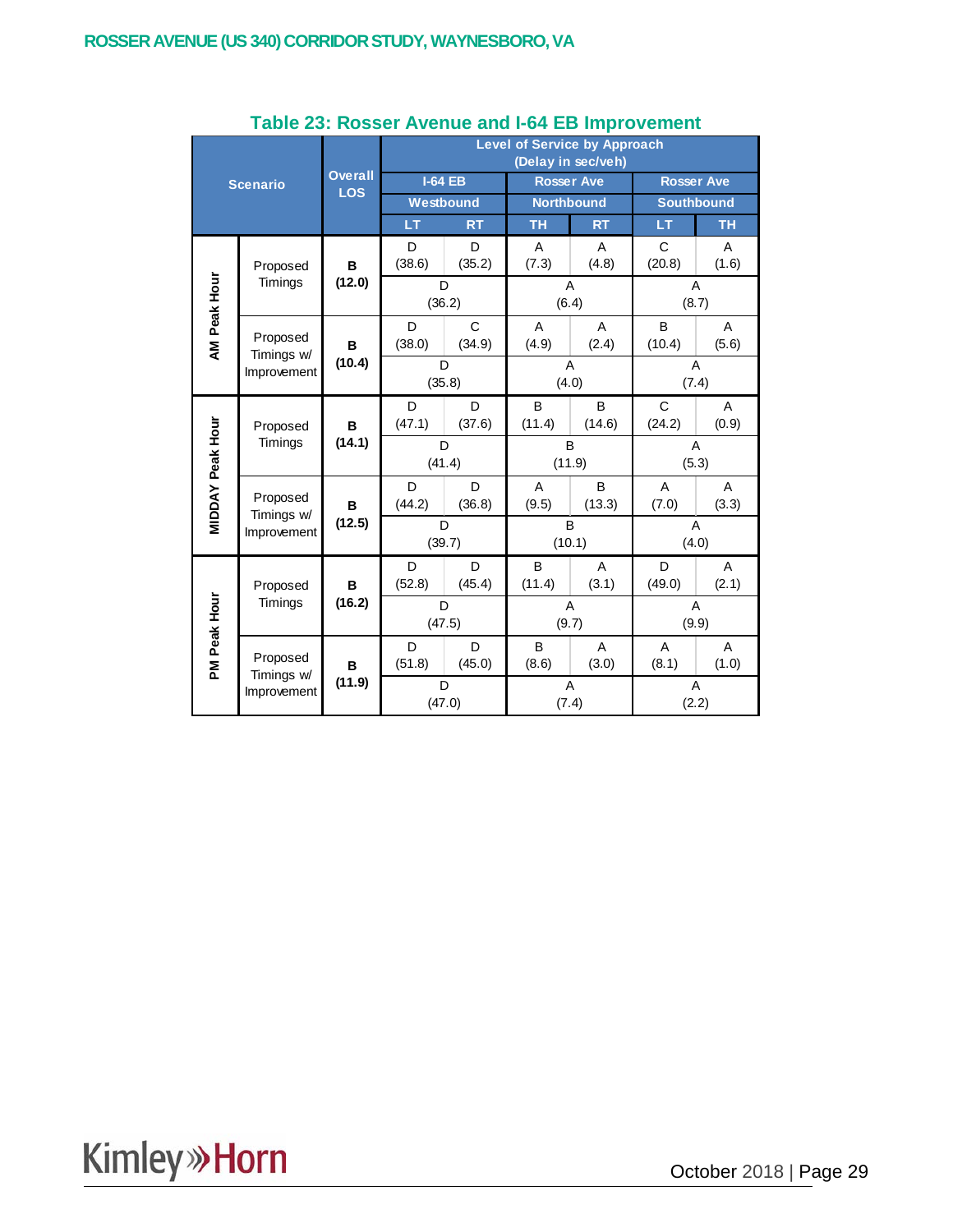|                                                 |                |           | 95th Queue Length by Movement (feet) |       |                   |                   |                 |  |  |  |
|-------------------------------------------------|----------------|-----------|--------------------------------------|-------|-------------------|-------------------|-----------------|--|--|--|
| <b>Scenario</b>                                 | <b>Traffic</b> |           | <b>I-64 EB</b>                       |       | <b>Rosser Ave</b> | <b>Rosser Ave</b> |                 |  |  |  |
|                                                 | <b>Control</b> | Westbound |                                      |       | <b>Northbound</b> | <b>Southbound</b> |                 |  |  |  |
|                                                 |                | LT        | <b>RT</b>                            | TН    | <b>RT</b>         | LТ                | <b>TH</b>       |  |  |  |
| Effective Storage Length<br>(Existing/No Build) |                | Cont.     | 275                                  | Cont. | 530               | 250               | Cont.           |  |  |  |
| <b>AM Peak Hour</b>                             |                |           |                                      |       |                   |                   |                 |  |  |  |
| <b>Proposed Timings</b>                         | Signal         | 126       |                                      | 151   |                   | 212               | 105             |  |  |  |
| Proposed Timings<br>with Improvements           | Signal         |           |                                      | 114   | 71                | 168               | 131             |  |  |  |
|                                                 |                |           | <b>Midday Peak Hour</b>              |       |                   |                   |                 |  |  |  |
| <b>Proposed Timings</b>                         | Signal         | 189       | 27                                   | 203   |                   | 163               | 150             |  |  |  |
| <b>Proposed Timings</b><br>with Improvements    | Signal         | 195       | 39                                   | 181   |                   | 139               | 229<br>$**(1%)$ |  |  |  |
|                                                 |                |           | <b>PM Peak Hour</b>                  |       |                   |                   |                 |  |  |  |
| <b>Proposed Timings</b>                         | Signal         | 180       | 47                                   | 214   |                   | 209               | 96              |  |  |  |
| <b>Proposed Timings</b><br>with Improvements    | Signal         | 181       | 40                                   | 190   |                   | 148               | 147             |  |  |  |

#### **Table 24: Rosser Avenue and I-64 EB Improvement Queueing**

*\*(X%) - Maximum queue extends full length of storage bay for X% of the analysis period*

*\*\*(Y%) - Queue in lane adjacent to storage bay extends beyond end of storage bay for Y% of the analysis period*

*^(Z%) - Maximum queue extends back to upstream intersection for Z% of the analysis period*

## Improvement 4 – Rosser Avenue/I-64 Westbound Ramps FYA and Queue Detection

The northbound left-turn lane which provides access to I-64 westbound experiences queue spillback due to the short storage lane which cannot be extended due to the bridge over I-64. It is recommended to convert the existing protected-only left-turn phasing to protectedpermissive with flashing yellow arrow (FYA). This improvement will reduce delay and queuing by providing the permissive left-turn phase which will extend the time for vehicles to turn after yielding the right-of-way to oncoming traffic. Prior to converting the signal phasing, a left-turn phasing analysis consistent with VDOT guidance should be performed. MOEs are summarized in the following tables.

It is also recommended to install an advanced loop detector along the westbound off-ramp placed at the end of the ramp prior to the gore. This detector will signal the traffic controller should queues begin to extend along the ramp and will enter a pre-emption phase to clear the traffic along the off-ramp prior to spillback into mainline I-64.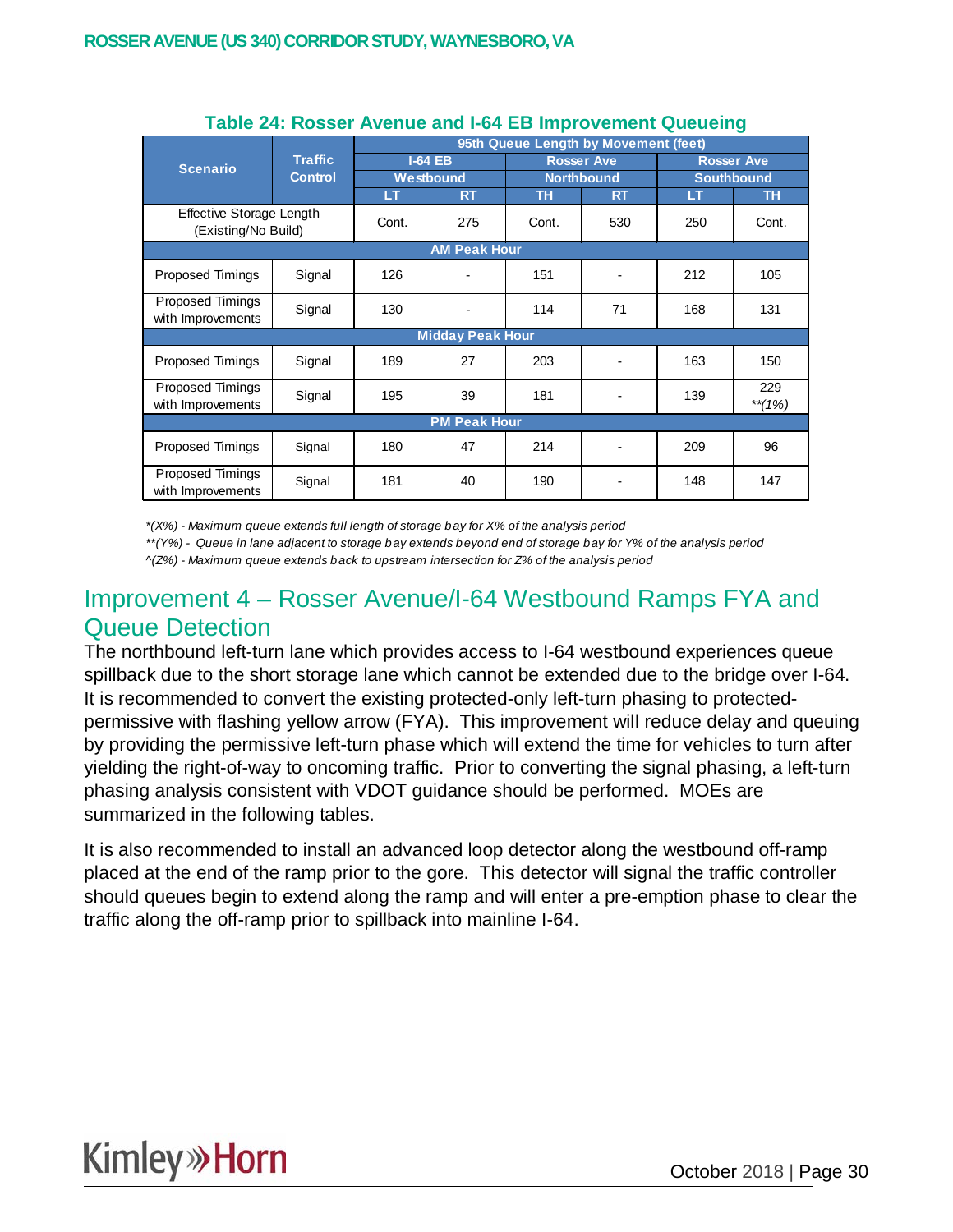|                  |                                       |                              | <b>Level of Service by Approach</b><br>(Delay in sec/veh) |             |             |                   |                       |             |  |  |
|------------------|---------------------------------------|------------------------------|-----------------------------------------------------------|-------------|-------------|-------------------|-----------------------|-------------|--|--|
|                  | <b>Scenario</b>                       | <b>Overall</b><br><b>LOS</b> | <b>I-64 WB</b>                                            |             |             | <b>Rosser Ave</b> | <b>Rosser Ave</b>     |             |  |  |
|                  |                                       |                              | Westbound                                                 |             |             | <b>Northbound</b> | <b>Southbound</b>     |             |  |  |
|                  |                                       |                              | <b>LT/TH</b>                                              | <b>RT</b>   | LT          | <b>TH</b>         | <b>TH</b>             | <b>RT</b>   |  |  |
|                  | Proposed                              | в                            | D<br>(38.0)                                               | C<br>(29.5) | D<br>(37.2) | Α<br>(2.7)        | B<br>(10.1)           | Α<br>(6.5)  |  |  |
|                  | Timings                               | (12.6)                       | C<br>(34.2)                                               |             |             | A<br>(7.6)        |                       | A<br>(8.8)  |  |  |
| AM Peak Hour     | Proposed                              | B                            | D<br>(36.2)                                               | C<br>(28.8) | A<br>(7.5)  | A<br>(3.7)        | A<br>(9.2)            | A<br>(4.9)  |  |  |
|                  | Timings w/<br>Improvement             | (10.7)                       | C<br>(32.9)                                               |             | A<br>(4.3)  |                   | A<br>(7.6)            |             |  |  |
|                  | Proposed<br>Timings                   | в                            | D<br>(40.9)                                               | D<br>(36.6) | D<br>(42.5) | A<br>(1.9)        | B<br>(11.7)           | A<br>(6.6)  |  |  |
|                  |                                       | (13.8)                       | D<br>(38.5)                                               |             |             | A<br>(7.8)        |                       | B<br>(10.6) |  |  |
| MIDDAY Peak Hour | Proposed                              | в<br>(11.0)                  | D<br>(40.8)                                               | D<br>(36.5) | A<br>(7.1)  | A<br>(2.2)        | A<br>(10.0)           | A<br>(5.5)  |  |  |
|                  | Timings w/<br>Improvement             |                              | D<br>(38.4)                                               |             | A<br>(2.9)  |                   | A<br>(9.0)            |             |  |  |
|                  | Proposed                              | C                            | D<br>(42.2)                                               | E<br>(60.8) | D<br>(45.7) | A<br>(3.3)        | C<br>(21.6)           | B<br>(19.4) |  |  |
|                  | Timings                               | (24.2)                       | D<br>(53.0)                                               |             | A<br>(9.6)  |                   | $\mathbf C$<br>(21.0) |             |  |  |
| PM Peak Hour     | Proposed<br>Timings w/<br>Improvement | C                            | D<br>(40.2)                                               | D<br>(54.7) | B<br>(19.2) | A<br>(4.9)        | B<br>(19.9)           | B<br>(17.9) |  |  |
|                  |                                       | (21.6)                       | D<br>(48.6)                                               |             |             | Α<br>(7.0)        | С<br>(19.4)           |             |  |  |

#### **Table 25: Rosser Avenue and I-64 WB Ramp Improvement**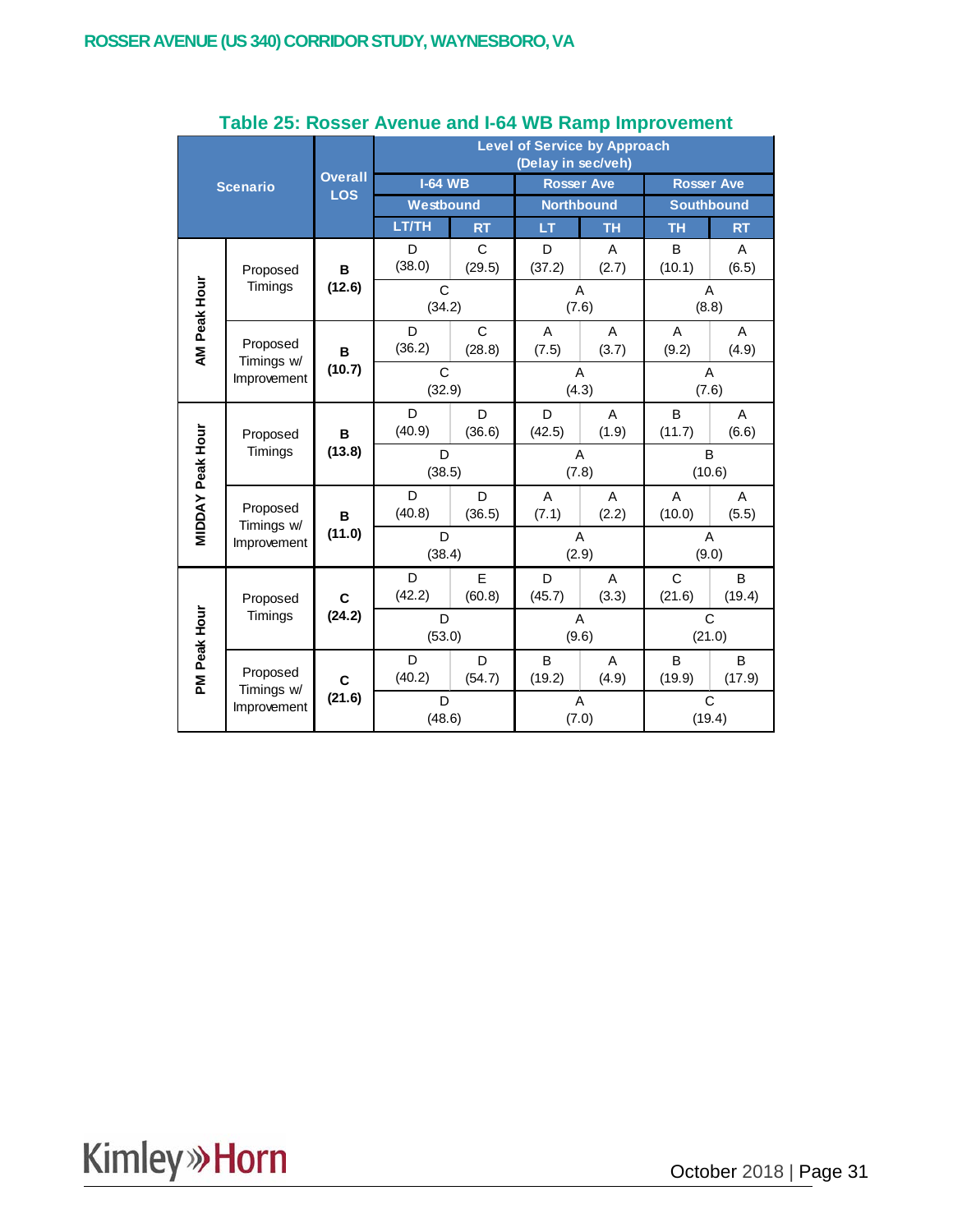|                                                 |                | <b>Maximum Queue Length by Movement (feet)</b> |                     |                |                   |                   |                   |  |  |
|-------------------------------------------------|----------------|------------------------------------------------|---------------------|----------------|-------------------|-------------------|-------------------|--|--|
| <b>Scenario</b>                                 | <b>Traffic</b> |                                                | $I-64$ WB           |                | <b>Rosser Ave</b> |                   | <b>Rosser Ave</b> |  |  |
|                                                 | <b>Control</b> | Westbound                                      |                     |                | <b>Northbound</b> | <b>Southbound</b> |                   |  |  |
|                                                 |                | <b>LT/TH</b>                                   | <b>RT</b>           | LТ             | <b>TH</b>         | <b>TH</b>         | <b>RT</b>         |  |  |
| Effective Storage Length<br>(Existing/No Build) |                | Cont.                                          | 250                 | 205            | Cont.             | Cont.             | Cont.             |  |  |
|                                                 |                |                                                | <b>AM Peak Hour</b> |                |                   |                   |                   |  |  |
| Proposed Timings                                | Signal         | 203                                            | 107                 | 150            | 74                | 115               |                   |  |  |
| Proposed Timings<br>with Improvements           | Signal         | 187                                            | 98                  | 95<br>84       |                   | 107               | -                 |  |  |
| <b>Midday Peak Hour</b>                         |                |                                                |                     |                |                   |                   |                   |  |  |
| Proposed Timings                                | Signal         | 180                                            | 126                 | 162            | 106               | 129               |                   |  |  |
| Proposed Timings<br>with Improvements           | Signal         | 174                                            | 121                 | 114            | 128               | 116               | ۰                 |  |  |
|                                                 |                |                                                | <b>PM Peak Hour</b> |                |                   |                   |                   |  |  |
| Proposed Timings                                | Signal         | 441<br>$**$ (4%)                               | 293<br>$*(4%)$      | 197<br>$*(1%)$ | 233<br>$**(1%)$   | 220               | 17                |  |  |
| Proposed Timings<br>with Improvements           | Signal         | 431<br>$**$ (4%)                               | 290<br>$*(5%)$      | 181            | 214<br>$**(1%)$   | 215               | 23                |  |  |

#### **Table 26: Rosser Avenue and I-64 WB Ramp Improvement Queues**

*Notes:*

*\*(X%) - Maximum queue extends full length of storage bay for X% of the analysis period*

*\*\*(Y%) - Queue in lane adjacent to storage bay extends beyond end of storage bay for Y% of the analysis period ^(Z%) - Maximum queue extends back to upstream intersection for Z% of the analysis period*

## Improvement 5 – Rosser Avenue/Lew Dewitt Boulevard Median **Improvements**

There exists a two-way left-turn lane along Rosser Avenue between Lew Dewitt Boulevard and Lucy Lane for approximately 350-feet. This is the only section of Rosser Avenue that does not have a raised median. The two-way left-turn lane provides access to three parcels along the west side of Rosser Avenue and one parcel along the east side of Rosser Avenue. As such, there is high turning movement activity that occurs within the influence area of the Rosser Avenue/Lew Dewitt Boulevard intersection. It is recommended to install a raised median to improve safety through proper access management. Within the raised median, it is recommended to create back-to-back left-turn lanes that will extend the existing southbound left-turn lane onto Windigrove Avenue and create a new left-turn lane which will provide direct access the northernmost parcel (7-Eleven) and allow for U-turn movements into the other two parcels (currently Starbucks and Kentucky Fried Chicken). The improvement is depicted below in the following concept.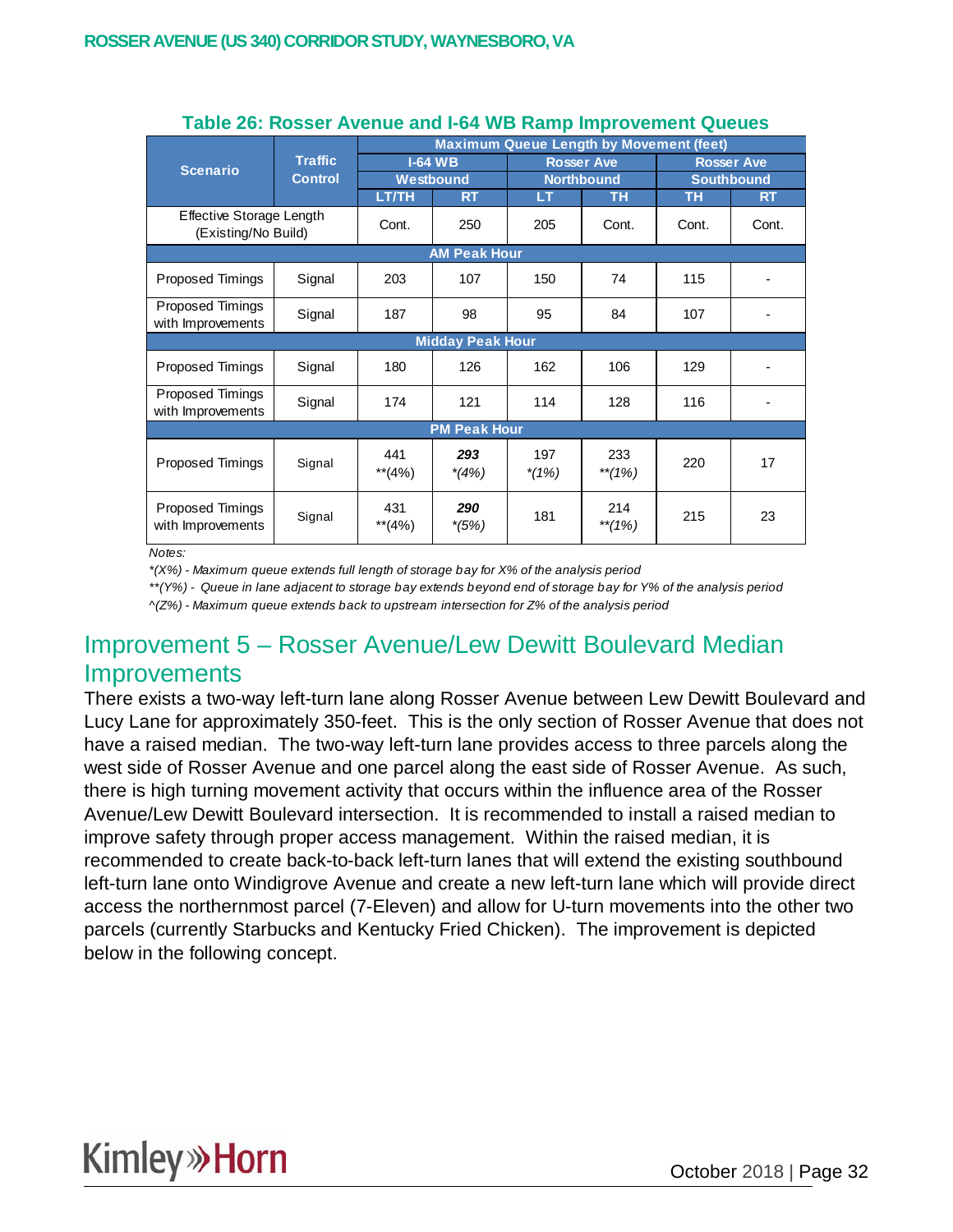

**Figure 3: Rosser Avenue and Lew Dewitt Boulevard Median Improvement**

## Improvement 6 – Lennox Place Traffic Signal Removal

The Walmart-anchored commercial development located along the west side of Rosser Avenue is currently served by four signalized intersections with three along Rosser Avenue and one along Lew Dewitt Boulevard. The three traffic signals along Rosser Avenue are spaced approximately 500-feet apart; therefore, there are three traffic signals within 1,000-feet. It is recommended to remove the traffic signal at Lennox Place (middle intersection) to increase signal spacing which will benefit both safety and operations along Rosser Avenue. It is recommended to prohibit the eastbound left-turn along Lennox Place (leaving the development) through extending the existing median along Rosser Avenue and channelization along Lennox Place. As such, left-turn traffic that previously used this intersection will now use the adjacent traffic signals at Tiffany Drive or Lucy Lane. The northbound left-turn along Rosser Avenue will be permitted through a channelized unsignalized median opening. The eastbound right-turn along Lennox Place will also remain permitted. Therefore, this unsignalized intersection will function with right-in/right-out/left-in movements and stop control along Lennox Place.

Left-turn traffic that currently uses Lennox Place will be redistributed within the development as described above. As such, it is anticipated that this improvement will require traffic signal modification along the eastbound approach of Tiffany Lane to accommodate the additional traffic using this approach. It is recommended to install a protected/permissive left-turn with FYA along the eastbound approach with removal of the traffic signal at Lennox Place.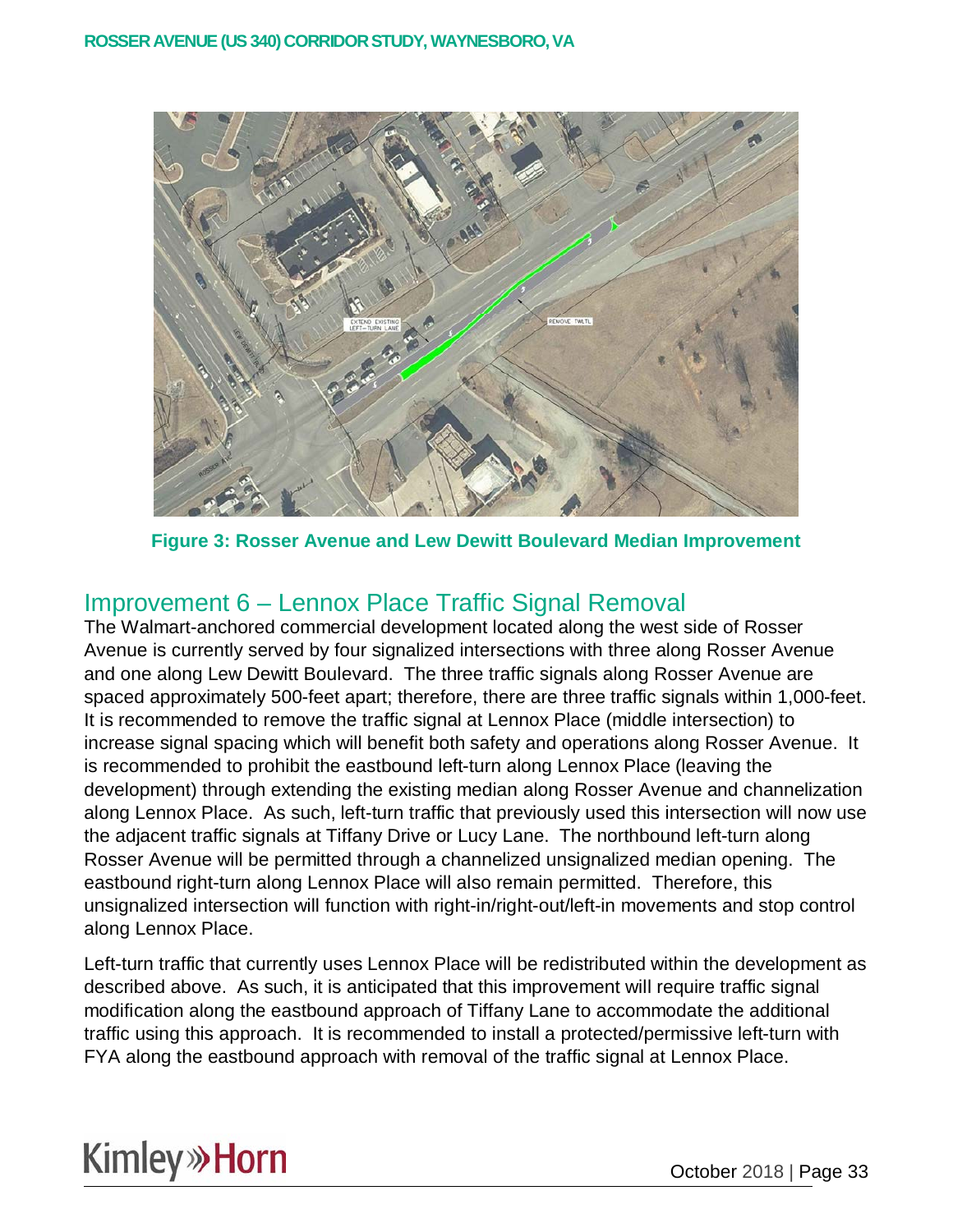Analysis was performed on this improvement to measure the changes associated with the removal of the traffic signal. While the full benefit cannot be measured in terms of safety (although removal of conflict points and the traffic will improve the safety) and overall corridor function through the increased signal spacing and reduced occurrence of stops, the following summarizes the changes associated with the improvement. In the scenario below, all left-turn traffic along Lennox Place was redistributed to Tiffany Drive to be conservative.



**Figure 4: Rosser Avenue and Lennox Place Traffic Signal Removal**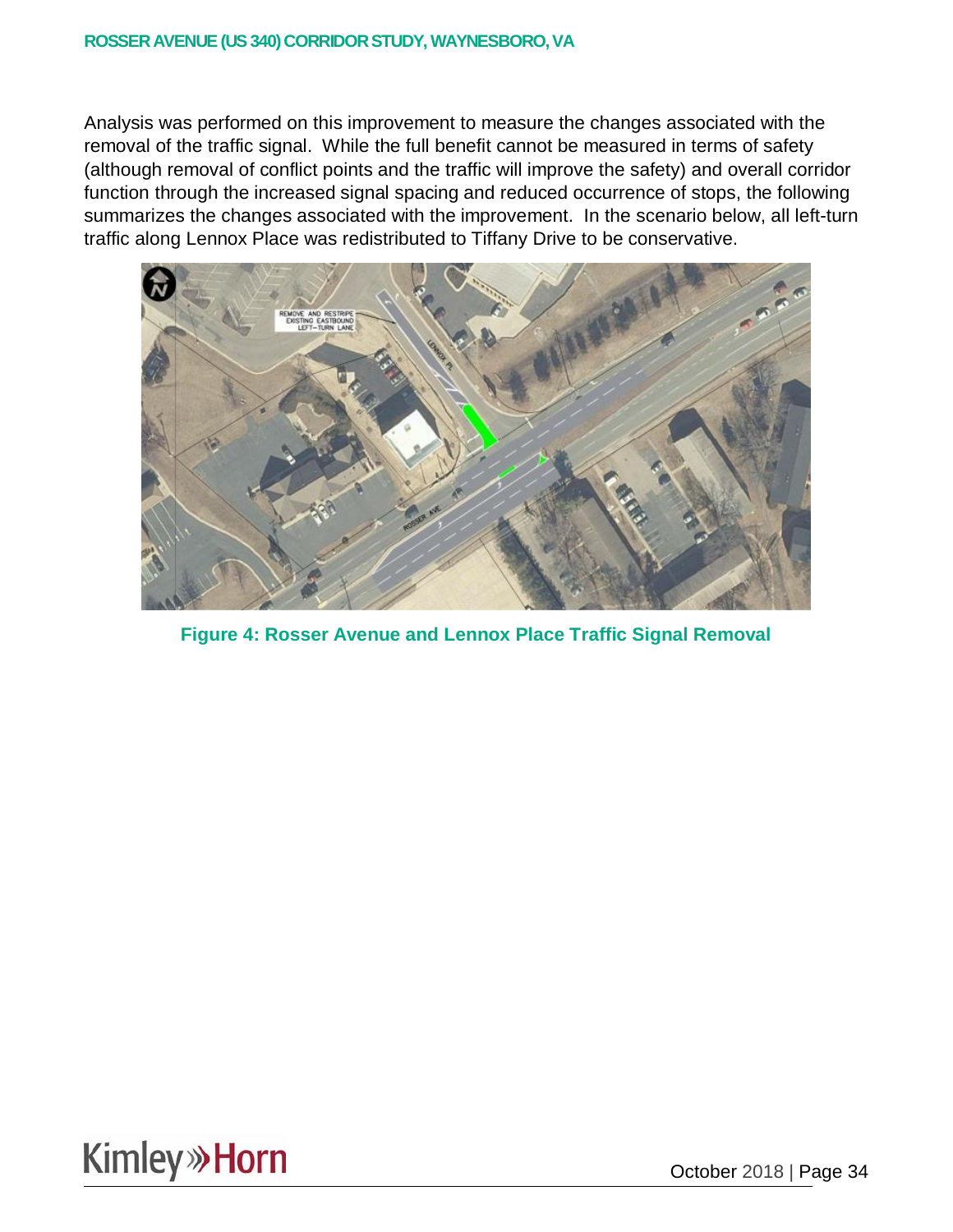|                         |                 |                                       | <b>Level of Service by Approach</b><br>(Delay in sec/veh) |             |             |                   |                   |            |  |  |
|-------------------------|-----------------|---------------------------------------|-----------------------------------------------------------|-------------|-------------|-------------------|-------------------|------------|--|--|
|                         | <b>Scenario</b> | <b>Overall LOS</b>                    | <b>Lennox PI</b>                                          |             |             | <b>Rosser Ave</b> | <b>Rosser Ave</b> |            |  |  |
|                         |                 |                                       | <b>Eastbound</b>                                          |             |             | <b>Northbound</b> | <b>Southbound</b> |            |  |  |
|                         |                 |                                       | LT                                                        | <b>RT</b>   | LT          | <b>TH</b>         | <b>TH</b>         | <b>RT</b>  |  |  |
|                         | Existing        | Proposed                              | D<br>(42.7)                                               | D<br>(36.5) | D<br>(51.0) | A<br>(0.3)        | A<br>(3.2)        | A<br>(1.9) |  |  |
|                         |                 | Timings                               | D<br>(38.7)                                               |             |             | A<br>(2.5)        | (3.1)             | A          |  |  |
| AM Peak Hour            | Proposed        | Proposed<br>Timings w/                |                                                           | A<br>(9.1)  | A<br>(8.2)  | A<br>(0.0)        | A<br>(0.0)        | A<br>(0.0) |  |  |
|                         |                 | Improvement                           | A<br>(9.1)                                                |             | A<br>(0.3)  |                   | Α<br>(0.0)        |            |  |  |
|                         | Existing        | Proposed                              | D<br>(47.0)                                               | D<br>(38.3) | D<br>(50.1) | A<br>(0.3)        | A<br>(4.6)        | A<br>(2.5) |  |  |
|                         |                 | Timings                               | D<br>(40.7)                                               |             |             | A<br>(3.5)        | (4.5)             | A          |  |  |
| <b>MIDDAY Peak Hour</b> | Proposed        | Proposed<br>Timings w/<br>Improvement |                                                           | A<br>(9.7)  | A<br>(8.6)  | A<br>(0.0)        | A<br>(0.0)        | A<br>(0.0) |  |  |
|                         |                 |                                       | A<br>(9.7)                                                |             | A<br>(0.5)  |                   | A<br>(0.0)        |            |  |  |
|                         | Existing        | Proposed                              | C<br>(25.4)                                               | B<br>(17.9) | C<br>(32.0) | A<br>(1.7)        | A<br>(8.2)        | A<br>(6.9) |  |  |
|                         |                 | Timings                               |                                                           | C<br>(21.2) |             | A<br>(4.1)        |                   | A<br>(8.1) |  |  |
| PM Peak Hour            |                 | Proposed                              |                                                           | A<br>(9.6)  | A<br>(8.9)  | A<br>(0.0)        | A<br>(0.0)        | A<br>(0.0) |  |  |
|                         | Proposed        | Timings w/<br>Improvement             | A<br>(9.6)                                                |             |             | A<br>(0.7)        | A<br>(0.0)        |            |  |  |

#### **Table 27: Rosser Avenue and Lennox Place Improvement**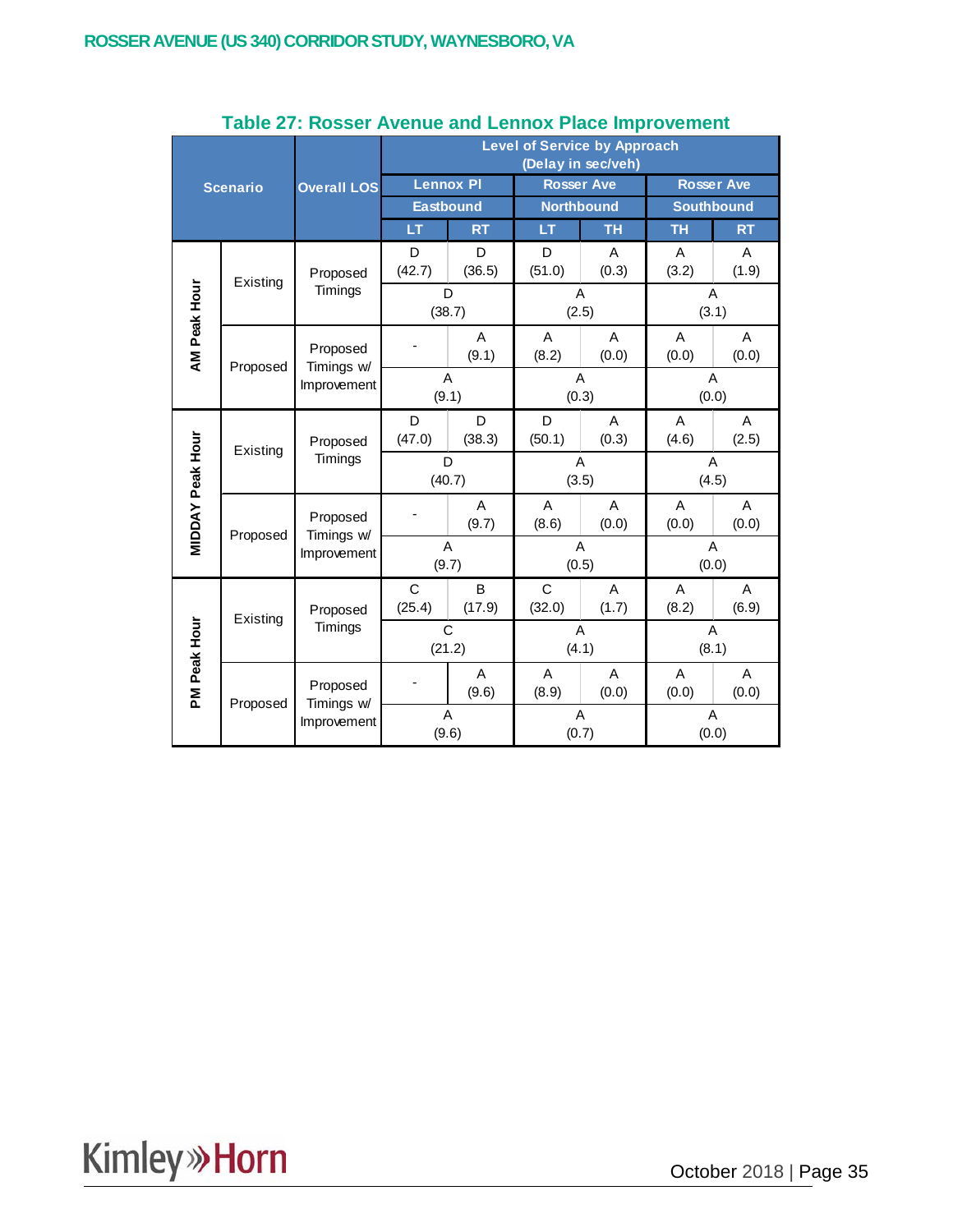|                                              |                                                 | 95th Queue Length by Movement (feet) |                         |           |                   |                   |           |  |  |
|----------------------------------------------|-------------------------------------------------|--------------------------------------|-------------------------|-----------|-------------------|-------------------|-----------|--|--|
| <b>Scenario</b>                              | <b>Traffic</b>                                  | <b>Lennox PI</b><br><b>Eastbound</b> |                         |           | <b>Rosser Ave</b> | <b>Rosser Ave</b> |           |  |  |
|                                              | <b>Control</b>                                  |                                      |                         |           | <b>Northbound</b> | <b>Southbound</b> |           |  |  |
|                                              |                                                 | <b>LT</b>                            | <b>RT</b>               | <b>LT</b> | TН                | <b>TH</b>         | <b>RT</b> |  |  |
|                                              | Effective Storage Length<br>(Existing/No Build) |                                      | Cont.                   | 150       | Cont.             | Cont.             | 250       |  |  |
| <b>AM Peak Hour</b>                          |                                                 |                                      |                         |           |                   |                   |           |  |  |
| <b>Proposed Timings</b>                      | Signal                                          |                                      | 39                      | 50        | 31                | 61                | 14        |  |  |
| <b>Proposed Timings</b><br>with Improvements | Unsignalized                                    |                                      | 36                      | 25        |                   |                   | 14        |  |  |
|                                              |                                                 |                                      | <b>Midday Peak Hour</b> |           |                   |                   |           |  |  |
| <b>Proposed Timings</b>                      | Signal                                          | 60                                   | 52                      | 60        | 34                | 81                | 16        |  |  |
| Proposed Timings<br>with Improvements        | Unsignalized                                    | $\overline{\phantom{a}}$             | 50                      | 36        |                   |                   | 4         |  |  |
|                                              |                                                 |                                      | <b>PM Peak Hour</b>     |           |                   |                   |           |  |  |
| <b>Proposed Timings</b>                      | Signal                                          | 63                                   | 48                      | 75        | 81                | 133               | 27        |  |  |
| Proposed Timings<br>with Improvements        | Unsignalized                                    |                                      | 48                      | 47        |                   |                   |           |  |  |

#### **Table 28: Rosser Avenue and Lennox Place Improvement Queues**

*Notes:*

*\*(X%) - Maximum queue extends full length of storage bay for X% of the analysis period*

*\*\*(Y%) - Queue in lane adjacent to storage bay extends beyond end of storage bay for Y% of the analysis period*

*^(Z%) - Maximum queue extends back to upstream intersection for Z% of the analysis period*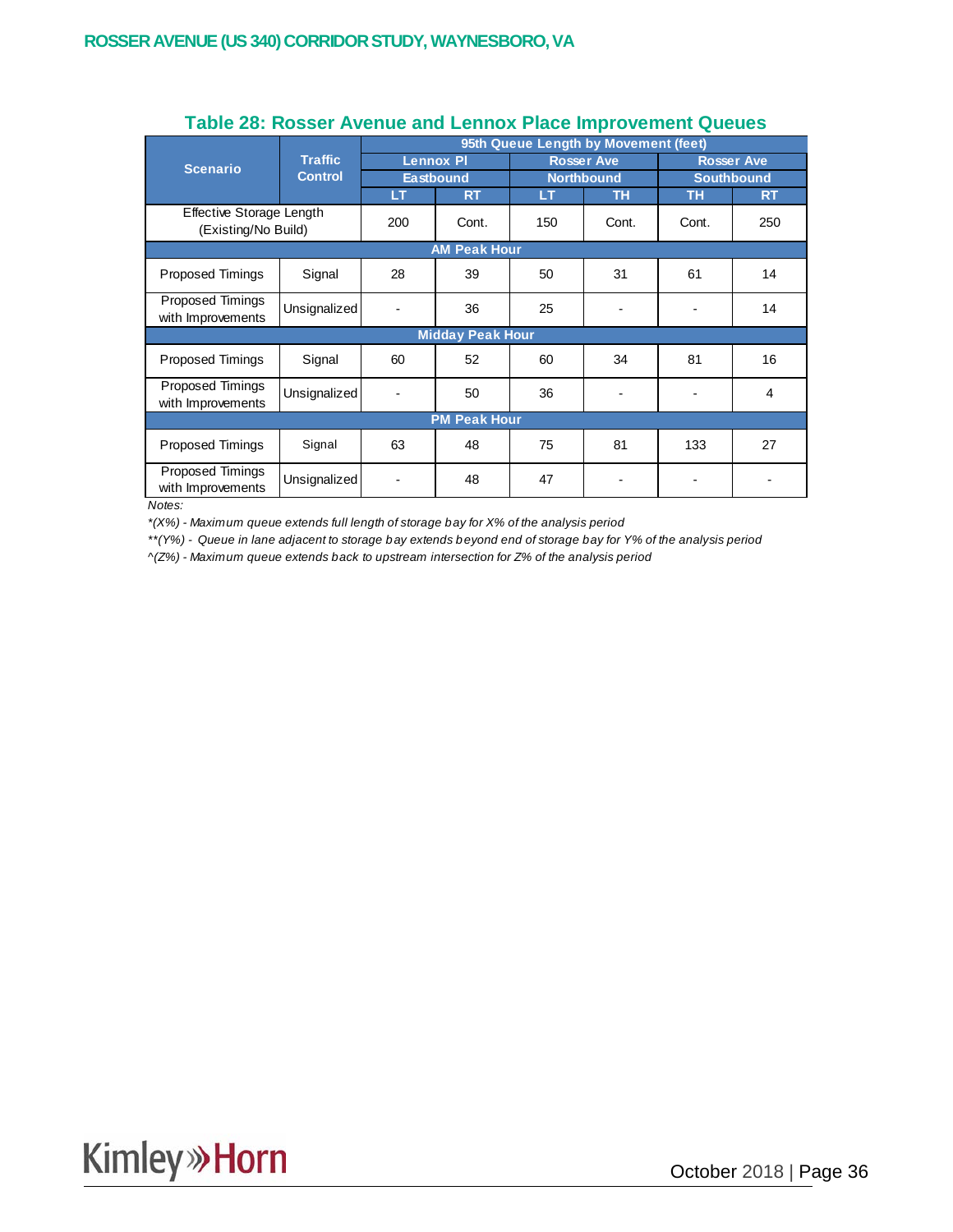|                         |                           |                              |                        | <b>Level of Service by Approach</b><br>(Delay in sec/veh) |             |                   |             |                         |                   |                   |  |  |
|-------------------------|---------------------------|------------------------------|------------------------|-----------------------------------------------------------|-------------|-------------------|-------------|-------------------------|-------------------|-------------------|--|--|
|                         | <b>Scenario</b>           | <b>Overall</b><br><b>LOS</b> | <b>Tiffany Dr</b>      |                                                           |             | <b>Tiffany Dr</b> |             | <b>Rosser Ave</b>       | <b>Rosser Ave</b> |                   |  |  |
|                         |                           |                              | <b>Eastbound</b>       |                                                           |             | Westbound         |             | <b>Northbound</b>       |                   | <b>Southbound</b> |  |  |
|                         |                           |                              | LT                     | <b>TH/RT</b>                                              | LT          | <b>TH/RT</b>      | LT          | <b>TH/RT</b>            | LT                | <b>TH/RT</b>      |  |  |
|                         | Proposed                  | в                            | D<br>(40.6)            | D<br>(37.9)                                               | D<br>(39.9) | D<br>(37.9)       | A<br>(1.9)  | Α<br>(5.0)              | Α<br>(4.8)        | Α<br>(6.6)        |  |  |
|                         | Timings                   | (10.0)                       |                        | D<br>(39.3)                                               |             | D<br>(38.7)       |             | A<br>(4.9)              |                   | A<br>(6.5)        |  |  |
| AM Peak Hour            | Proposed<br>Timings w/    | B                            | D<br>(35.7)            | $\mathsf{C}$<br>(28.5)                                    | D<br>(40.3) | D<br>(38.1)       | A<br>(2.2)  | $\overline{A}$<br>(4.4) | A<br>(8.5)        | B<br>(11.9)       |  |  |
|                         | Improvement               | (12.0)                       | $\mathsf{C}$<br>(32.6) |                                                           | D<br>(39.1) |                   | A<br>(4.3)  |                         | B<br>(11.8)       |                   |  |  |
|                         | Proposed<br>Timings       | в                            | D<br>(45.1)            | D<br>(38.3)                                               | D<br>(38.8) | D<br>(38.1)       | A<br>(3.9)  | A<br>(9.0)              | Α<br>(6.7)        | B<br>(10.2)       |  |  |
|                         |                           | (15.1)                       | D<br>(41.8)            |                                                           |             | D<br>(38.4)       |             | A<br>(8.2)              |                   | B<br>(10.1)       |  |  |
| <b>MIDDAY Peak Hour</b> | Proposed<br>Timings w/    | в                            | D<br>(48.3)            | D<br>(37.2)                                               | D<br>(37.5) | D<br>(37.0)       | Α<br>(3.6)  | $\overline{A}$<br>(8.5) | Α<br>(7.2)        | B<br>(10.8)       |  |  |
|                         | Improvement               | (16.1)                       |                        | D<br>(43.5)                                               |             | D<br>(37.2)       |             | A<br>(7.6)              |                   | B<br>(10.7)       |  |  |
|                         | Proposed                  | в                            | E<br>(56.2)            | D<br>(44.1)                                               | D<br>(44.4) | D<br>(43.9)       | Α<br>(8.7)  | B<br>(16.6)             | Α<br>(6.1)        | B<br>(10.2)       |  |  |
|                         | Timings                   | (18.9)                       |                        | D<br>(50.6)                                               |             | D<br>(44.1)       |             | B<br>(15.8)             |                   | B<br>(10.0)       |  |  |
| PM Peak Hour            | Proposed                  | $\mathbf c$                  | E<br>(62.7)            | D<br>(41.9)                                               | D<br>(42.0) | D<br>(41.7)       | B<br>(11.4) | C<br>(20.4)             | A<br>(7.0)        | B<br>(11.5)       |  |  |
|                         | Timings w/<br>Improvement | (22.2)                       |                        | D<br>(54.7)                                               |             | D<br>(41.8)       |             | B<br>(19.4)             | B<br>(11.3)       |                   |  |  |

#### **Table 29: Rosser Avenue and Tiffany Drive Improvement**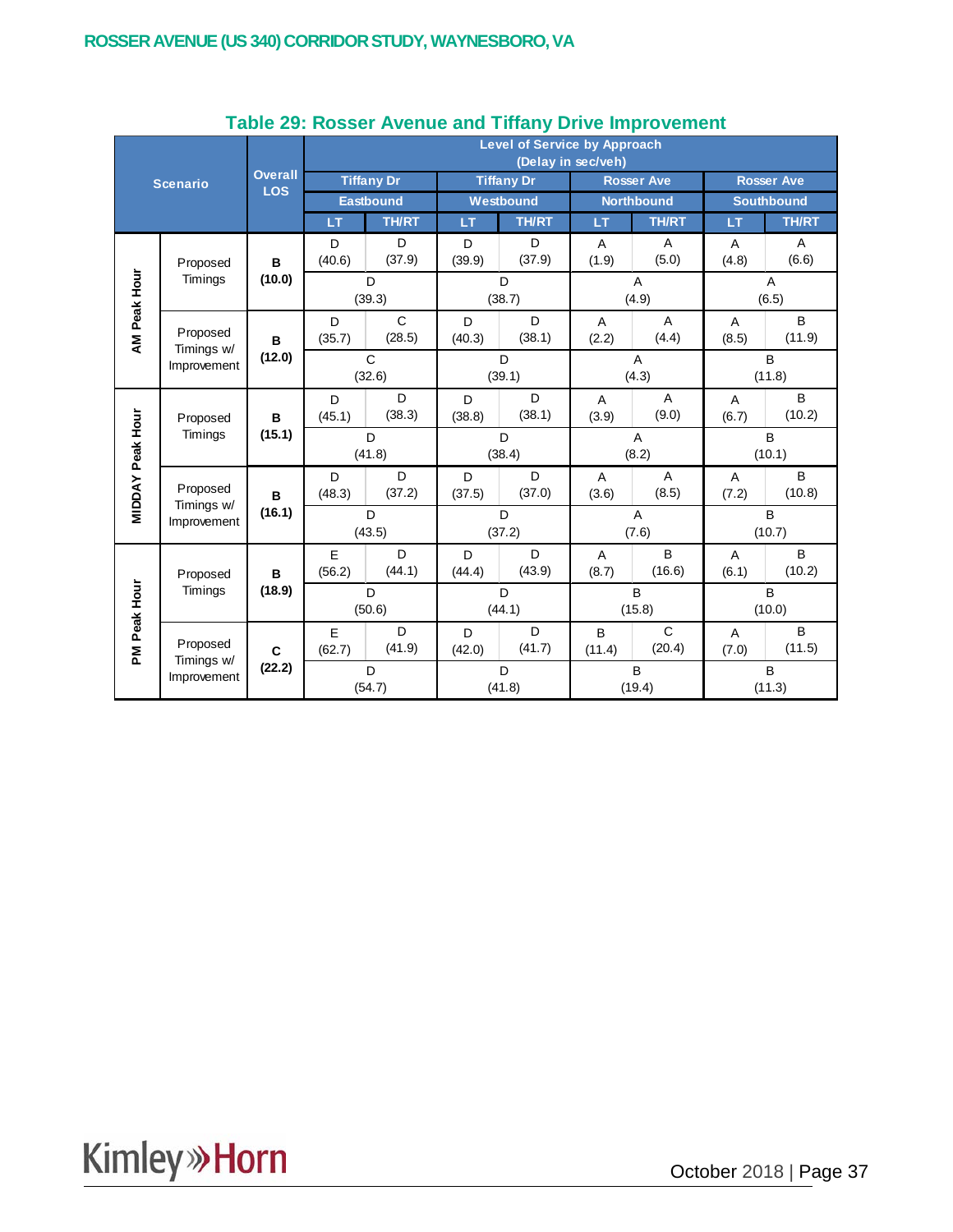|                                                 |                     | 95th Queue Length by Movement (feet)  |               |                         |              |     |                   |     |                   |  |  |
|-------------------------------------------------|---------------------|---------------------------------------|---------------|-------------------------|--------------|-----|-------------------|-----|-------------------|--|--|
| <b>Scenario</b>                                 | <b>Traffic</b>      | <b>Tiffany Dr</b><br><b>Eastbound</b> |               | <b>Tiffany Dr</b>       |              |     | <b>Rosser Ave</b> |     | <b>Rosser Ave</b> |  |  |
|                                                 | <b>Control</b>      |                                       |               |                         | Westbound    |     | <b>Northbound</b> |     | <b>Southbound</b> |  |  |
|                                                 |                     | <b>LT</b>                             | <b>TH/RT</b>  | LT                      | <b>TH/RT</b> | LT  | <b>TH/RT</b>      | LT  | <b>TH/RT</b>      |  |  |
| Effective Storage Length<br>(Existing/No Build) |                     | 150                                   | Cont.         | 100                     | Cont.        | 285 | Cont.             | 275 | Cont.             |  |  |
|                                                 | <b>AM Peak Hour</b> |                                       |               |                         |              |     |                   |     |                   |  |  |
| Proposed Timings                                | Signal              | 62                                    | 61            | 52                      | 51           | 36  | 56                | 23  | 60                |  |  |
| Proposed Timings<br>with Improvements           | Signal              | 76                                    | 58            | 55                      | 55           | 39  | 58                | 24  | 88                |  |  |
|                                                 |                     |                                       |               | <b>Midday Peak Hour</b> |              |     |                   |     |                   |  |  |
| <b>Proposed Timings</b>                         | Signal              | 124                                   | 87            | 49                      | 62           | 65  | 79                | 22  | 119               |  |  |
| Proposed Timings<br>with Improvements           | Signal              | 139<br>$*(1%)$                        | 97            | 52                      | 57           | 63  | 79                | 26  | 126               |  |  |
|                                                 |                     |                                       |               | <b>PM Peak Hour</b>     |              |     |                   |     |                   |  |  |
| Proposed Timings                                | Signal              | 145<br>$*(1%)$                        | 118           | 42                      | 60           | 71  | 168               | 37  | 151               |  |  |
| Proposed Timings<br>with Improvements           | Signal              | 162<br>$*(3%)$                        | 158<br>**(1%) | 51                      | 65           | 69  | 175               | 38  | 190               |  |  |

#### **Table 30: Rosser Avenue and Tiffany Drive Improvement Queues**

*Notes:*

*\*(X%) - Maximum queue extends full length of storage bay for X% of the analysis period*

*\*\*(Y%) - Queue in lane adjacent to storage bay extends beyond end of storage bay for Y% of the analysis period*

*^(Z%) - Maximum queue extends back to upstream intersection for Z% of the analysis period*

### Improvement 7 – Rosser Avenue/Tiffany Drive FYA and Pedestrian Improvements

It is recommended to convert the existing north/south protected-permissive left-turn phasing to protected-permissive with flashing yellow arrow (FYA) to be consistent with other FYA conversion recommendations along the corridor and current VDOT standards. This improvement should not have a direct operational improvement since it currently functions as protected-permissive, but it will improve the safety of the permissive movement.

It is also recommended to install pedestrian crosswalks, signals, and pushbuttons along the southbound and westbound approach to provide a protected pedestrian crossing between the residential community and the commercial development located west of Rosser Avenue. When pedestrian actuation occurs, it will cause the intersection to drop coordination to serve the pedestrian phase; however, this is anticipated to occur somewhat infrequently to have an impact on the reported MOEs. Furthermore, if pedestrian actuations increase due to the introduction of a pedestrian crosswalk, the signal timings should be modified to accommodate the pedestrian crossing within the vehicle split to maintain a coordinated cycle length during actuation.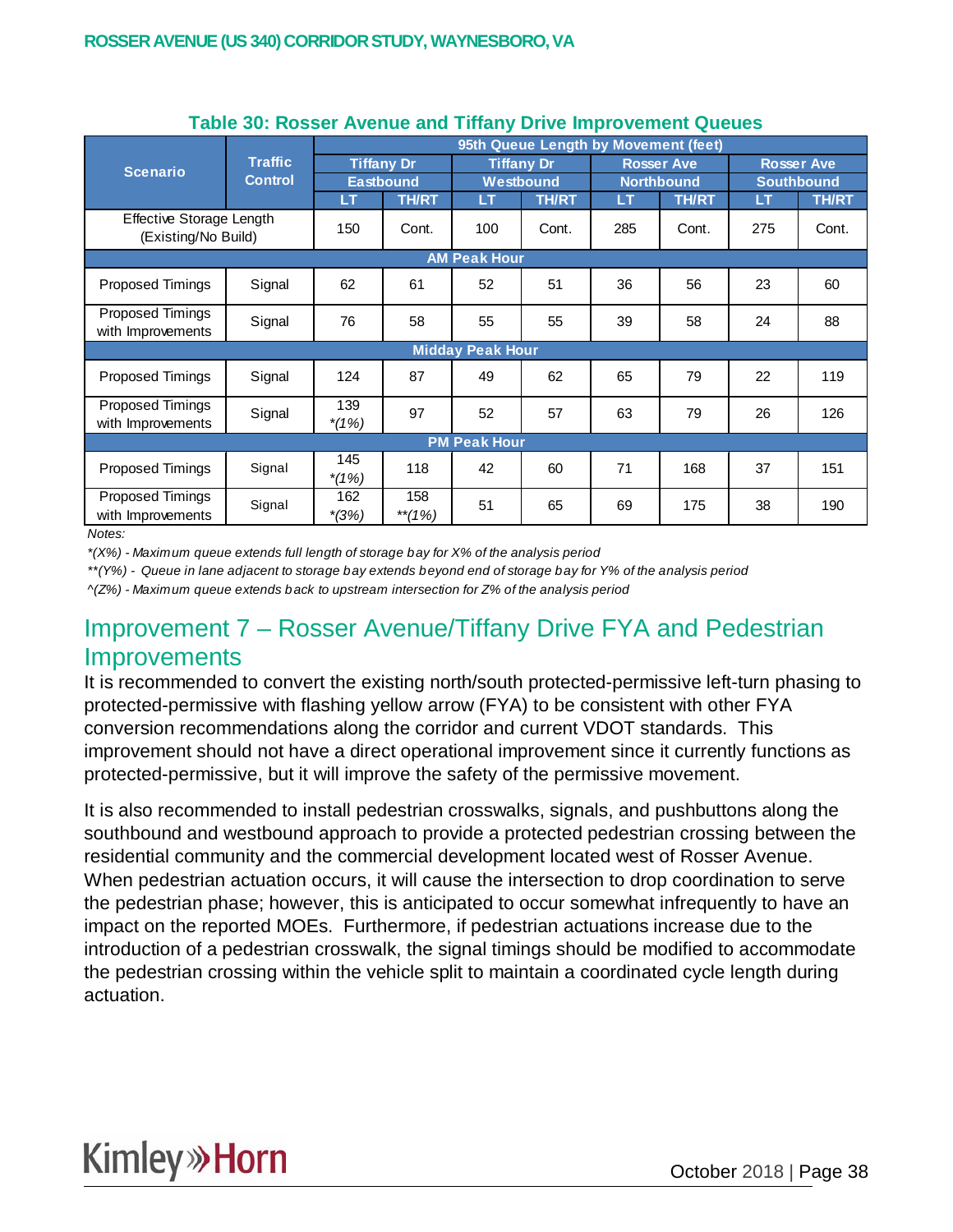## 5. Conclusions

The Rosser Avenue Corridor Study aimed to provide cost-effective solutions to improve corridor operations by updating signal timings plans to accommodate the demands of current traffic volumes within the study area. The project goals were achieved by improving overall traffic signal operations, mainline vehicle progression along the corridor, and reduced vehicle queues at each study area intersection. These timing plans will be implemented in Fall 2018 so the improvements quantified above will be immediately realized.

Improvements were also identified including traffic signal communications, signal phasing modifications, pedestrian improvements, and median modifications. These improvements are intended to be implemented with limited fiscal resources but yield further operational and safety improvements beyond the benefits achieved through the updated traffic signal timing plans.